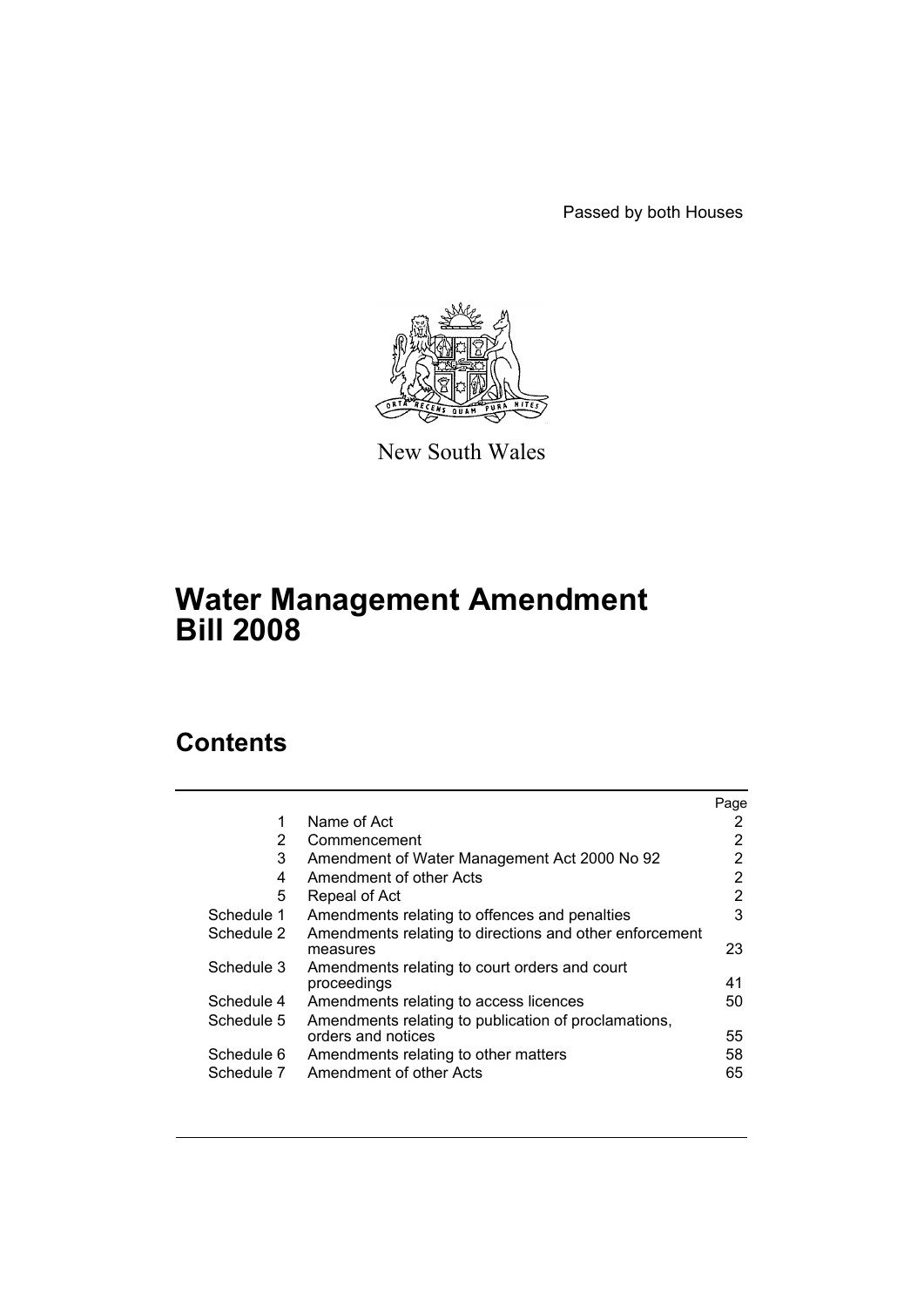*I certify that this public bill, which originated in the Legislative Assembly, has finally passed the Legislative Council and the Legislative Assembly of New South Wales.*

> *Clerk of the Legislative Assembly. Legislative Assembly, Sydney, , 2008*



New South Wales

# **Water Management Amendment Bill 2008**

Act No , 2008

An Act to amend the *Water Management Act 2000* in relation to compliance and enforcement, access licences, publication of notices and orders and other miscellaneous matters; and for other purposes.

*I have examined this bill and find it to correspond in all respects with the bill as finally passed by both Houses.*

*Assistant Speaker of the Legislative Assembly.*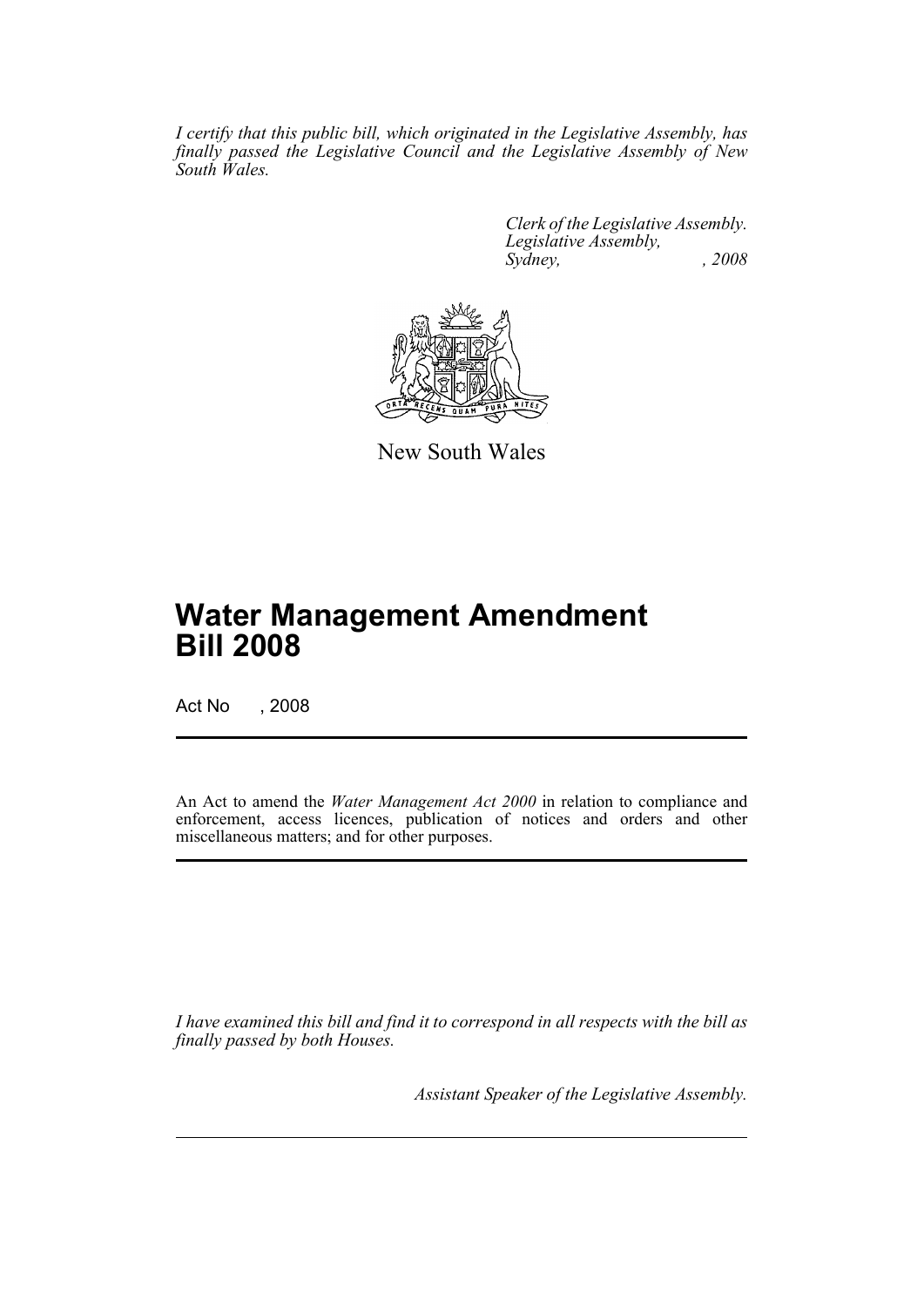### <span id="page-2-0"></span>**The Legislature of New South Wales enacts:**

### **1 Name of Act**

This Act is the *Water Management Amendment Act 2008*.

### <span id="page-2-1"></span>**2 Commencement**

- (1) This Act commences on the date of assent to this Act, except as provided by subsection (2).
- (2) Schedules 1–4 and 7.2 and 7.3 commence on a day or days to be appointed by proclamation.

### <span id="page-2-2"></span>**3 Amendment of Water Management Act 2000 No 92**

The *Water Management Act 2000* is amended as set out in Schedules 1–6.

### <span id="page-2-3"></span>**4 Amendment of other Acts**

Each Act listed in Schedule 7 is amended as set out in that Schedule.

### <span id="page-2-4"></span>**5 Repeal of Act**

- (1) This Act is repealed on the day following the day on which all of the provisions of this Act have commenced.
- (2) The repeal of this Act does not, because of the operation of section 30 of the *Interpretation Act 1987*, affect any amendment made by this Act.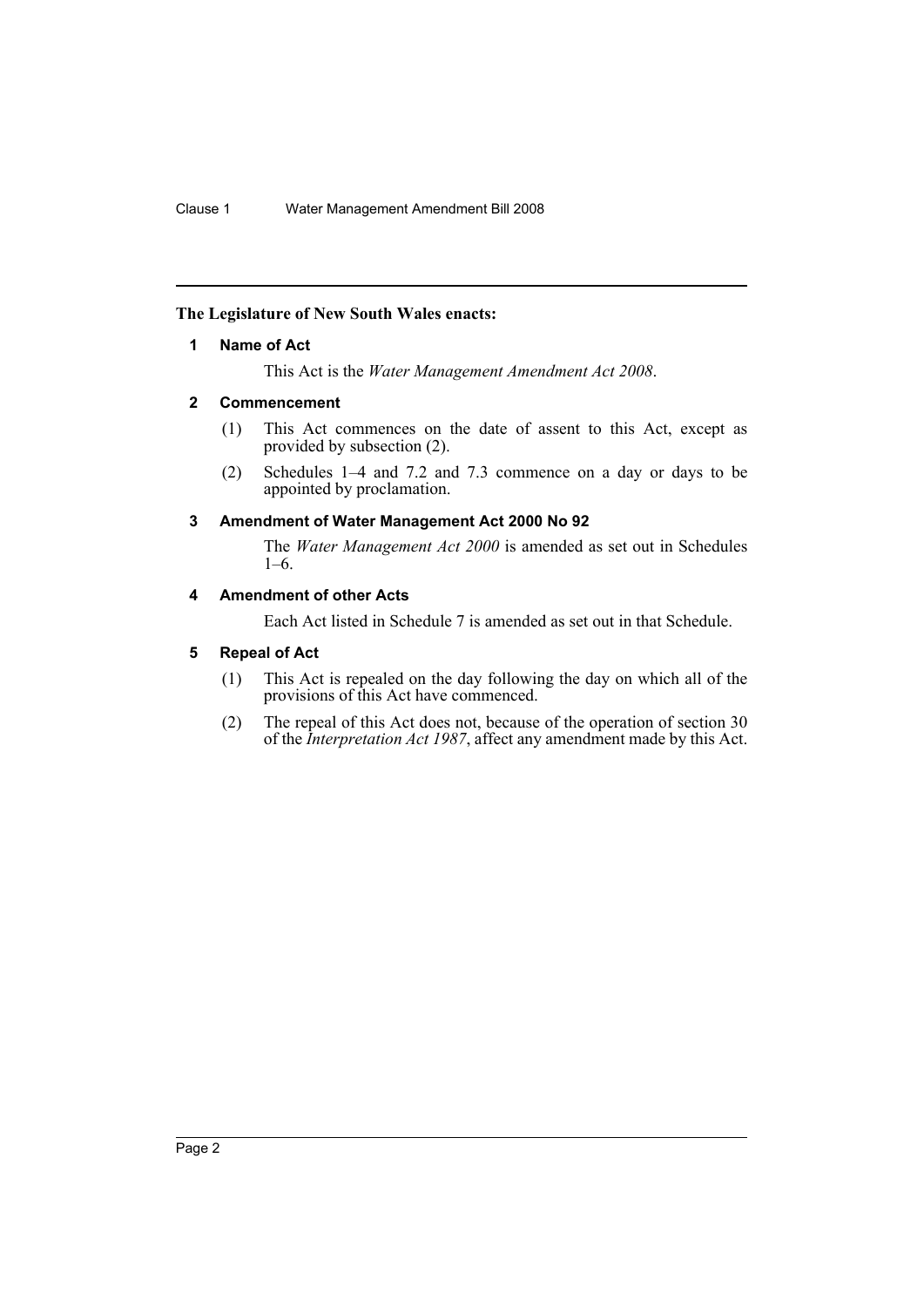Amendments relating to offences and penalties Schedule 1

# <span id="page-3-0"></span>**Schedule 1 Amendments relating to offences and penalties**

(Section 3)

#### **[1] Chapter 3, Part 2, Division 1A**

Insert after Division 1:

### **Division 1A Offences**

### **60A Taking water without, or otherwise than authorised by, an access licence**

- (1) A person:
	- (a) who takes water from a water source to which this Part applies, and
	- (b) who does not hold an access licence for that water source, and
	- (c) who intentionally or negligently takes that water without obtaining an access licence for that water source,

is guilty of an offence.

Tier 1 penalty.

- (2) A person:
	- (a) who takes water from a water source to which this Part applies, and
	- (b) who does not hold an access licence for that water source, is guilty of an offence.

Tier 2 penalty.

- (3) A holder of an access licence:
	- (a) who takes water from a water source to which this Part applies otherwise than as authorised by the licence, and
	- (b) who intentionally or negligently takes that water without obtaining an access licence that authorises the taking of that water,

is guilty of an offence.

Tier 1 penalty.

(4) A holder of an access licence who takes water from a water source to which this Part applies otherwise than as authorised by the licence is guilty of an offence.

Tier 2 penalty.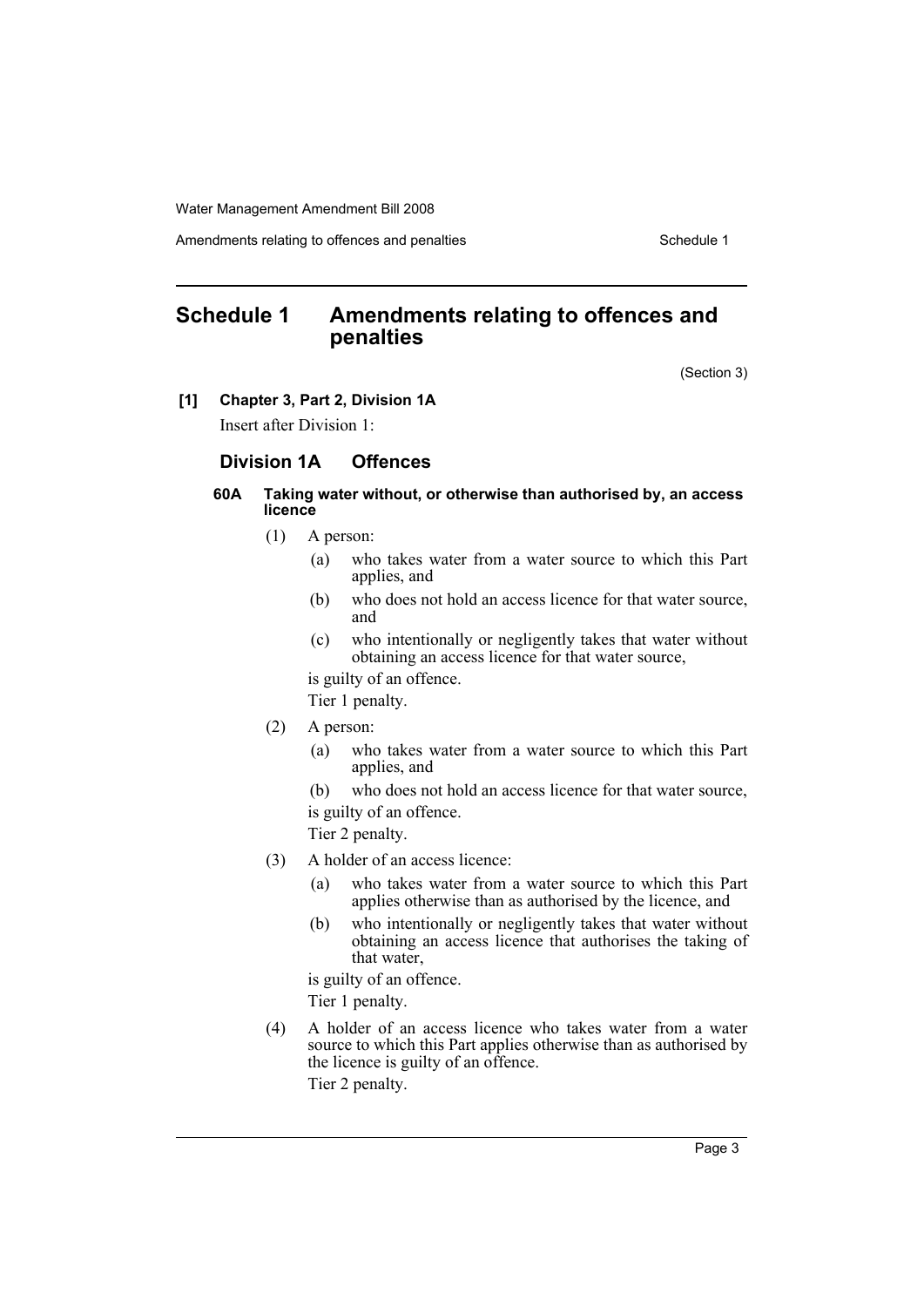- (5) Without limiting subsections (3) and (4), a person takes water otherwise than as authorised by an access licence if the person takes water while the licence is suspended.
- (6) Without limiting subsections (3), (4) and (5), a person takes water otherwise than as authorised by a supplementary water access licence if the person takes water otherwise than in accordance with the terms of an order in force under section 70.
- (7) It is a defence to a prosecution under this section in relation to the taking of water from a water source to which this Part applies if the accused person establishes that the water was taken:
	- (a) by means of a nominated water supply work for that water source, or
	- (b) by means of a water supply work that, at all material times, was nominated in relation to the interstate equivalent of an access licence,

and was otherwise taken in accordance with the terms and conditions of the access licence in connection with which it is nominated.

(8) The defence established by subsection (7) (b) is not available unless the Minister has been duly notified that the relevant water supply work has been nominated as referred to in that paragraph.

#### **60B Contravention of terms and conditions of access licence**

A person who takes water pursuant to an access licence is guilty of an offence if the person contravenes any term or condition of the licence.

Tier 2 penalty.

### **60C Taking water for which there is no, or insufficient, water allocation**

- (1) A person:
	- (a) who takes water from a water source to which this Part applies when there is no water credited to the access licence by which the taking of water from that water source is authorised, and
	- (b) who intentionally or negligently fails to ascertain whether there is any water credited to that access licence,
	- is guilty of an offence.

Tier 1 penalty.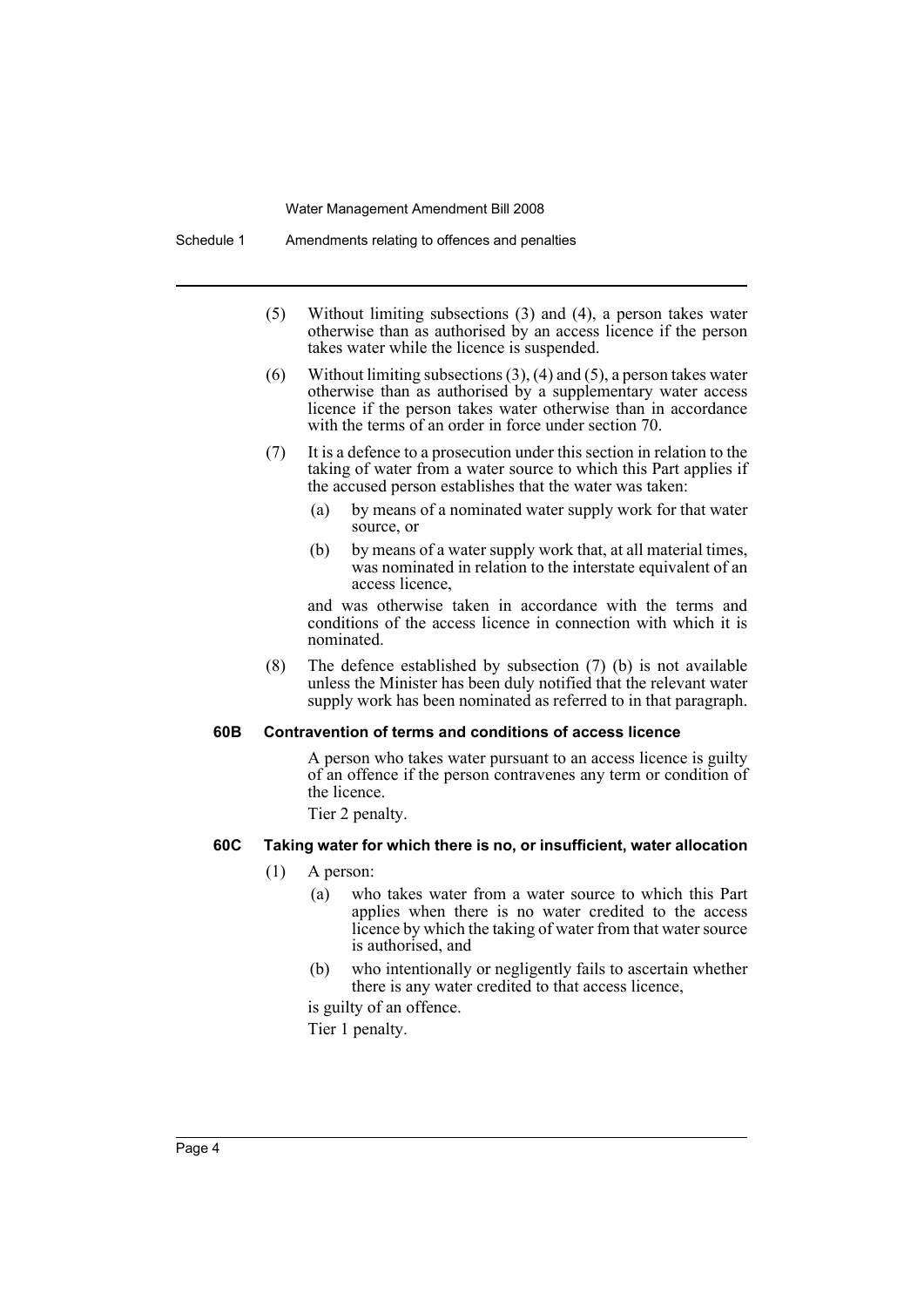Amendments relating to offences and penalties Schedule 1 Schedule 1

(2) A person who takes water from a water source to which this Part applies when there is no water credited to the access licence by which the taking of water from that water source is authorised is guilty of an offence.

Tier 2 penalty.

- (3) A person:
	- (a) who takes more water from a water source to which this Part applies than is credited to the access licence by which the taking of water from that water source is authorised, and
	- (b) who intentionally or negligently fails to ascertain whether there is sufficient water credited to that access licence,

is guilty of an offence.

Tier 1 penalty.

(4) A person who takes more water from a water source to which this Part applies than is credited to the access licence by which the taking of water from that water source is authorised is guilty of an offence.

Tier 2 penalty.

- (5) If a person who has the control or management of a water supply work takes water by means of that work in contravention of subsection (2) or (4), and the water supply work is nominated in relation to an access licence held by some other person, both persons are taken to have contravened that subsection.
- (6) Either person referred to in subsection (5) may be proceeded against and convicted for an offence under subsection (2) or (4), as the case requires, whether or not the other person has been proceeded against or convicted for such an offence.

### **60D Taking water otherwise than from a nominated water supply work**

A person who takes water from a water source to which this Part applies otherwise than by means of a nominated water supply work for that water source is guilty of an offence.

Tier 2 penalty.

#### **60E Liability of occupier of premises for certain offences**

- (1) The occupier of premises at or from which water is taken in contravention of a provision of this Division is taken to have contravened that provision unless it is established that:
	- (a) the water was taken by another person, and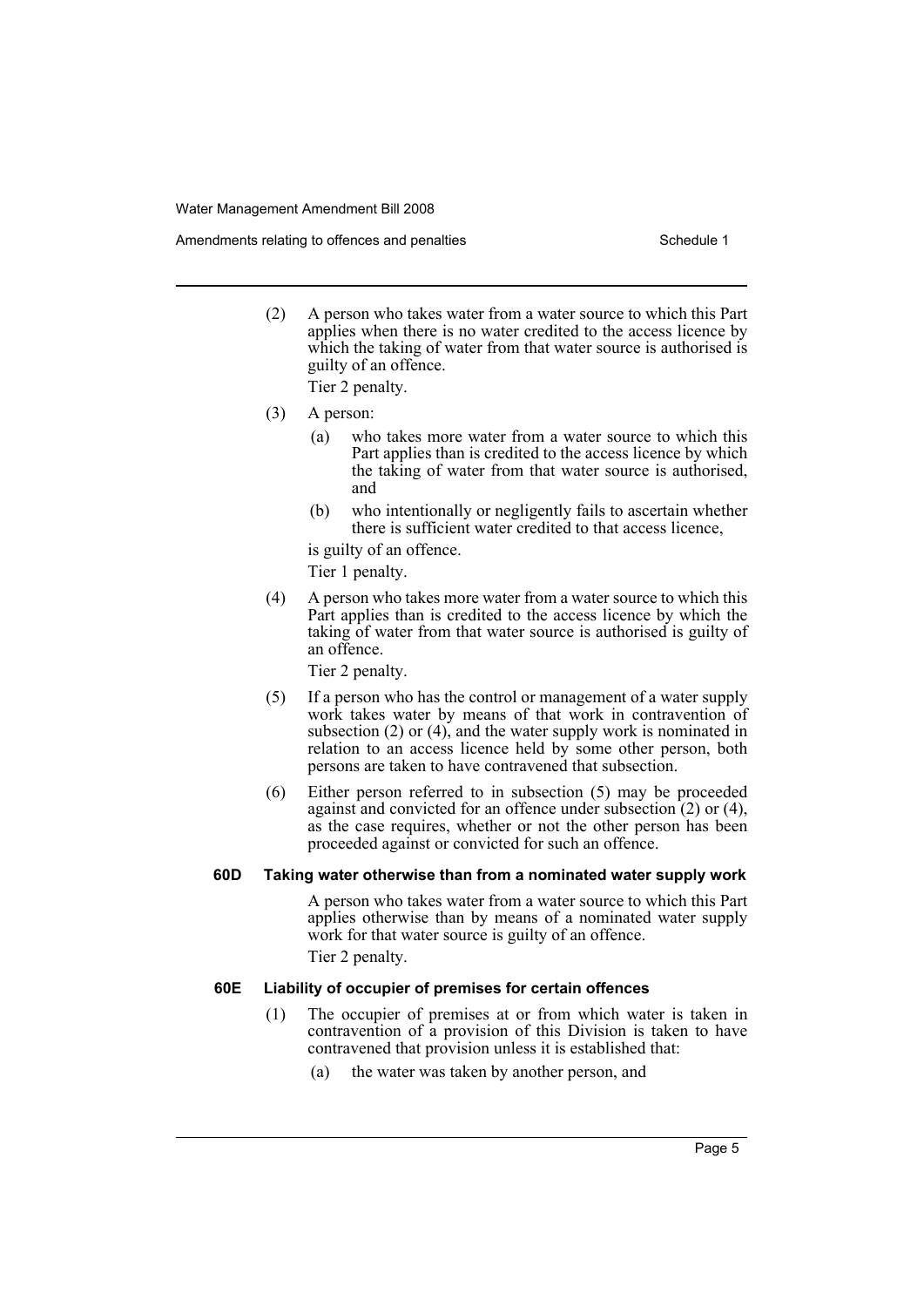- (b) the other person was not associated with the occupier at the time the water was taken, and
- (c) the occupier took all reasonable steps to prevent the water being taken.

A person is associated with the occupier for the purposes of paragraph (b) (but without limiting any other circumstances of association) if the person is an employee, agent, licensee, contractor or sub-contractor of the occupier.

(2) Subsection (1) does not prevent proceedings being taken under this Act against the person who actually committed the offence.

### **60F General defence**

- (1) It is a defence to a prosecution under this Division in relation to a Tier 1 offence if the accused person establishes:
	- (a) that the commission of the offence was due to causes over which the person had no control, and
	- (b) that the person took reasonable precautions and exercised due diligence to prevent the commission of the offence.
- (2) It is a defence to a prosecution under this Division in relation to the taking of water from a water source to which this Part applies if the accused person establishes:
	- (a) that the water was taken pursuant to a basic landholder right, a consent given under section 71V or an order under section 85A, or
	- (b) that the person was exempt, pursuant to this Act or the regulations, from any requirement for an access licence in relation to the taking of water from that water source.
- (3) This Division does not prevent a person from taking water pursuant to an entitlement in force under the *Water Act 1912*, where *entitlement* has the same meaning as it has in Schedule 10.

#### **60G Minister may charge for water illegally taken**

- (1) If satisfied on the balance of probabilities that a person has taken water from a water source to which this Part applies in contravention of this Division, the Minister:
	- (a) may impose on the person a charge for water taken (which may include a penalty component) not exceeding 5 times the value of the water so taken, as determined in accordance with the regulations, and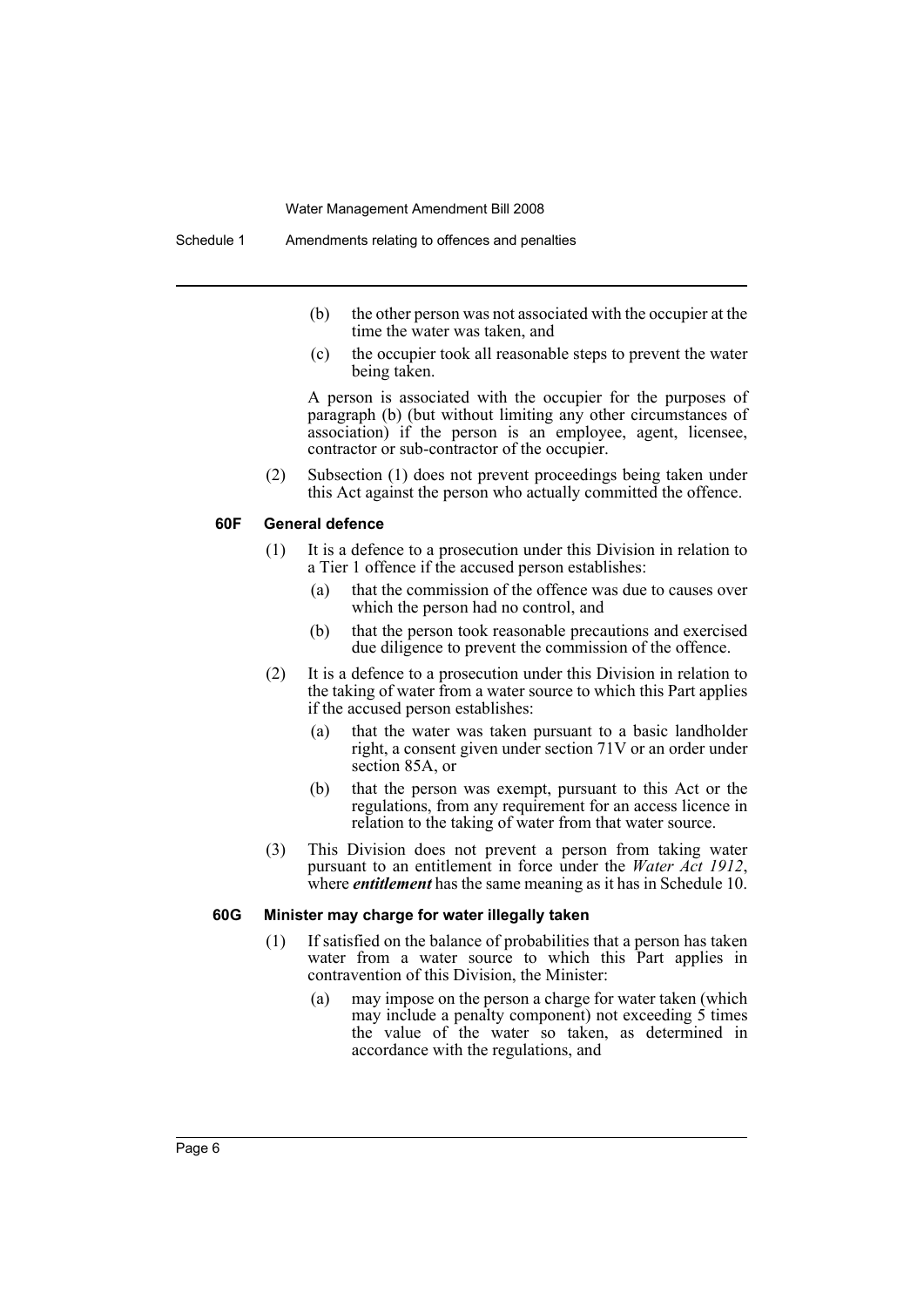Amendments relating to offences and penalties Schedule 1

- (b) if the person holds an access licence, may order that any water allocations credited or to be credited to the account for the licence be debited up to 5 times the quantity of the water so taken.
- (2) Action under this section may not be taken against a person unless the Minister:
	- (a) has given written notice to the person that the Minister proposes to take such action, and
	- (b) has given the person a reasonable opportunity to make submissions to the Minister with respect to the proposed action, and
	- (c) has taken any such submissions into consideration.

#### **60H Application of Division in relation to interstate licences**

In this Division, a reference to an access licence includes a reference to any licence of a similar nature (however described):

- (a) that is granted under the law of another State or Territory, and
- (b) that is declared by the regulations to have the same effect as an access licence for the purposes of this Division.

#### **[2] Section 85B**

Omit the section.

### **[3] Section 87C**

Insert after section 87B:

### **87C Offences with respect to the Access Register**

- (1) A person must not:
	- (a) fraudulently obtain, or assist in fraudulently obtaining:
		- (i) the issue or delivery of an access licence certificate, or
		- (ii) a recording in the Access Register, or
		- (iii) any alteration in any instrument or approved form issued by the Minister, or
	- (b) fraudulently use, or assist in fraudulently using, any approved form issued by the Minister, or
	- (c) by any false statement or misrepresentation obtain, or attempt to obtain, an access licence certificate or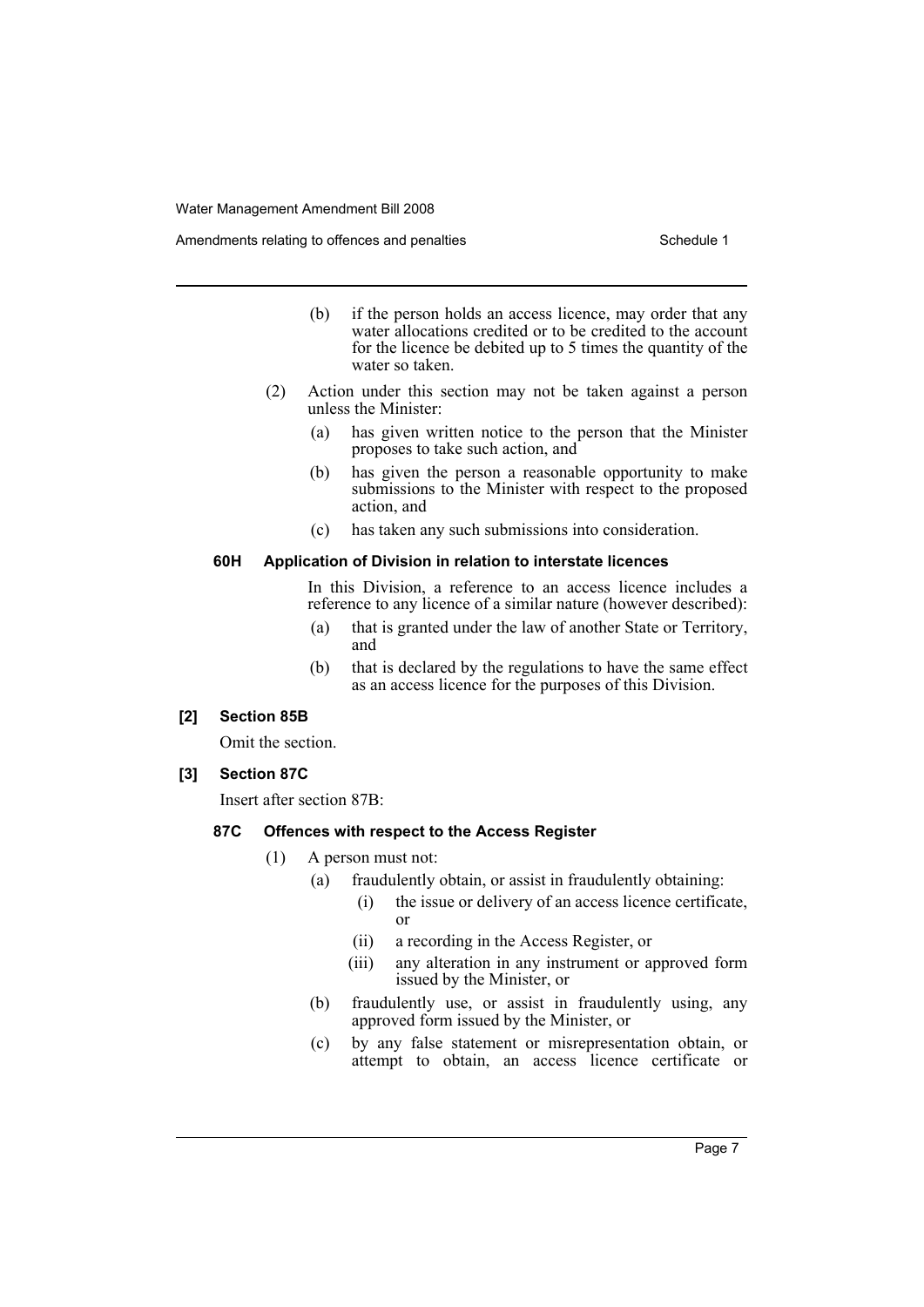Schedule 1 Amendments relating to offences and penalties

instrument evidencing any matter that may be recorded in the Access Register.

Tier 2 penalty.

(2) Any recording in the Access Register obtained in contravention of this section is void as between all parties to the fraud.

#### **[4] Chapter 3, Part 3, Division 1A**

Insert after Division 1:

### **Division 1A Offences**

#### **91A Using water without, or otherwise than as authorised by, a water use approval**

- (1) A person:
	- (a) who uses water from a water source to which this Part applies, and
	- (b) who does not hold a water use approval for that use,

is guilty of an offence.

Tier 2 penalty.

- (2) A holder of a water use approval who uses water from a water source to which this Part applies:
	- (a) otherwise than as authorised by the approval, or
	- (b) if an access licence specifies or restricts the purposes for which the water may be used, otherwise than as authorised by the licence,

is guilty of an offence.

Tier 2 penalty.

- (3) Without limiting subsection (2), a person uses water otherwise than as authorised by a water use approval if the person uses water while the approval is suspended.
- (4) This section does not apply to water that is supplied by a major utility, local water utility or irrigation corporation or by a private irrigation board or private water trust holding a water use approval for the use concerned.

#### **91B Constructing or using water supply work without, or otherwise than as authorised by, a water supply work approval**

- (1) A person:
	- (a) who constructs or uses a water supply work, and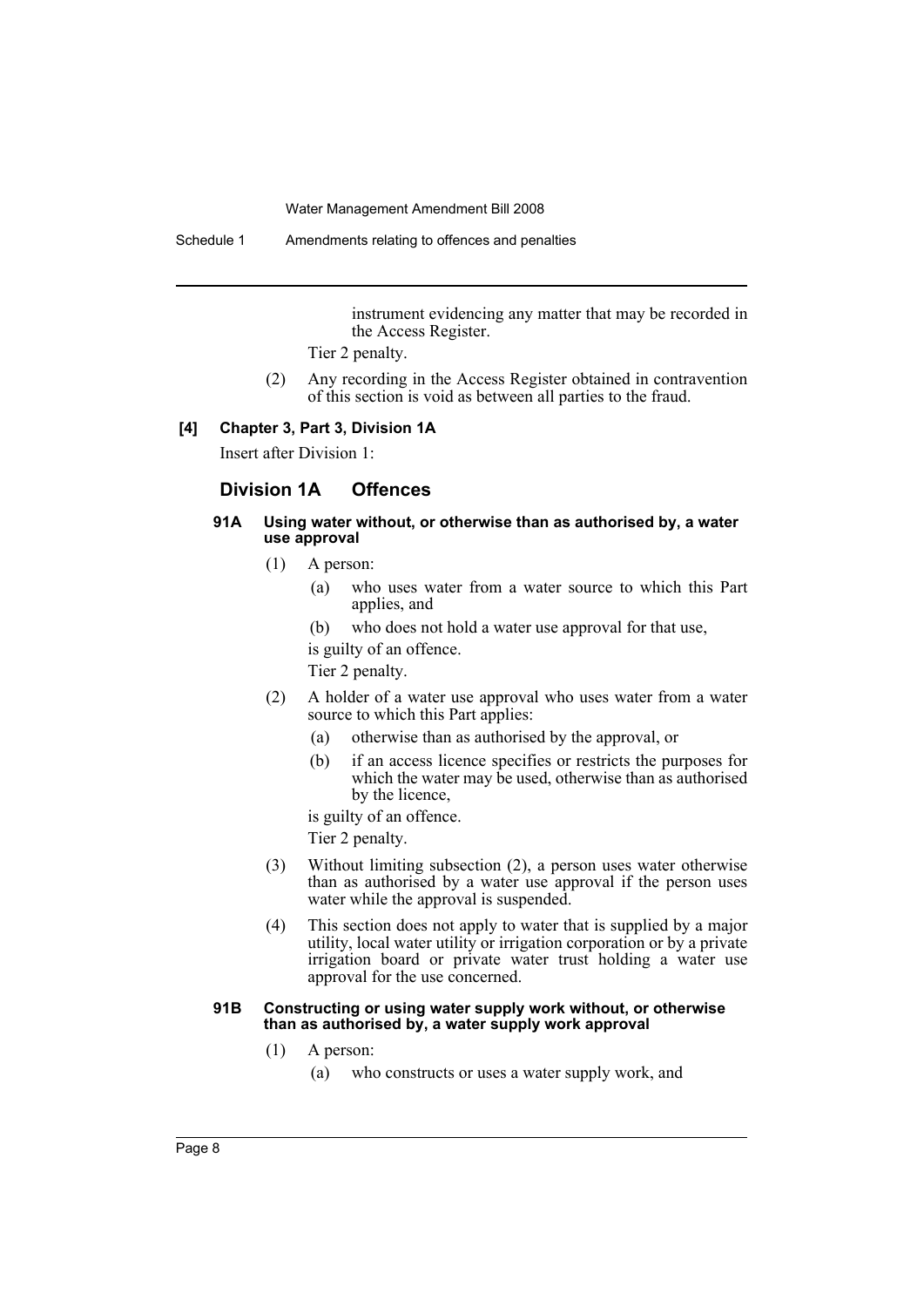(b) who does not hold a water supply work approval for that work,

is guilty of an offence. Tier 2 penalty.

(2) A holder of a water supply work approval who constructs or uses a water supply work otherwise than as authorised by the approval is guilty of an offence.

Tier 2 penalty.

- (3) Without limiting subsection (2), a person constructs or uses a water supply work otherwise than as authorised by a water supply work approval if the person constructs or uses such a work while the approval is suspended.
- (4) This section does not prevent a person from constructing or using a drainage work or flood work in accordance with a drainage work approval or flood work approval.

#### **91C Constructing or using drainage work without, or otherwise than as authorised by, a drainage work approval**

- (1) A person:
	- (a) who constructs or uses a drainage work, and
	- (b) who does not hold a drainage work approval for that work,

is guilty of an offence.

Tier 2 penalty.

(2) The holder of a drainage work approval who constructs or uses a drainage work otherwise than as authorised by the approval is guilty of an offence.

Tier 2 penalty.

- (3) Without limiting subsection (2), a person constructs or uses a drainage work otherwise than as authorised by a drainage work approval if the person constructs or uses such a work while the approval is suspended.
- (4) This section does not prevent a person from constructing or using a water supply work or flood work in accordance with a water supply work approval or flood work approval.

#### **91D Constructing or using flood work without, or otherwise than as authorised by, a flood work approval**

- (1) A person:
	- (a) who constructs or uses a flood work, and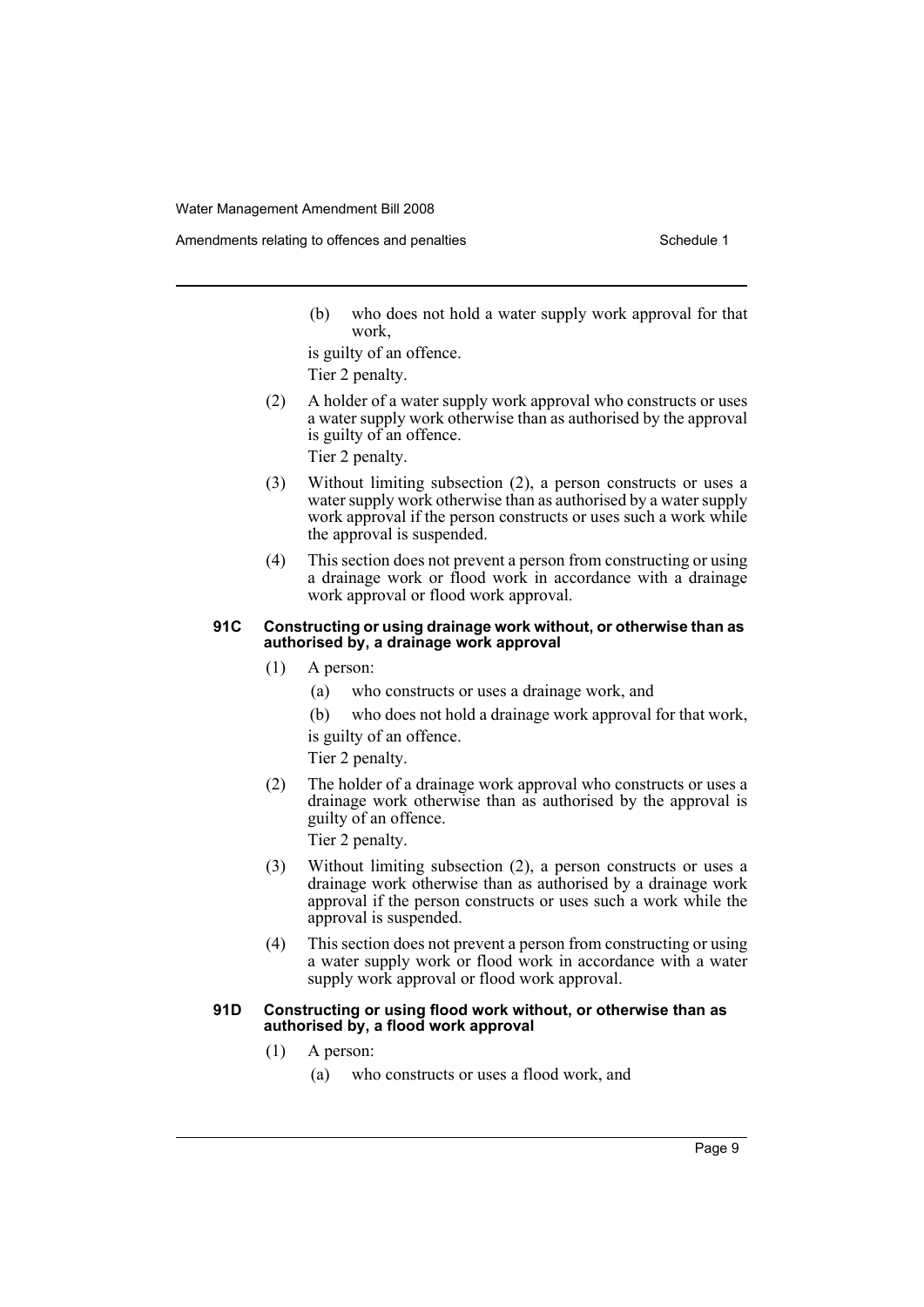(b) who does not hold a flood work approval for that work, is guilty of an offence.

Tier 2 penalty.

(2) The holder of a flood work approval who constructs or uses a flood work in or in the vicinity of a river or lake, or within a floodplain, otherwise than as authorised by the approval is guilty of an offence.

Tier 2 penalty.

- (3) Without limiting subsection (2), a person constructs or uses a flood work otherwise than as authorised by a flood work approval if the person constructs or uses such a work while the approval is suspended.
- (4) This section does not prevent a person from constructing or using a water supply work or drainage work in accordance with a water supply work approval or drainage work approval.

#### **91E Carrying out controlled activity without, or otherwise than as authorised by, a controlled activity approval**

- (1) A person:
	- (a) who carries out a controlled activity in, on or under waterfront land, and
	- (b) who does not hold a controlled activity approval for that activity,

is guilty of an offence.

Tier 2 penalty.

(2) The holder of a controlled activity approval who carries out a controlled activity in, on or under waterfront land otherwise than as authorised by the approval is guilty of an offence. Tier 2 penalty.

(3) Without limiting subsection (2), a person carries out a controlled activity otherwise than as authorised by a controlled activity approval if the person carries out such an activity while the approval is suspended.

- (4) This section does not prevent a person:
	- (a) from constructing and using a water management work in accordance with a water management work approval, or
	- (b) from carrying out an aquifer interference activity in accordance with an aquifer interference approval.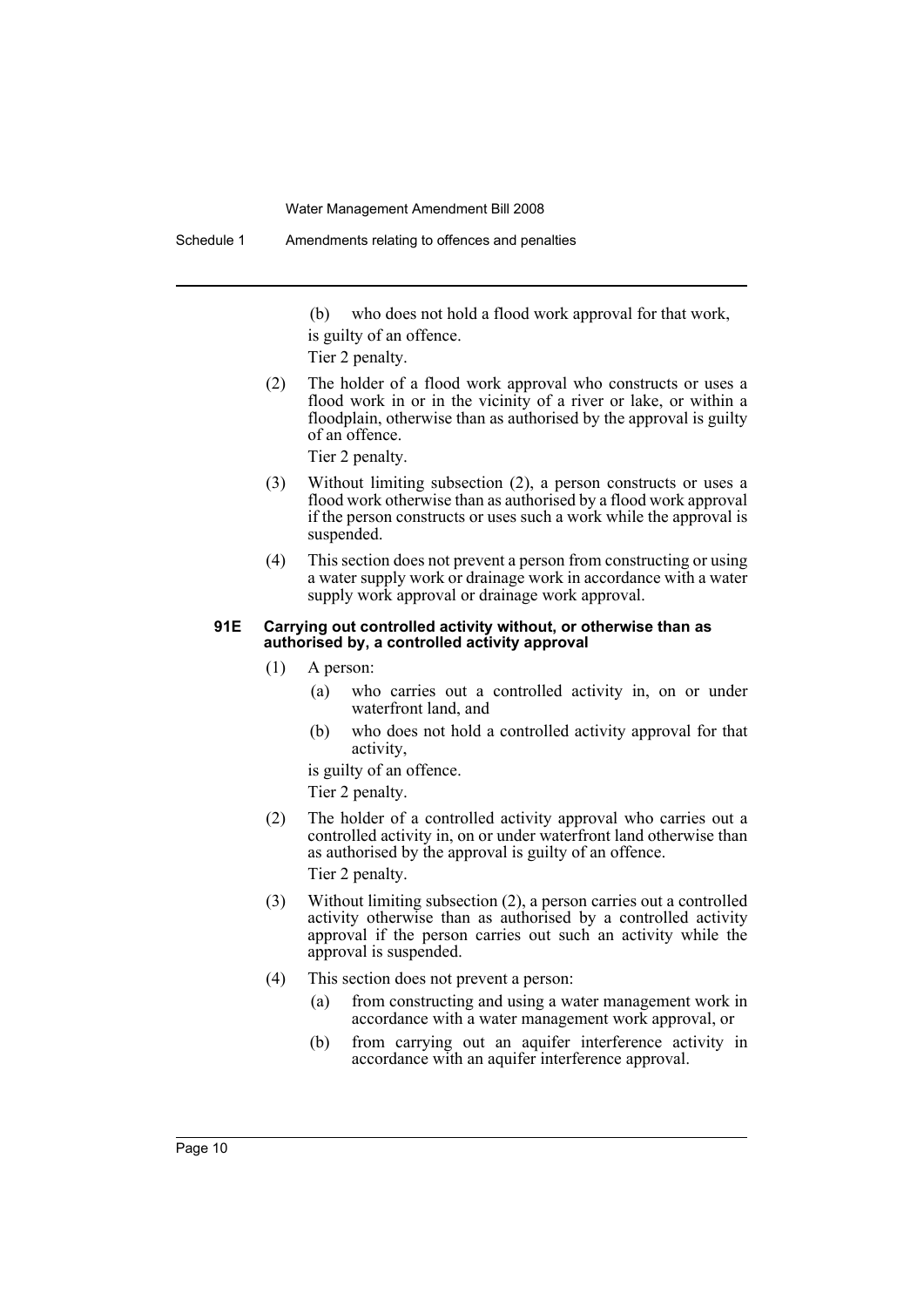Amendments relating to offences and penalties Schedule 1

### **91F Carrying out aquifer interference activity without, or otherwise than as authorised by, an aquifer interference approval**

- (1) A person:
	- (a) who carries out an aquifer interference activity, and
	- (b) who does not hold an aquifer interference approval for that activity,

is guilty of an offence.

Tier 2 penalty.

(2) The holder of an aquifer interference approval who carries out an aquifer interference activity otherwise than as authorised by the approval is guilty of an offence.

Tier 2 penalty.

- (3) Without limiting subsection (2), a person carries out an aquifer interference activity otherwise than as authorised by an aquifer interference approval if the person carries out such an activity while the approval is suspended.
- (4) This section does not prevent a person:
	- (a) from constructing and using a water management work in accordance with a water management work approval, or
	- (b) from carrying out a controlled activity in accordance with a controlled activity approval, or
	- (c) from using a building or work that has been erected or carried out in accordance with a controlled activity approval.

### **91G Contravention of terms and conditions of approval**

A person who constructs or uses a water management work, or carries out a controlled activity or aquifer interference activity, pursuant to an approval is guilty of an offence if the person contravenes any term or condition of the approval. Tier 2 penalty.

**91H Failure to install or maintain metering equipment**

- (1) A person is guilty of an offence if the person fails to install any metering equipment that, pursuant to:
	- (a) the conditions of an access licence or approval, or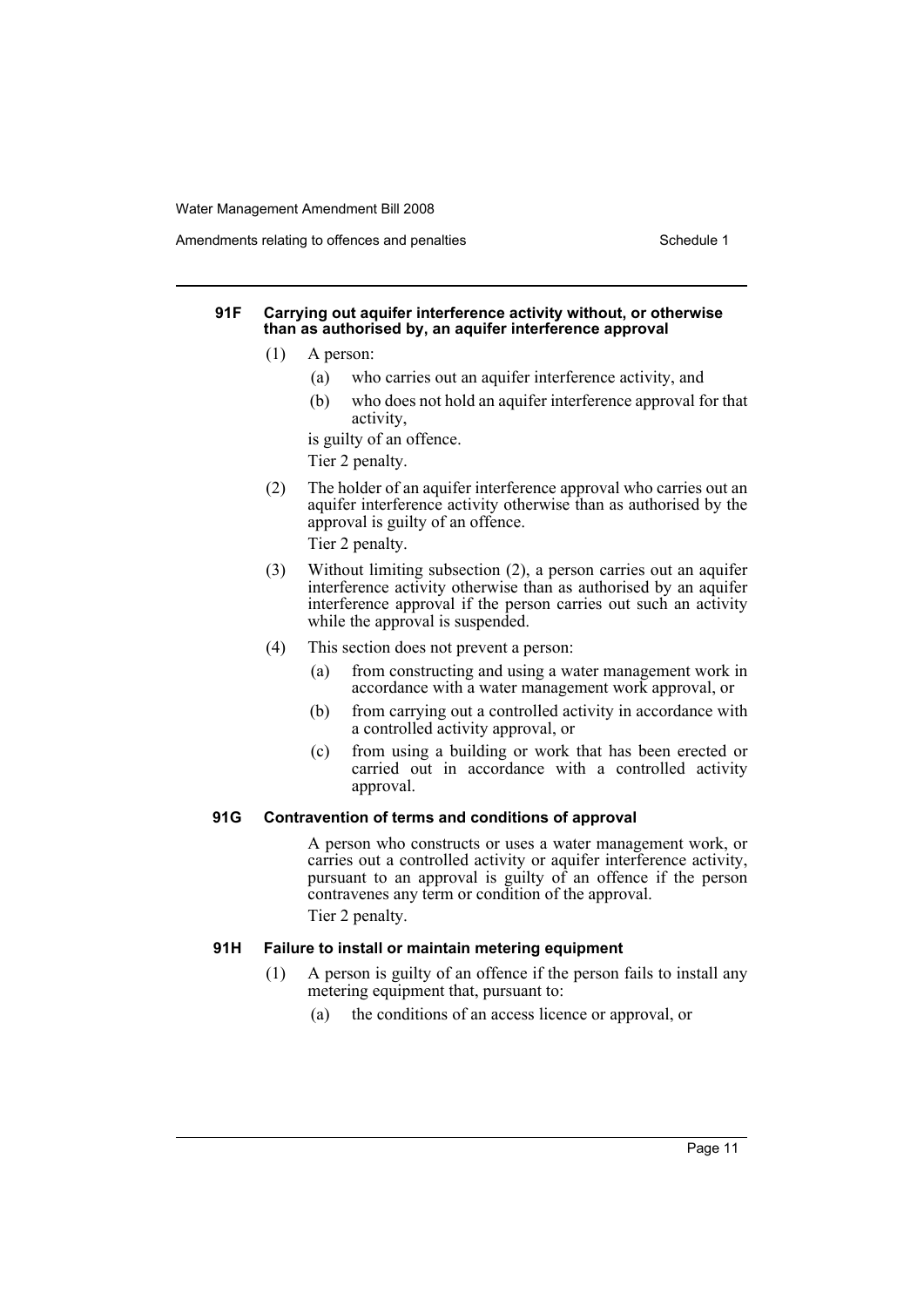(b) a direction under section 326,

the person is required to install in connection with a water supply work or drainage work.

Tier 2 penalty.

- (2) A person is guilty of an offence if the person fails to ensure the proper operation of any metering equipment that, pursuant to:
	- (a) the conditions of an access licence or approval, or
	- (b) a direction under section 326,

the person is required to install in connection with a water supply work or drainage work.

Tier 2 penalty.

#### **91I Taking water when metering equipment not working**

- (1) A person:
	- (a) who takes water from a water source to which this Part applies by means of a metered work while its metering equipment is not operating properly, and
	- (b) who intentionally or negligently fails to ascertain whether the metering equipment is operating properly,

is guilty of an offence. Tier 1 penalty.

- (2) A person who takes water from a water source to which this Part applies by means of a metered work while its metering equipment is not operating properly is guilty of an offence. Tier 2 penalty.
- (3) Subsection (2) does not apply if:
	- (a) the person is authorised by the Minister in writing to take water by means of a metered work while its metering equipment is not operating properly, and
	- (b) the water is taken in accordance with any conditions specified in the authorisation and any requirements prescribed by the regulations for the purposes of this subsection.
- (4) In this section, *metered work* means a water supply work in connection with which metering equipment has been installed pursuant to:
	- (a) the conditions of an access licence or approval, or
	- (b) a direction under section 326.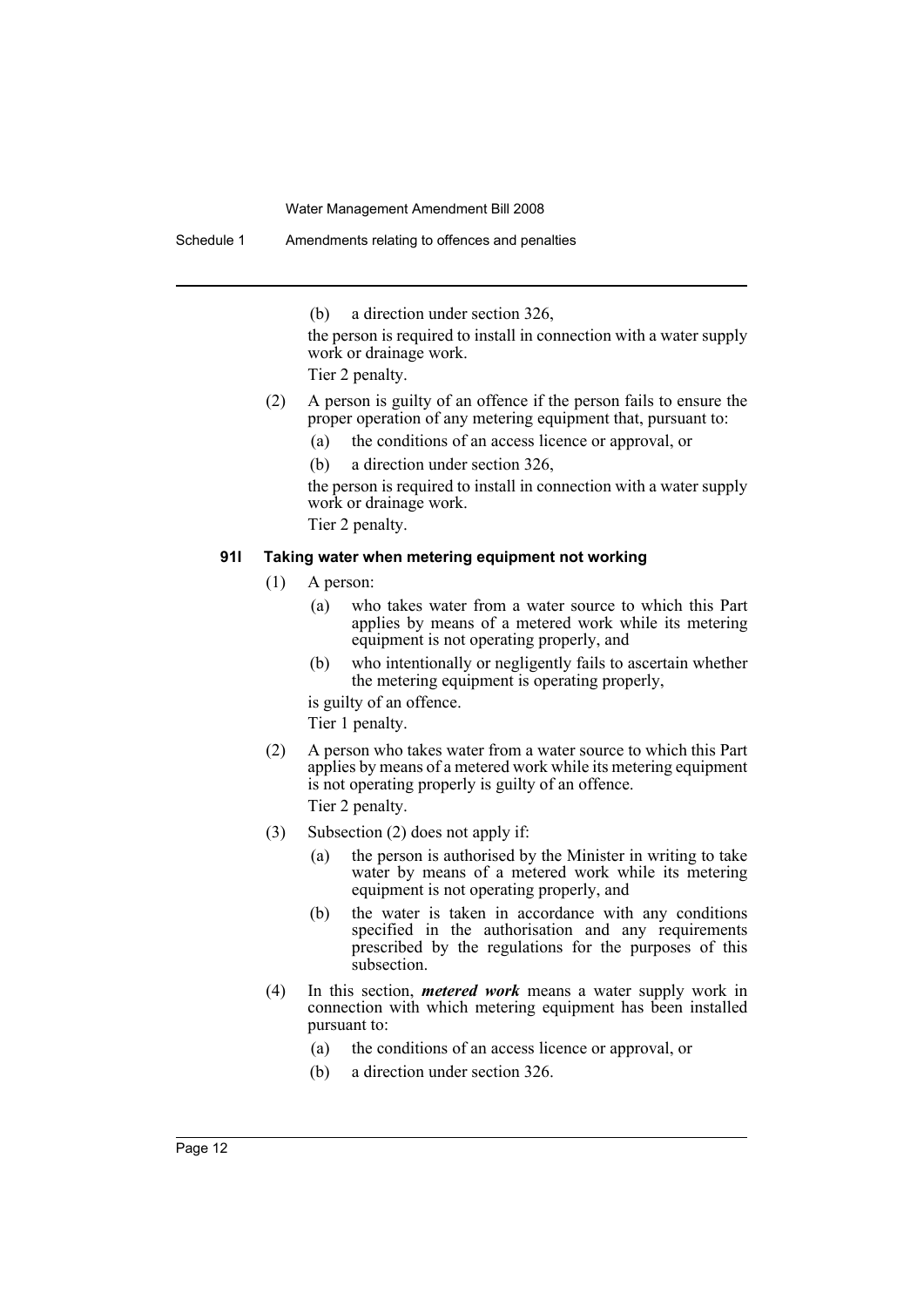Amendments relating to offences and penalties Schedule 1

#### **91J Failure to keep metering records**

A person is guilty of an offence if the person fails to keep metering records that, pursuant to:

- (a) the conditions of an access licence or approval, or
- (b) a direction under section 326,

the person is required to keep in connection with a water supply work or drainage work.

Tier 2 penalty.

#### **91K Meter tampering**

- (1) A person is guilty of an offence if the person interferes with, damages, destroys or disconnects any metering equipment that has been installed in connection with a water supply work or drainage work, and does so intentionally or recklessly. Tier 1 penalty.
	-
- (2) A person is guilty of an offence if the person interferes with, damages, destroys or disconnects any metering equipment that has been installed in connection with a water supply work or drainage work.

Tier 2 penalty.

- (3) Without limiting subsections (1) and (2), a person interferes with metering equipment if the person unseals any sealed component of the equipment, blocks any part of the equipment, attaches to the equipment any device that is likely to affect the operation of the equipment or disconnects the equipment from its source of power.
- (4) This section does not apply to anything that a duly qualified person does to metering equipment for the sole purpose of maintaining, repairing or replacing the equipment.
- (5) In this section, *duly qualified person* means a person who has such qualifications as are prescribed by the regulations.

#### **91L Liability of occupier of premises for certain offences**

- (1) The occupier of premises at which:
	- (a) a water management work has been constructed or used in contravention of a provision of this Division, or
	- (b) a controlled activity or aquifer interference activity has been carried out in contravention of a provision of this Division,

is taken to have contravened that provision.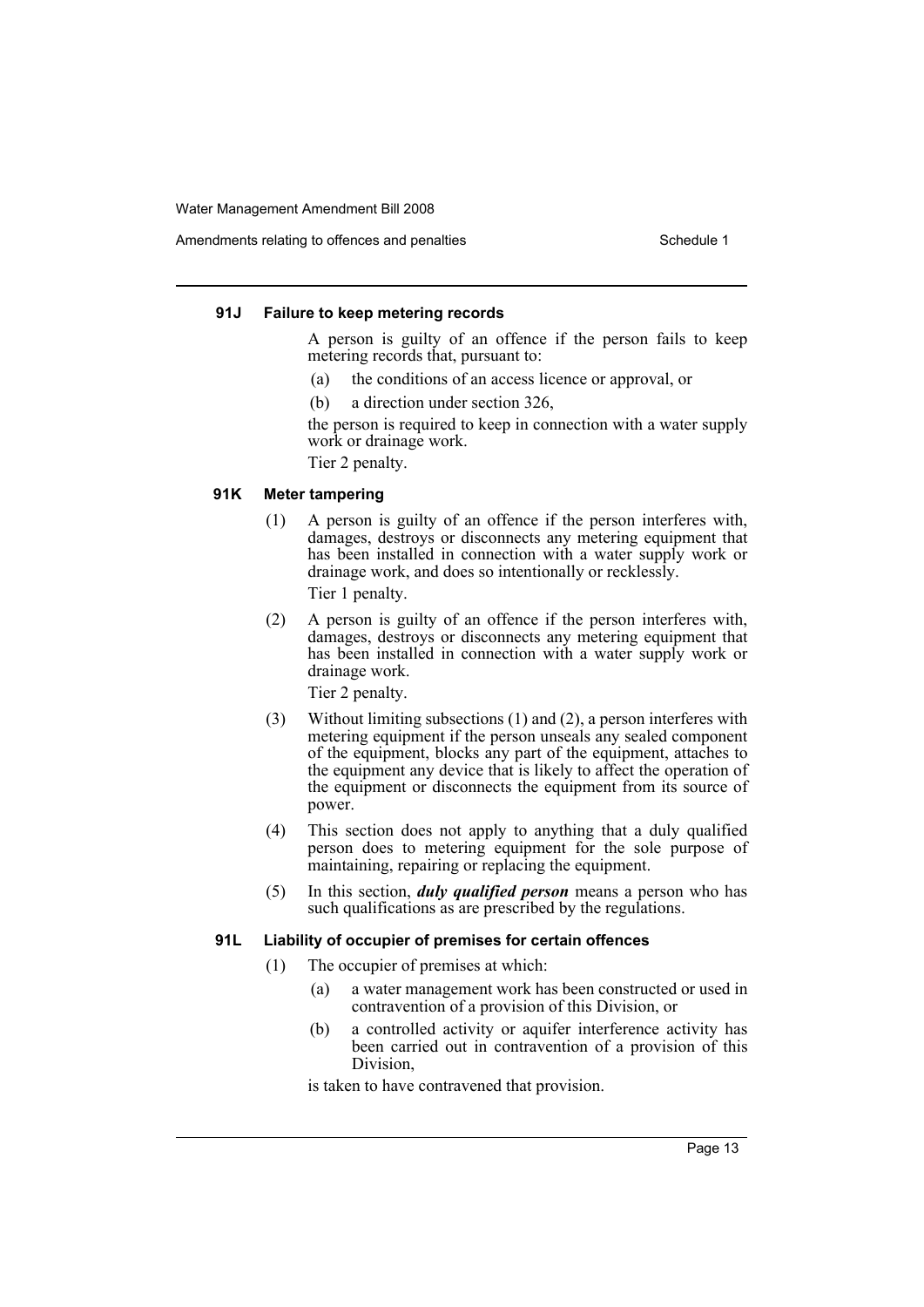- (2) However, subsection (1) does not apply if it is established that:
	- (a) the work was constructed or used, or the activity was carried out, by a person other than the occupier, and
	- (b) the other person was not associated with the occupier at the time the work was constructed or used or the activity was carried out, and
	- (c) the occupier took all reasonable steps to prevent the work being constructed or used or the activity being carried out.

A person is associated with the occupier for the purposes of paragraph (b) (but without limiting any other circumstances of association) if the person is an employee, agent, licensee, contractor or sub-contractor of the occupier.

(3) Subsection (1) does not prevent proceedings being taken under this Act against the person who actually committed the offence.

### **91M General defence**

- (1) It is a defence to a prosecution under this Division in relation to a Tier 1 offence if the accused person establishes:
	- (a) that the commission of the offence was due to causes over which the person had no control, and
	- (b) that the person took reasonable precautions and exercised due diligence to prevent the commission of the offence.
- (2) It is a defence to a prosecution under this Division in relation to the doing of anything without an approval if the accused person establishes:
	- (a) that the water was taken pursuant to a basic landholder right, or
	- (b) that the person was exempt, pursuant to this Act or the regulations, from any requirement for an approval in relation to the doing of that thing.
- (3) This Division does not prevent a person from doing anything pursuant to an entitlement in force under the *Water Act 1912*, where *entitlement* has the same meaning as it has in Schedule 10.

#### **[5] Section 120 Entry on to land**

Insert after section 120 (3):

(4) A person must not threaten, hinder, obstruct or delay any person in the exercise of an irrigation corporation's functions under this section.

Tier 2 penalty.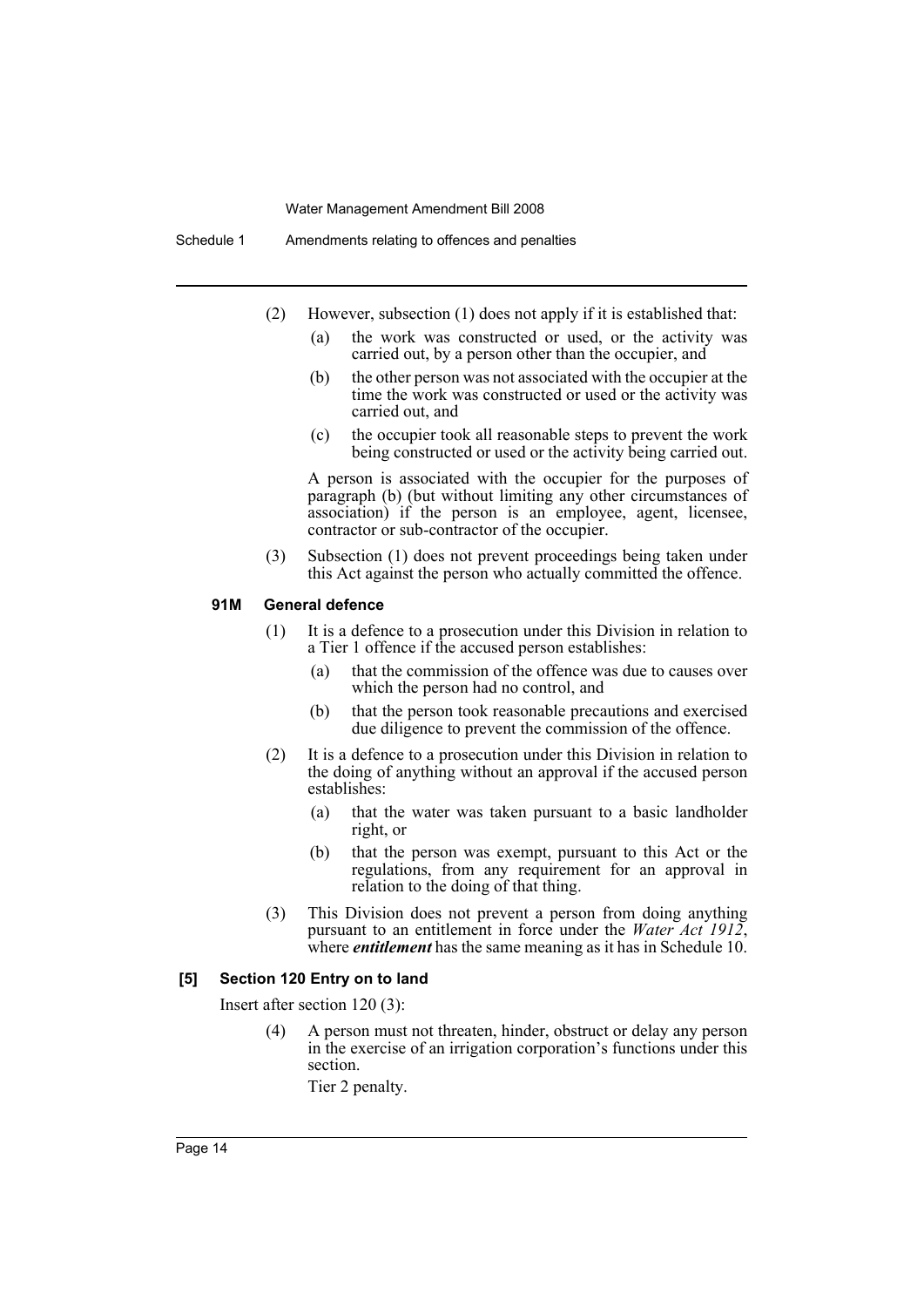Amendments relating to offences and penalties Schedule 1

### **[6] Section 256 Construction of fences, structures and flood works**

Omit the penalty at the end of section 256 (1). Insert instead: Tier 2 penalty.

#### **[7] Sections 318A and 318B**

Insert after section 318:

### **318A Exposure of underground pipes**

A person must not, except in an emergency or with lawful excuse, open any ground so as to expose a water supply authority's pipe or other work unless the person has given the water supply authority at least 2 days' written notice of his or her intention to do so.

Tier 2 penalty.

#### **318B Unlicensed plumbing work**

A person must not do any kind of plumbing work unless the person:

- (a) holds an endorsed contractor licence or a supervisor certificate under the *Home Building Act 1989* that authorises the holder to do that kind of work, or
- (b) does the work under the immediate supervision of the holder of such a licence or certificate, or
- (c) holds a tradesperson certificate under the *Home Building Act 1989* that authorises the holder to do that kind of work under supervision, and does the work under the general supervision of the holder of a licence or certificate referred to in paragraph (a).
- Tier 3 penalty.
- **[8] Chapter 7, Part 3**

Omit the Part. Insert instead:

# **Part 3 Offences**

#### **342 Destruction, damage and interference with certain works**

- (1) A person must not destroy, damage or interfere with:
	- (a) any work that is owned by, or is under the control and management of, the Minister, the Ministerial Corporation, a water supply authority, an irrigation corporation, a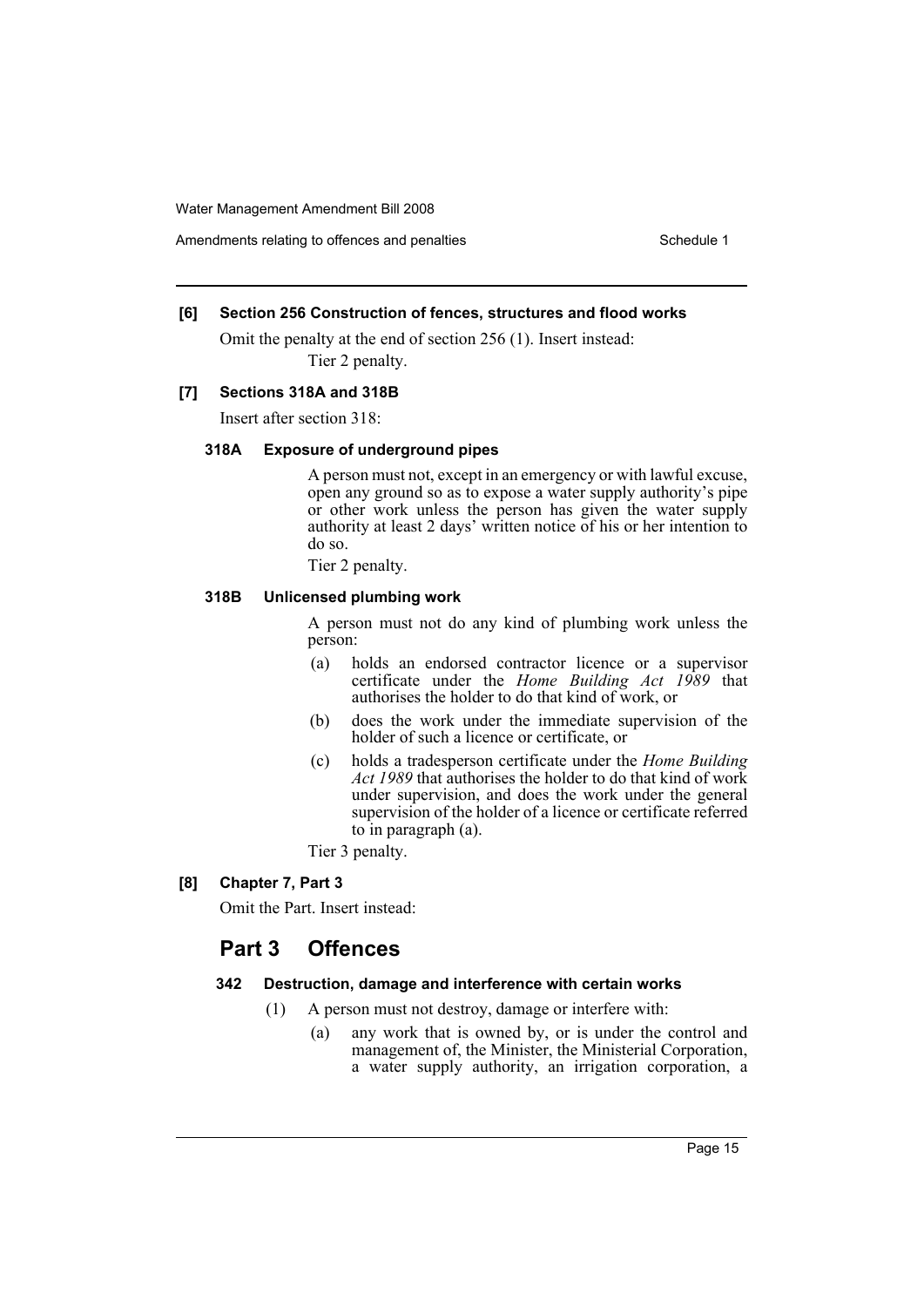private irrigation board, a private drainage board or a private water trust, or

(b) any mark, peg, stake or level fixed for the purposes of this Act.

Tier 2 penalty.

(2) A person must not deposit anything in any work that is owned by, or is under the control and management of, the Minister, the Ministerial Corporation, a water supply authority, an irrigation corporation, a private irrigation board, a private drainage board or a private water trust.

Tier 2 penalty.

(3) A person is not guilty of an offence against this section if the person establishes that the act giving rise to the alleged offence was done with lawful authority.

### **343 Taking water from public or private works**

(1) A person must not take water from any water supply work that is owned by, or is under the control and management of, the Minister, the Ministerial Corporation, a water supply authority, an irrigation corporation, a private irrigation board, a private drainage board or a private water trust, except with the authority of the Minister, that corporation, board, authority or trust.

Tier 2 penalty.

- (2) A person is not guilty of an offence against this section if the person establishes that the act giving rise to the alleged offence was done with lawful authority.
- (3) In subsection (1), a reference to a water supply work, in relation to a water supply authority, is a reference to a water supply work within the meaning of Part 2 of Chapter 6.

#### **344 False or misleading information**

A person must not, in or in connection with any application under this Act or the regulations, make a statement that the person knows to be false or misleading in a material particular. Tier 2 penalty.

### **345 Harm to aquifers and waterfront land**

(1) A person who harms an aquifer or waterfront land, and does so intentionally or negligently, is guilty of an offence. Tier 1 offence.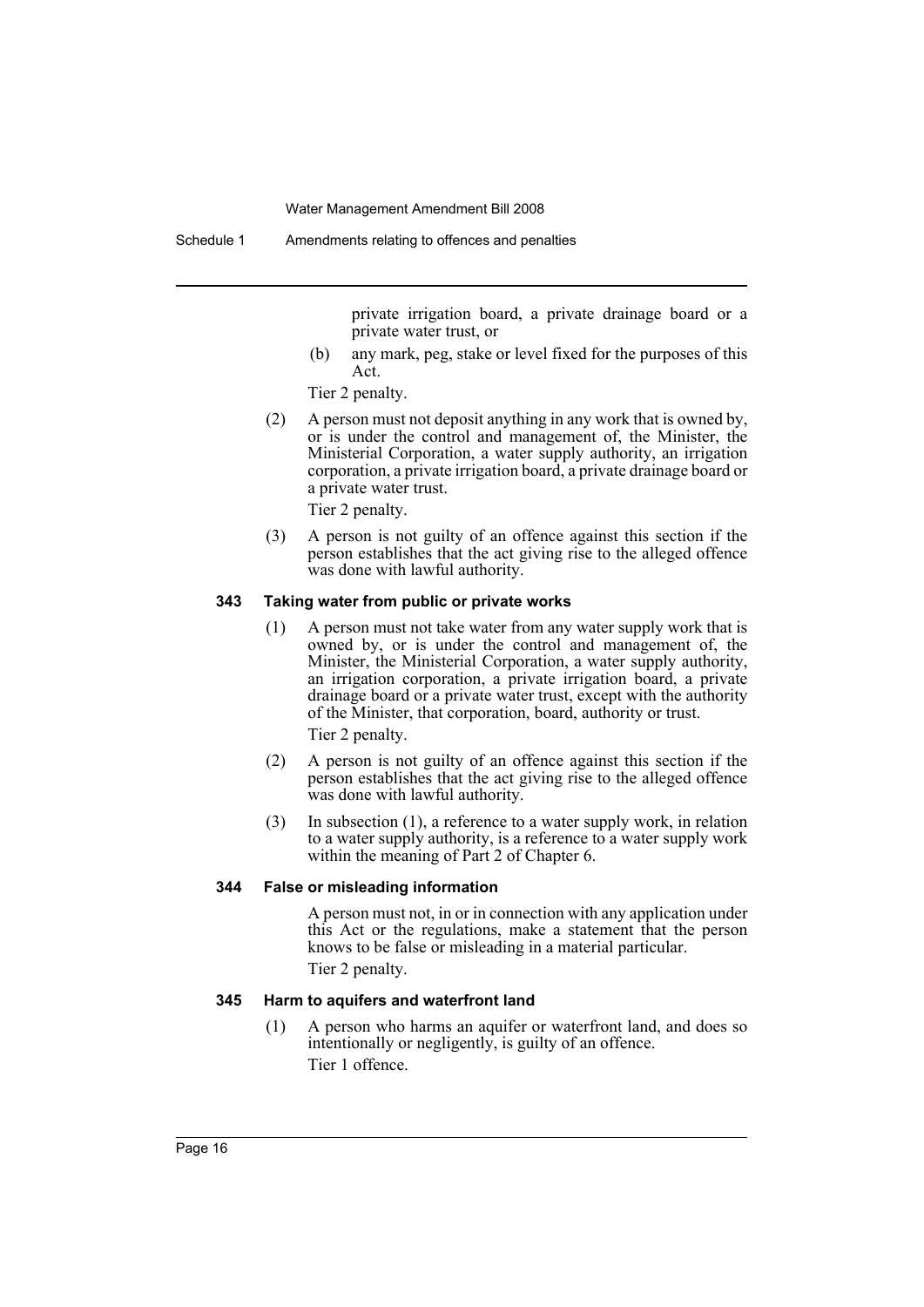- Amendments relating to offences and penalties Schedule 1 Schedule 1
	- (2) A person who harms an aquifer or waterfront land is guilty of an offence.
		- Tier 2 offence.
	- (3) It is a defence to a prosecution under this section if the accused person establishes that the conduct that harmed the aquifer or waterfront land:
		- (a) was essential for the carrying out of:
			- (i) development in accordance with a development consent within the meaning of the *Environmental Planning and Assessment Act 1979*, or
			- (ii) an activity by a determining authority within the meaning of Part 5 of that Act if the determining authority has complied with that Part, or
			- (iii) an activity in accordance with an approval of a determining authority within the meaning of Part 5 of that Act if the determining authority has complied with that Part, or
			- (iv) a project approved under Part 3A of that Act, or
		- (b) was authorised to be done by or under the *State Emergency and Rescue Management Act 1989* or the *State Emergency Service Act 1989* and was reasonably necessary in order to avoid a threat to life or property, or
		- (c) was authorised to be done by or under the *Rural Fires Act 1997* in relation to any emergency fire fighting act within the meaning of that Act.
	- (4) In this section, *harm*, in relation to an aquifer or waterfront land, means any act or omission that adversely affects, the capacity of the aquifer or waterfront land to hold or carry water.

#### **346 Unlicensed bore drilling**

A person must not construct a water bore of any kind otherwise than in accordance with a bore driller's licence that is held by that person and that authorises the person to construct water bores of that kind.

Tier 2 penalty.

#### **347 Ancillary offences**

A person who:

(a) causes or permits the commission of an offence against this Act or the regulations, or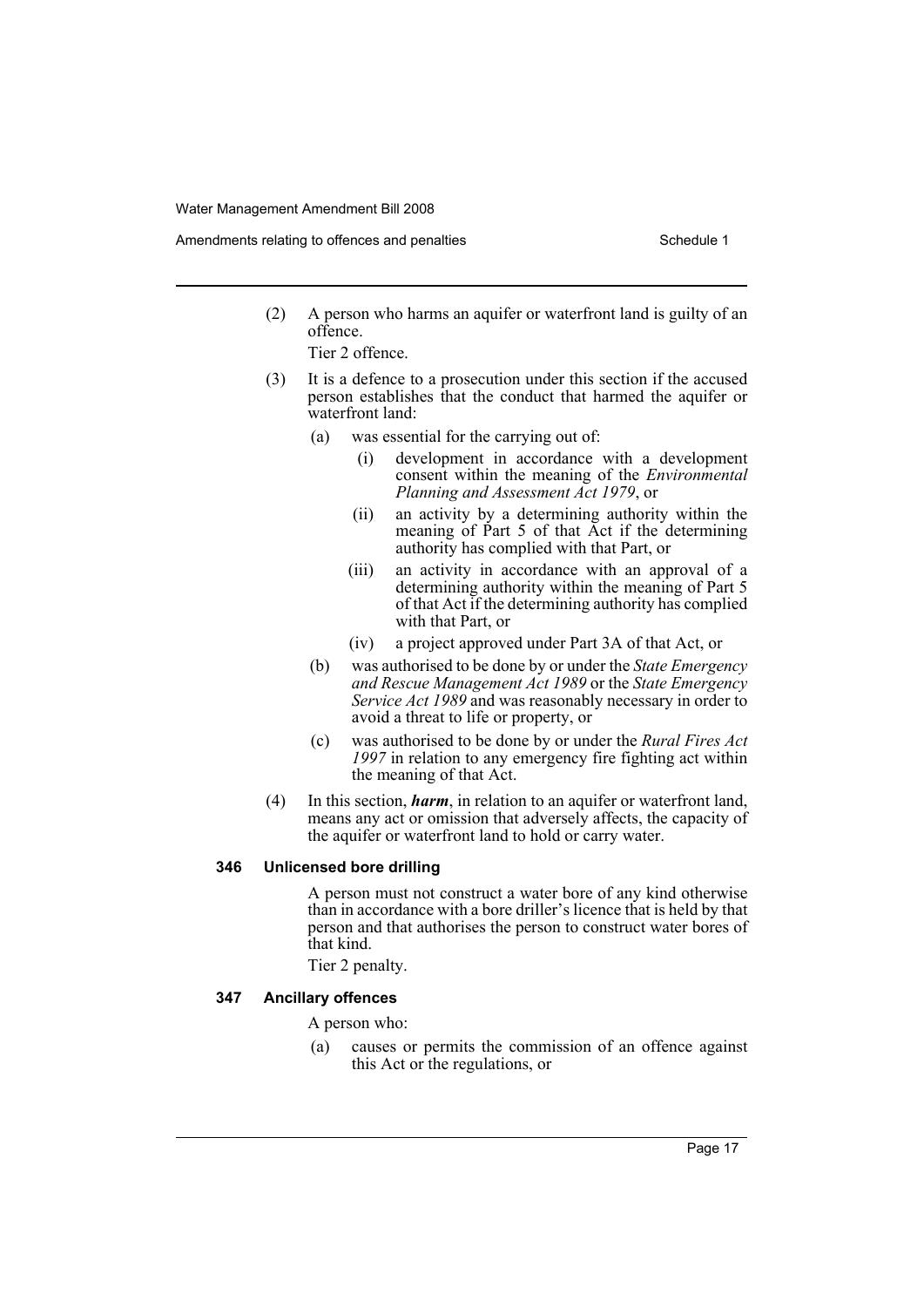- (b) aids, abets, counsels or procures another person to commit an offence against this Act or the regulations, or
- (c) attempts to commit an offence against this Act or the regulations, or
- (d) conspires to commit an offence against this Act or the regulations,

is guilty of that offence and liable to the penalty prescribed by this Act or the regulations in relation to that offence.

#### **[9] Sections 363A and 363B**

Insert after section 363:

#### **363A Offences by joint holders of access licence or approval**

- (1) If an offence against this Act or the regulations arises in relation to an access licence or approval, each co-holder of the licence or approval is taken to have committed the offence.
- (2) A co-holder of a licence or approval is not guilty of such an offence if the co-holder establishes that:
	- (a) the offence was committed by some other person (whether or not another co-holder of the licence or approval), and
	- (b) the other person was not associated with the co-holder at the time the offence was committed, and
	- (c) the co-holder took all reasonable steps to prevent the offence from being committed.
- (3) A person is associated with a co-holder of a licence or approval for the purposes of subsection (2) (b) (but without limiting any other circumstances of association) if the person is an employee, agent, licensee, contractor or sub-contractor of the co-holder.
- (4) A person may, under this section, be proceeded against and convicted for an offence whether or not any other person has been proceeded against or convicted for the offence.

#### **363B Penalties**

For the purposes of this Act:

- (a) a Tier 1 penalty corresponds to a maximum penalty of:
	- (i) in the case of a corporation, 20,000 penalty units and, in the case of a continuing offence, a further penalty of 2,400 penalty units for each day the offence continues, or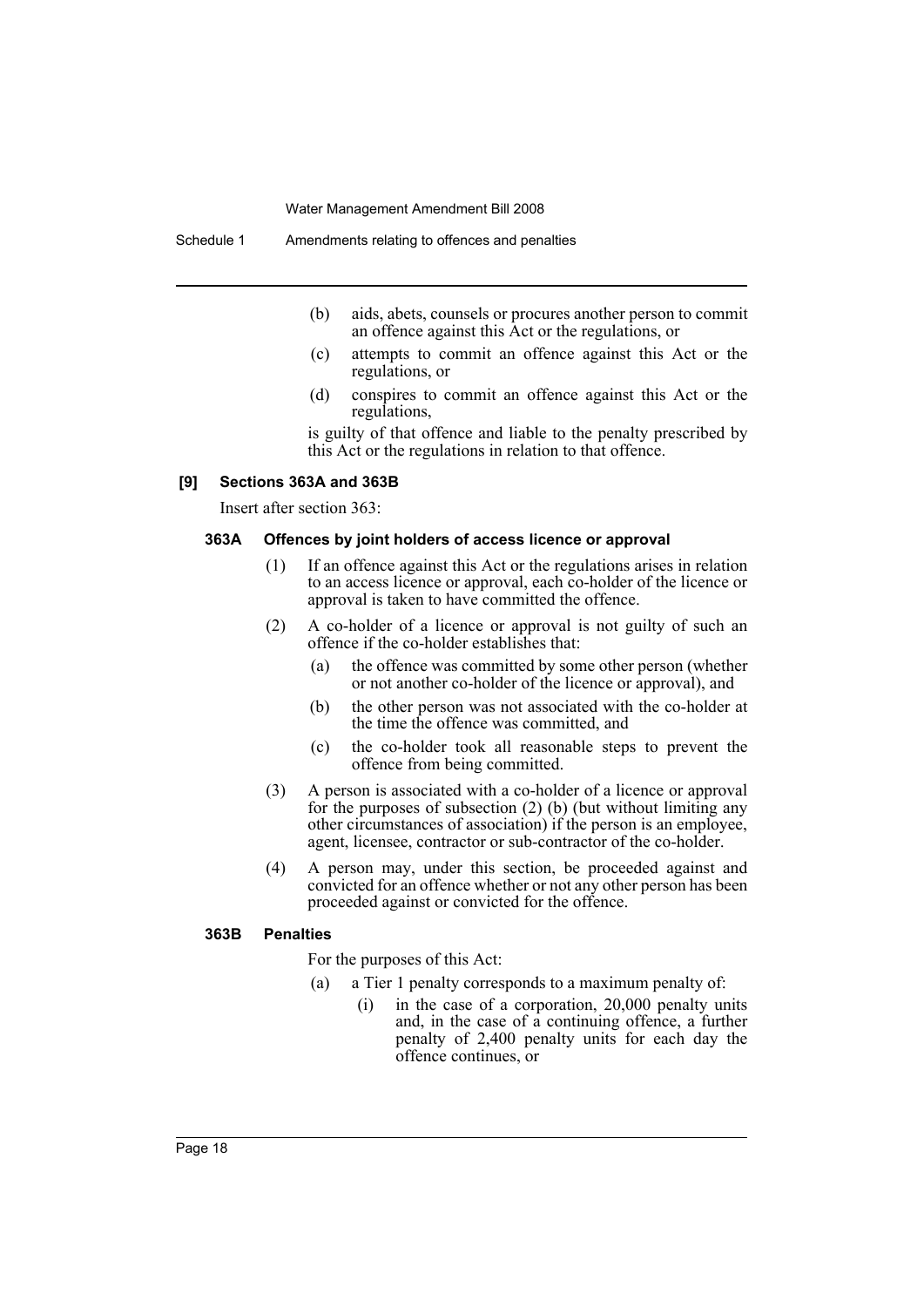Amendments relating to offences and penalties Schedule 1 Schedule 1

- (ii) in any other case, imprisonment for 2 years or 10,000 penalty units, or both, and, in the case of a continuing offence, a further penalty of 1,200 penalty units for each day the offence continues, and
- (b) a Tier 2 penalty corresponds to a maximum penalty of:
	- (i) in the case of a corporation, 10,000 penalty units and, in the case of a continuing offence, a further penalty of 1,200 penalty units for each day the offence continues, or
	- (ii) in any other case, 2,250 penalty units and, in the case of a continuing offence, a further penalty of 600 penalty units for each day the offence continues, and
- (c) a Tier 3 penalty corresponds to a maximum penalty of 100 penalty units.

### **[10] Sections 364 and 364A**

Omit section 364. Insert instead:

#### **364 Proceedings for offences**

- (1) Proceedings for an offence against this Act or the regulations are to be disposed of summarily:
	- (a) by a Local Court, or
	- (b) by the Land and Environment Court in its summary jurisdiction.
- (2) Proceedings for an offence against this Act or the regulations may be commenced at any time within, but not later than, 3 years after the date on which the offence is alleged to have been committed.
- (3) Proceedings for an offence against this Act or the regulations may also be commenced at any time within, but not later than, 3 years after the date on which evidence of the alleged offence first came to the attention of any relevant authorised officer.
- (4) If subsection (3) is relied on for the purpose of commencing proceedings for an offence, the process by which the proceedings are commenced must contain particulars of the date on which evidence of the offence first came to the attention of any relevant authorised officer and need not contain particulars of the date on which the offence was committed.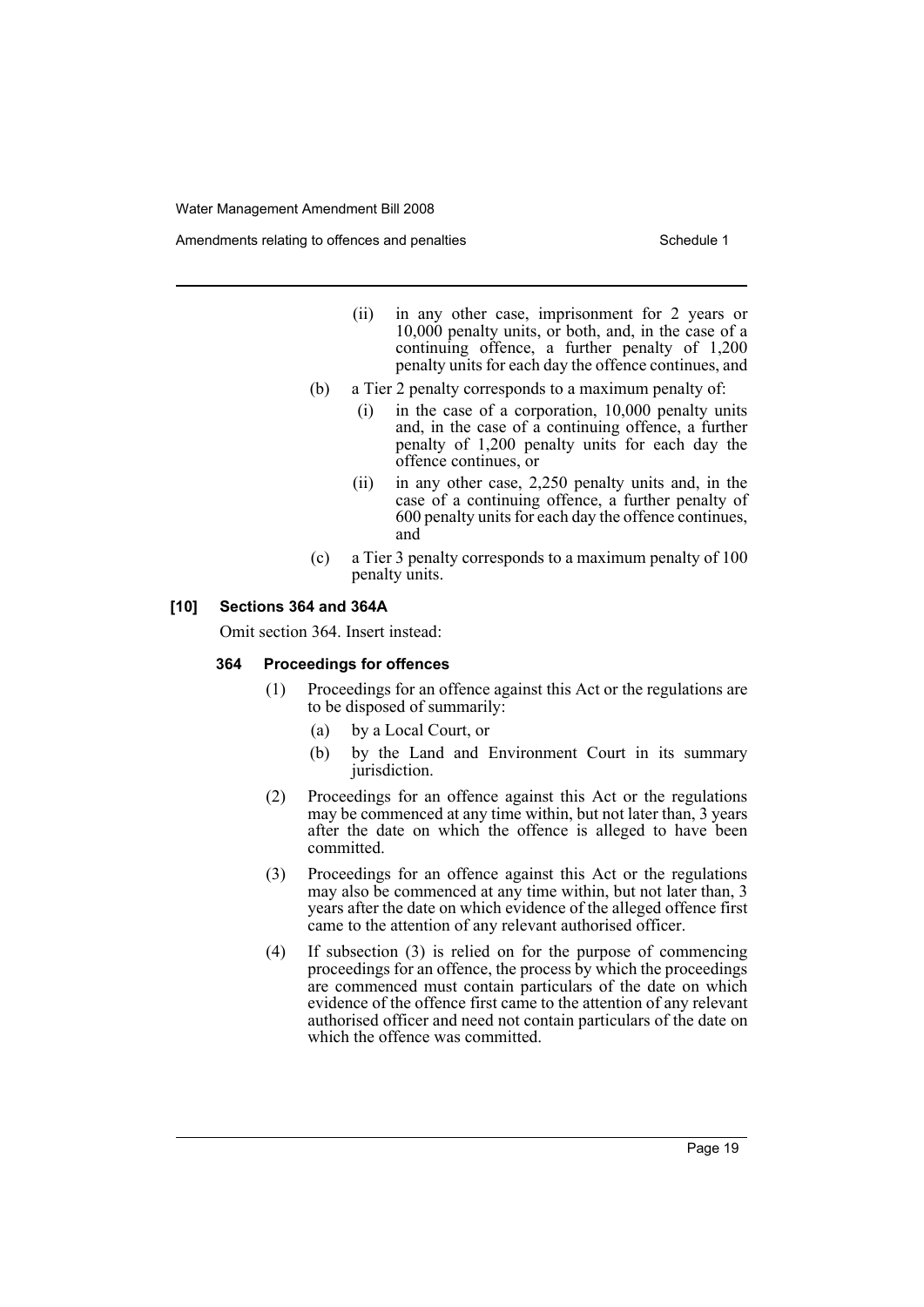Schedule 1 Amendments relating to offences and penalties

- (5) The date on which evidence first came to the attention of any relevant authorised officer is the date specified in the process by which the proceedings are commenced, unless the contrary is established.
- (6) The maximum monetary penalty that may be imposed by a Local Court in proceedings for an offence against this Act or the regulations is:
	- (a) the lesser of the following:
		- (i) 100 penalty units (for an offence committed by a corporation) or 50 penalty units (in any other case),
		- (ii) the maximum monetary penalty specified in respect of the offence, and
	- (b) in the case of a continuing offence, 10 per cent of the further monetary penalty specified in respect of the offence for each day the offence continues.
- (7) The maximum penalty that may be imposed by the Land and Environment Court in proceedings for an offence against this Act or the regulations is the maximum penalty specified in respect of the offence.
- (8) In this section, *evidence* of an offence means evidence of any act or omission constituting the offence.

### **364A Matters to be considered in imposing penalty**

- (1) In imposing a penalty on a person for an offence against this Act or the regulations, the court is to take into consideration the following (so far as they are relevant):
	- (a) the impact of the offence on other persons' rights under this Act,
	- (b) the market value of any water that has been lost, misused or unlawfully taken as a consequence of the commission of the offence,
	- (c) the extent of the harm caused or likely to be caused to the environment (including, in particular, any water source or waterfront land) by the commission of the offence,
	- (d) the practical measures that may be taken to prevent, control, abate or mitigate that harm,
	- (e) the extent to which the person could reasonably have foreseen the harm caused or likely to be caused to the environment by the commission of the offence,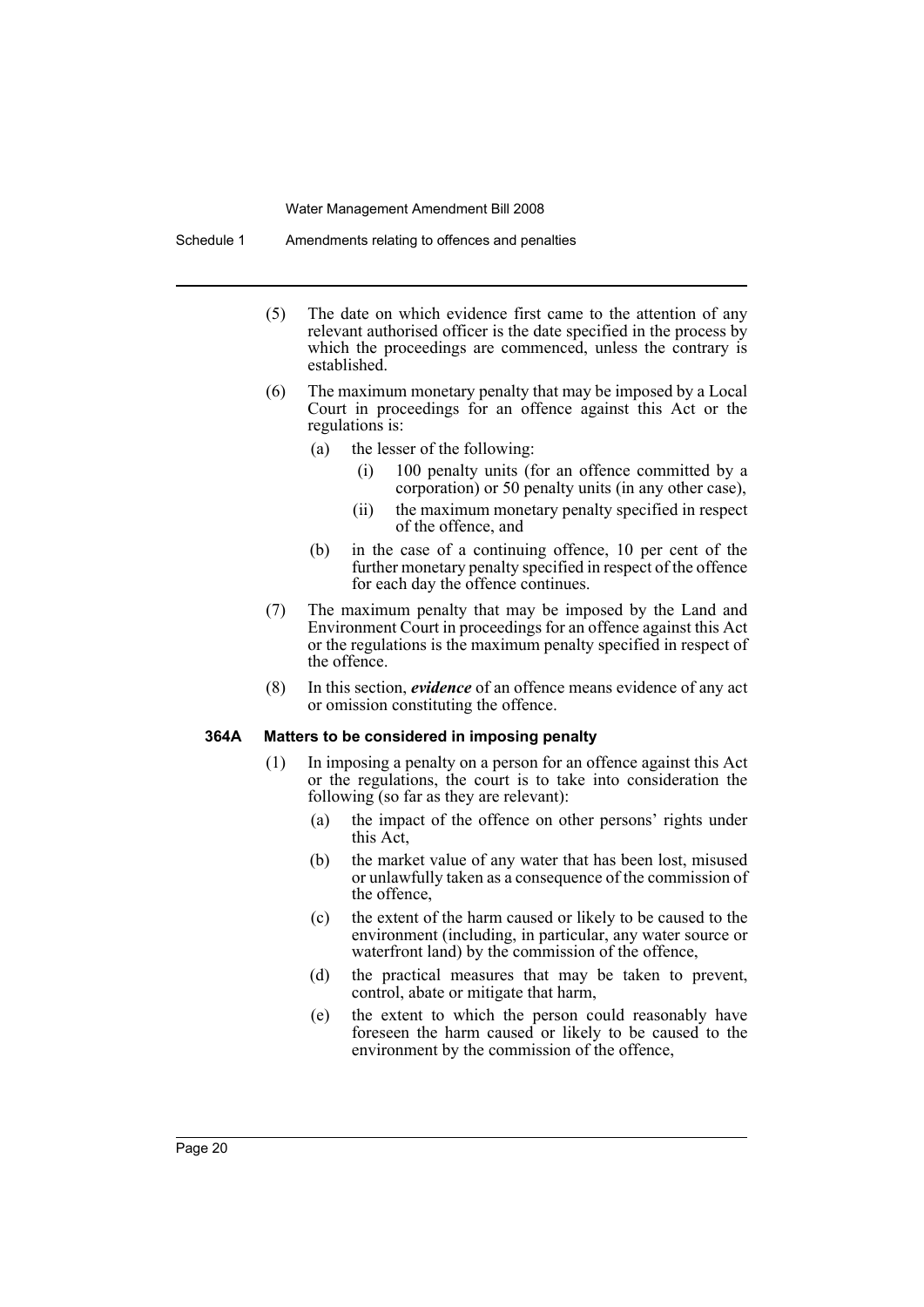- (f) the extent to which the person had control over the causes that gave rise to the offence,
- (g) whether the offence was committed during a severe water shortage (that is, in contravention of an order in force under section 49A or 324),
- (h) the person's intentions in committing the offence,
- (i) whether, in committing the offence, the person was complying with orders from an employer or supervising employee,
- (j) in the case of an offence of taking water in contravention of this Act, whether the water so taken had been released for environmental purposes and, if so, whether the person was aware of that fact,
- (k) any civil penalty that has been imposed on the person under section 60G in relation to the conduct from which the offence arises.
- (2) The court may take into consideration other matters that it considers relevant.

#### **[11] Section 365A**

Insert after section 365:

#### **365A Continuing offences**

- (1) A person who is guilty of an offence because the person contravenes a requirement made by or under this Act or the regulations (whether the requirement is imposed by a notice or otherwise) to do or stop doing something (whether or not within a specified period or before a particular time):
	- (a) continues, until the requirement is complied with and despite the fact that any specified period has expired or time has passed, to be liable to comply with the requirement, and
	- (b) is guilty of a continuing offence for each day the contravention continues.
- (2) This section does not apply to the extent that a requirement of a notice is revoked.

#### **[12] Section 368 Appeals to Land and Environment Court**

Omit "85B" from section 368 (1) (ma). Insert instead "60G".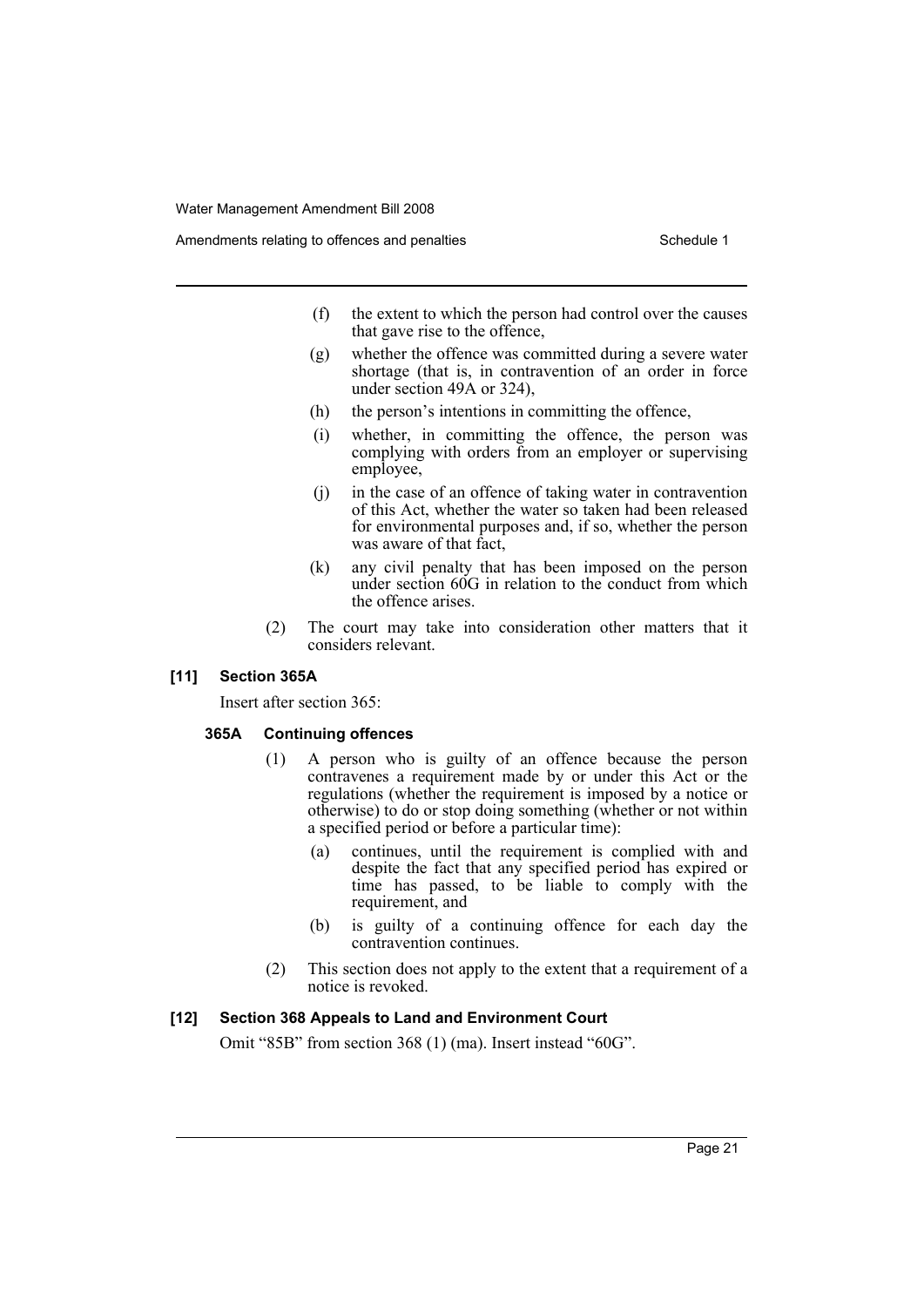Schedule 1 Amendments relating to offences and penalties

### **[13] Dictionary**

Insert in alphabetical order:

*Tier 1, 2 or 3 offence* means an offence that is punishable by a Tier 1, 2 or 3 penalty, as the case may be.

*Tier 1, 2 or 3 penalty*—see section 363B.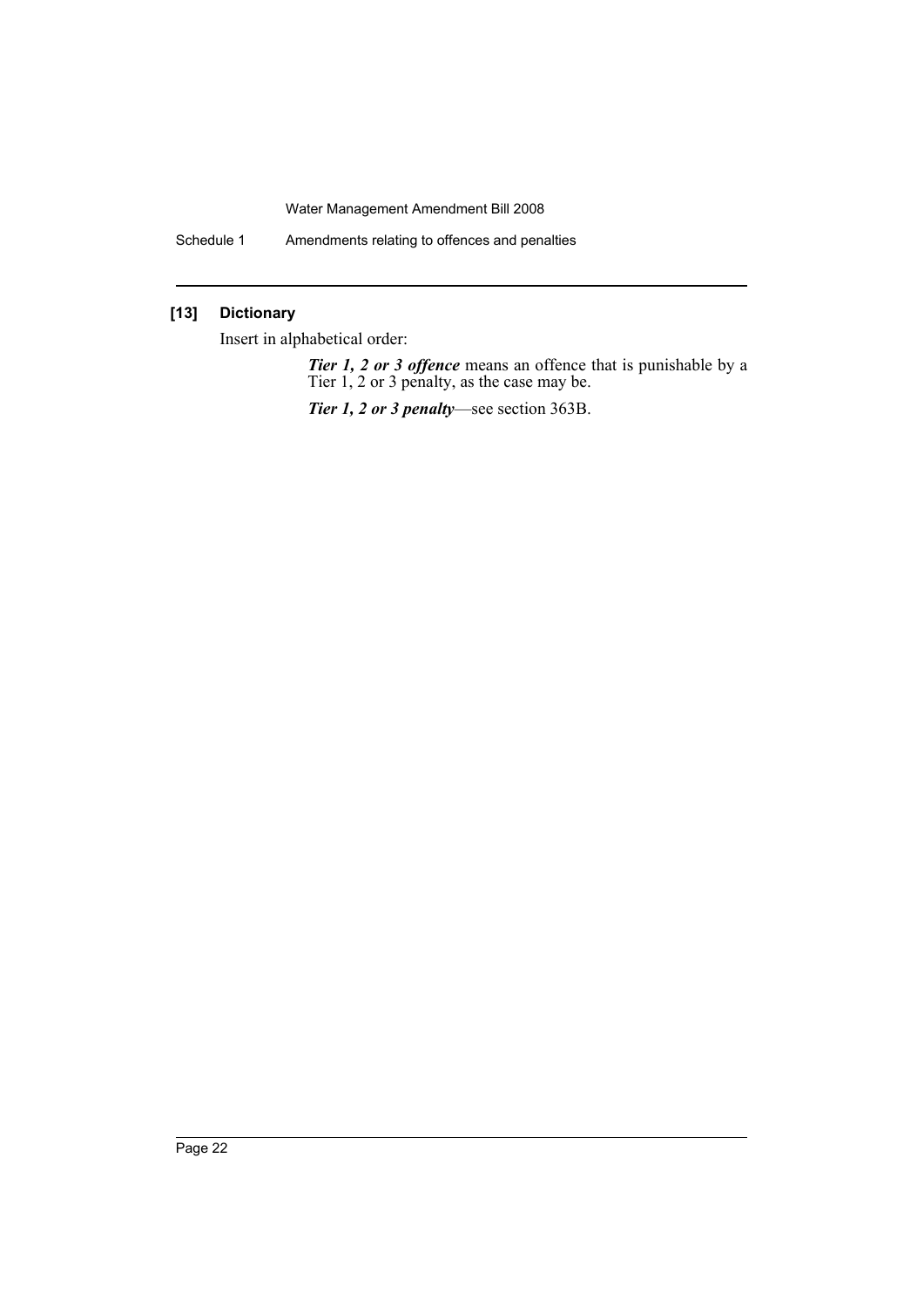Amendments relating to directions and other enforcement measures Schedule 2

# <span id="page-23-0"></span>**Schedule 2 Amendments relating to directions and other enforcement measures**

(Section 3)

### **[1] Section 301A**

Insert after section 301:

#### **301A Power to give directions**

- (1) Without limiting Part 1 of Chapter 7, the Minister's power to give directions under that Part may be exercised in relation to a water supply authority's sewage work as if it were a water management work within the meaning of that Part.
- (2) An appeal lies to the Land and Environment Court against the Minister's decision to give such a direction in the same way as it lies against the Minister's decision to give a direction under Part 1 of Chapter 7.

### **[2] Chapter 7, Parts 1 and 2**

Omit the Parts. Insert instead:

# **Part 1 Directions to landholder and other persons**

### **Division 1 Preliminary**

#### **323 Definitions**

(1) In this Part:

*landholder*, in relation to land, includes any person having the care, control or management of the land.

*specified measures* include measures that involve doing, or refraining from doing, any act.

- (2) In this Part:
	- (a) a power to direct a person to take specified measures includes a power to direct in what circumstances, in what order and in what manner those measures are to be taken, and
	- (b) a reference to a water management work of any kind includes a reference to a corresponding kind of work to which Part 2, 5 or 8 of the *Water Act 1912* extends, and
	- (c) a reference to this Act or the regulations extends to the *Water Act 1912* and the regulations under that Act.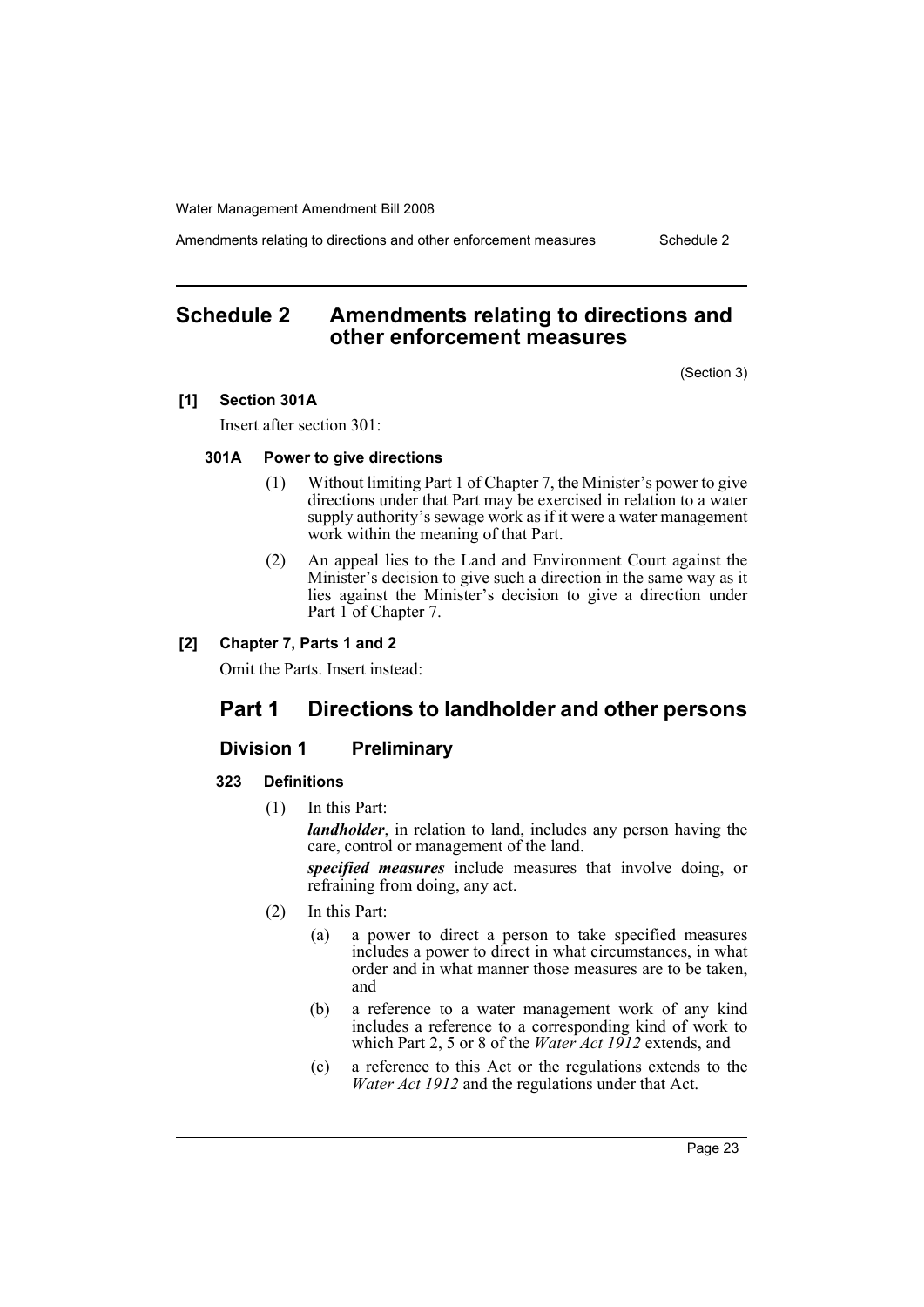Schedule 2 Amendments relating to directions and other enforcement measures

(3) For the purpose of applying this Part to the *Water Act 1912* and the regulations under that Act, references to this Act in section 390 of this Act, and in the definition of *authorised officer* in the Dictionary to this Act, extend to the *Water Act 1912* and the regulations under that Act.

### **Division 2 Conservation of water**

### **324 Temporary water restrictions**

- (1) If satisfied that it is necessary to do so in the public interest (such as to cope with a water shortage or threat to public health or safety), the Minister may, by order in writing, direct that, for a specified period, the taking of water from a specified water source is prohibited, or is subject to specified restrictions, as the case requires.
- (2) If satisfied that it is necessary to do so:
	- (a) to maintain or protect water levels in an aquifer, or
	- (b) to maintain, protect or improve the quality of water in an aquifer, or
	- (c) to prevent land subsidence or compaction in an aquifer, or
	- (d) to protect groundwater-dependent ecosystems, or
	- (e) to maintain pressure, or to ensure pressure recovery, in an aquifer,

the Minister may, by order in writing, direct that, within a specified area and for a specified period, the taking of water from that aquifer, or from any other aquifer that is above, below or adjacent to that aquifer, is prohibited, or is subject to specified restrictions, as the case requires.

- (3) The Minister must cause a copy of an order under this section to be published in the Gazette and notice of the order to be published in an appropriate newspaper.
- (4) If satisfied that circumstances require publication of an order under subsection (1) or (2) sooner than can be achieved under subsection (3), the Minister may, prior to its publication under that subsection, cause notice of the order to be broadcast by a television or radio station transmitting to the part or parts of the State within which the water source is situated.
- (5) An order under this section takes effect when it is first published or broadcast in accordance with subsection (3) or (4), as the case may be, or at such later date or time as may be specified in the order.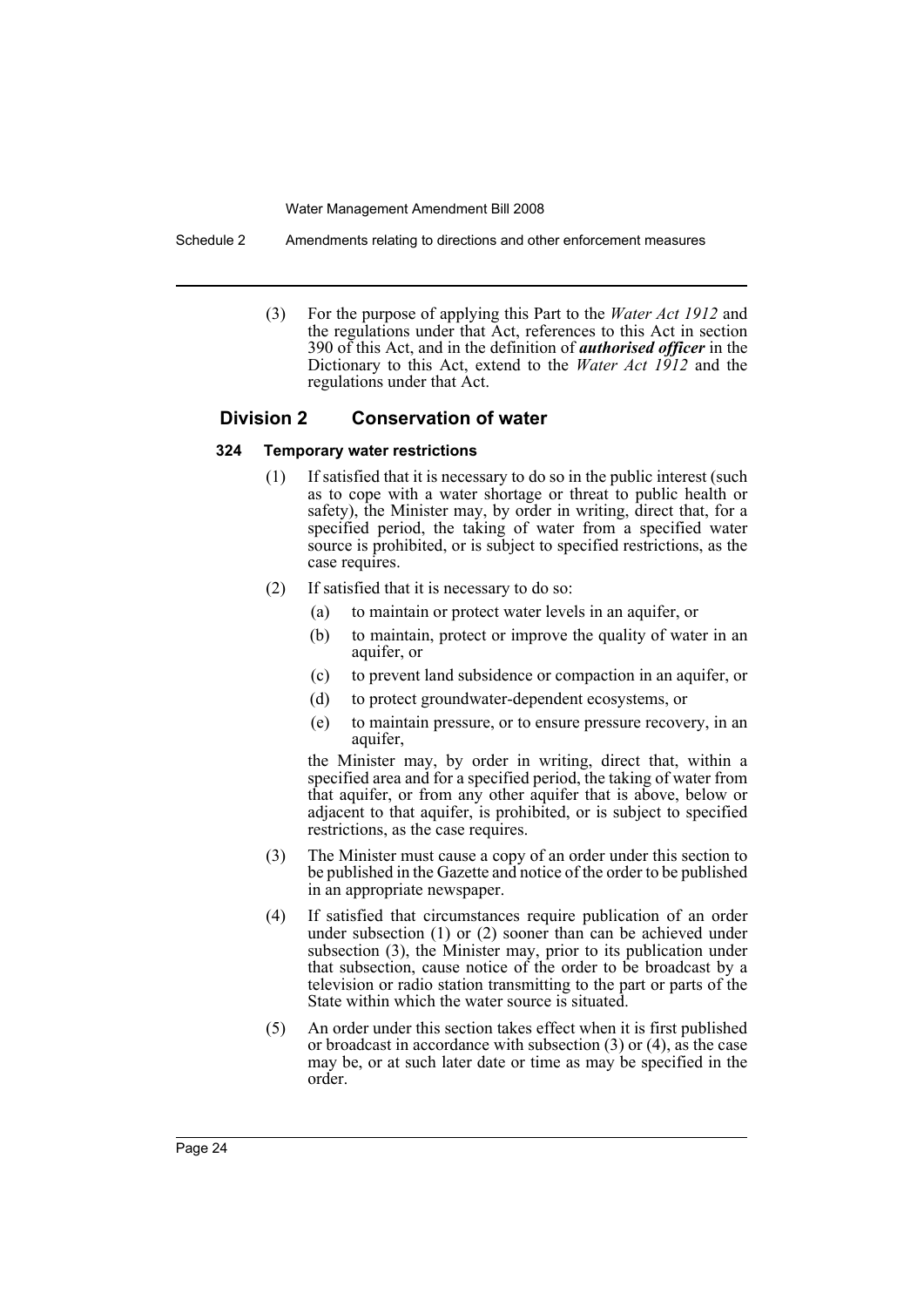- (6) Unless sooner repealed, an order under this section ceases to have effect on the expiry of the period specified in the order.
	- (7) In the event of any inconsistency between an order under this section and any other provision of this Act relating to the distribution, sharing or taking of water (including any order made, or any condition imposed on an access licence or approval, under this Act), the order under this section prevails to the extent of the inconsistency.
	- (8) Nothing in this section gives rise to a claim for compensation under Division 9 of Part 2 of Chapter 3.

### **325 Directions concerning waste of water**

The Minister may, by order in writing served on a landholder, direct the landholder to take specified measures to ensure that:

- (a) water taken and used under the authority of:
	- (i) a domestic and stock right, or
	- (ii) a domestic and stock access licence,

is taken and used in accordance with the mandatory guidelines established under section 336B, and

- (b) water taken and used under the authority of:
	- (i) a domestic and stock right, or
	- (ii) a domestic and stock access licence,
	- is beneficially used, and is not wasted or improperly used, and
- (c) water taken by means of a water supply work situated on the land, or used under the authority of a water use approval applying to the land, is beneficially used, and is not wasted or improperly used.

### **326 Directions to install and maintain metering equipment**

- (1) The Minister may, by order in writing served on:
	- (a) a landholder on whose land is situated a water supply work, or
	- (b) any person having the control and management of such a work,

direct the landholder or person to install metering equipment for use in connection with that work.

- (2) A direction to install metering equipment is taken to include:
	- (a) a direction that the equipment be properly maintained, and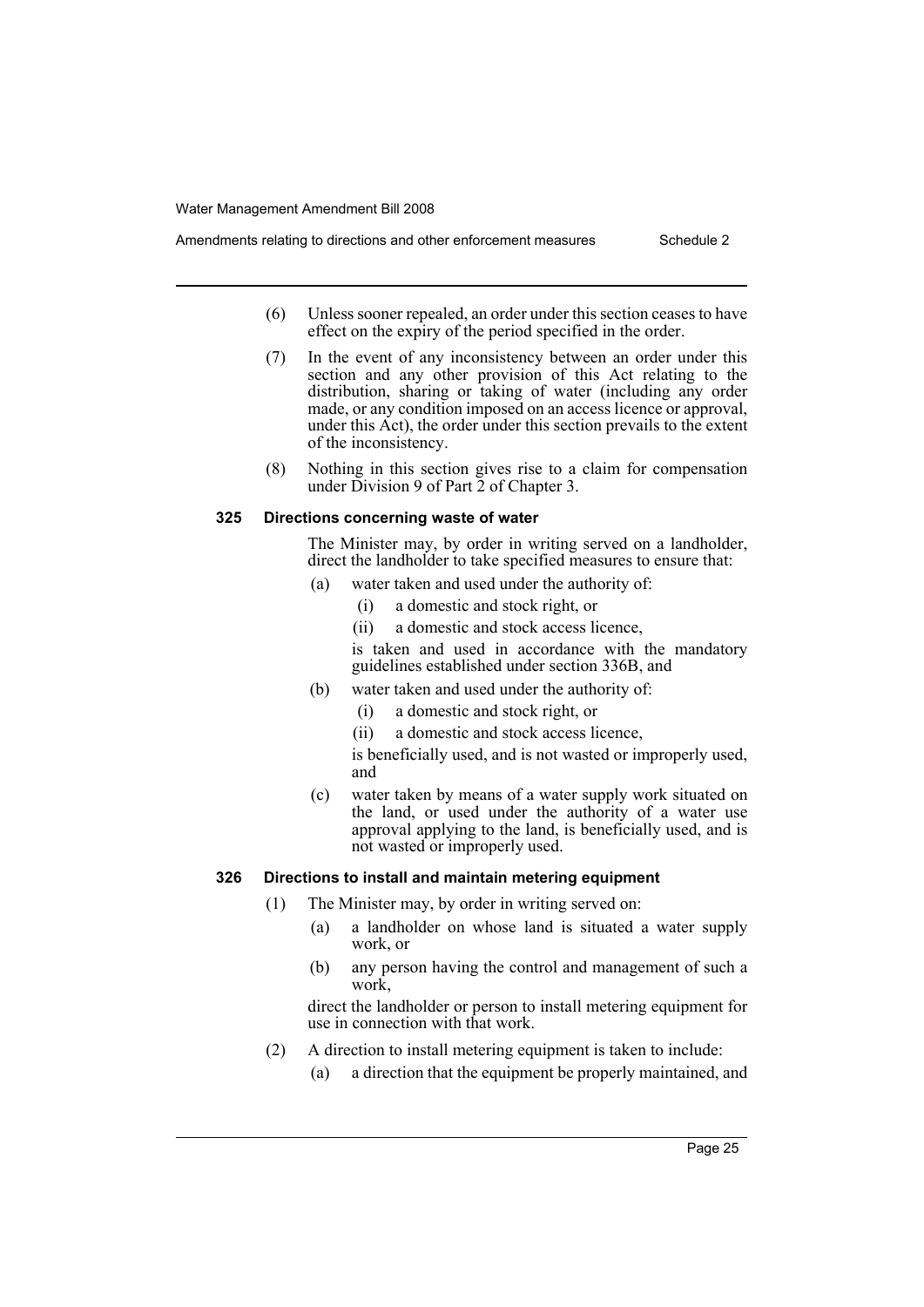Schedule 2 Amendments relating to directions and other enforcement measures

- (b) a direction that the equipment not be used unless it is properly sealed.
- (3) Metering equipment is properly maintained and properly sealed only if it is maintained and sealed by a duly qualified person.
- (4) In this section, *duly qualified person* means a person who has such qualifications as are prescribed by the regulations.

### **Division 3 Unlawful works and activities**

#### **327 Stop work order regarding unlawful construction or use of water management work**

- (1) This section applies to a water management work that, in the Minister's opinion, is being constructed or used, or is about to be constructed or used, in contravention of this Act.
- (2) The Minister may, by order in writing served on any person having control or management of the water management work, direct the person:
	- (a) to prohibit or discontinue its construction or use, or
	- (b) to construct or use the work only as specified.
- (3) Without limiting subsection (2), the landholder on whose land the water management work is situated is taken to have control and management of the work.

#### **328 Stop work order regarding unlawful controlled activity or aquifer interference activity**

- (1) This section applies to a controlled activity or aquifer interference activity that, in the Minister's opinion, is being carried out, or is about to be carried out, in contravention of this Act.
- (2) The Minister may, by order in writing served on any person carrying out the controlled activity or aquifer interference activity, direct the person:
	- (a) to prohibit or discontinue that activity, or
	- (b) to carry out that activity only as specified.
- (3) Without limiting subsection (2), the landholder on whose land a controlled activity or aquifer interference activity is being carried out is taken to be carrying out that activity.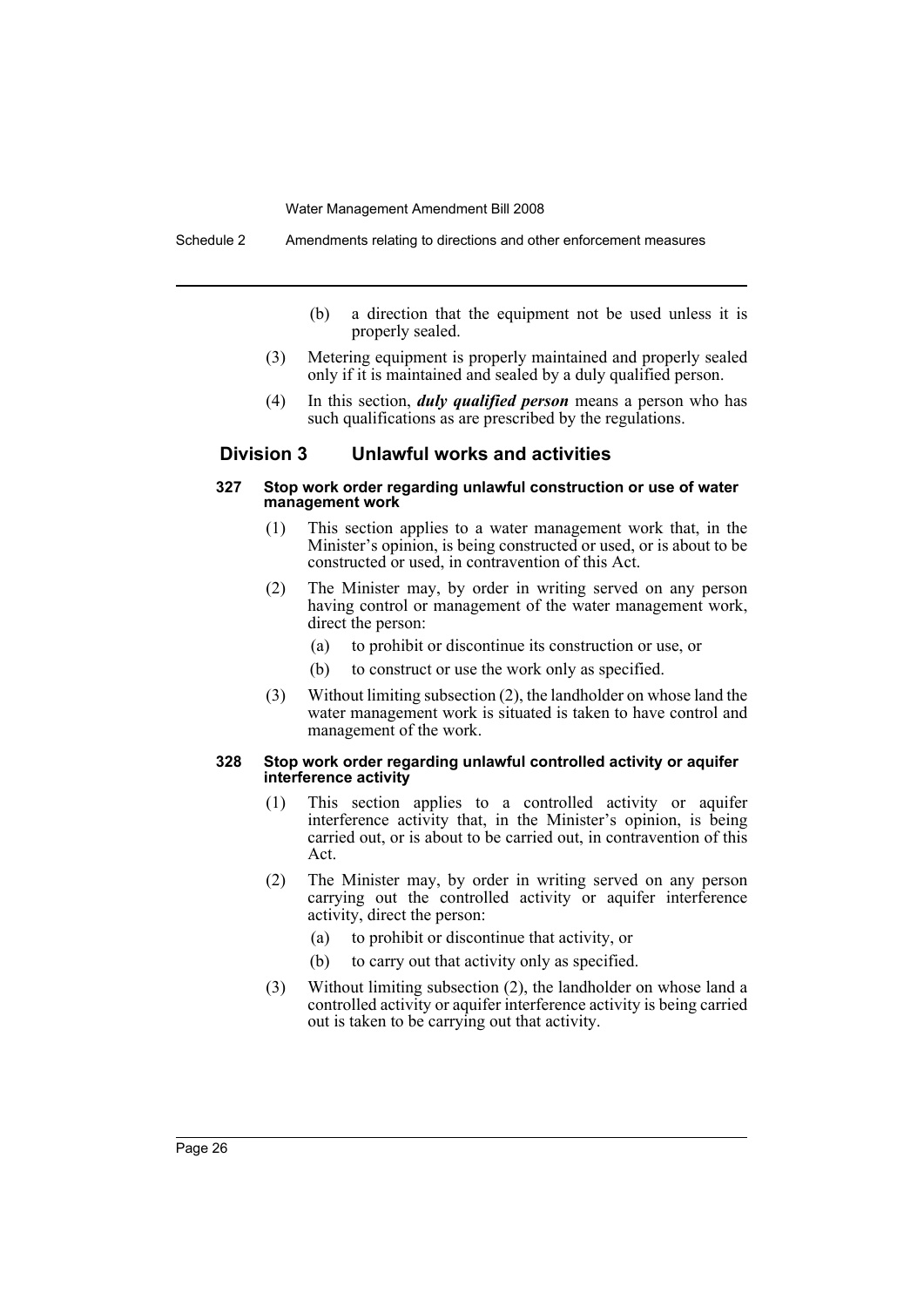# Amendments relating to directions and other enforcement measures Schedule 2

#### **329 Removal of unlawful water management works**

- (1) This section applies to a water management work for which no water management approval is in force.
- (2) The Minister may, by order in writing served on any person having control or management of the work, direct the person to demolish, remove or dismantle the work or otherwise render it ineffective.
- (3) Such a direction may be given even if the work is not being used or is not capable of being used.
- (4) Such a direction may not be given in relation to a water supply work that is being used solely:
	- (a) to take water from a water source to which this Part applies pursuant to a landholder's domestic and stock rights, or
	- (b) to capture and store rainwater run-off pursuant to a landholder's harvestable rights.
- (5) Without limiting subsection (2), the landholder on whose land the work is situated is taken to have control and management of the work.

### **Division 4 Temporary stop work orders**

#### **330 Temporary stop work order to protect public interest**

- (1) If satisfied that the public interest so requires, the Minister may, by order in writing served on:
	- (a) a landholder on whose land is situated a water management work, or
	- (b) any person having the control or management of such a work, or
	- (c) any person by whom a controlled activity or aquifer interference activity is being carried out,

direct that, for a specified period, the use of that work, or the carrying out of that activity, is prohibited, or is subject to specified restrictions, as the case requires.

(2) Such a direction may be given in relation to a flood work only so as to regulate the use of those parts of the work (including, without limitation, sluices and flood gates) as are capable of being operated to influence the flow of water.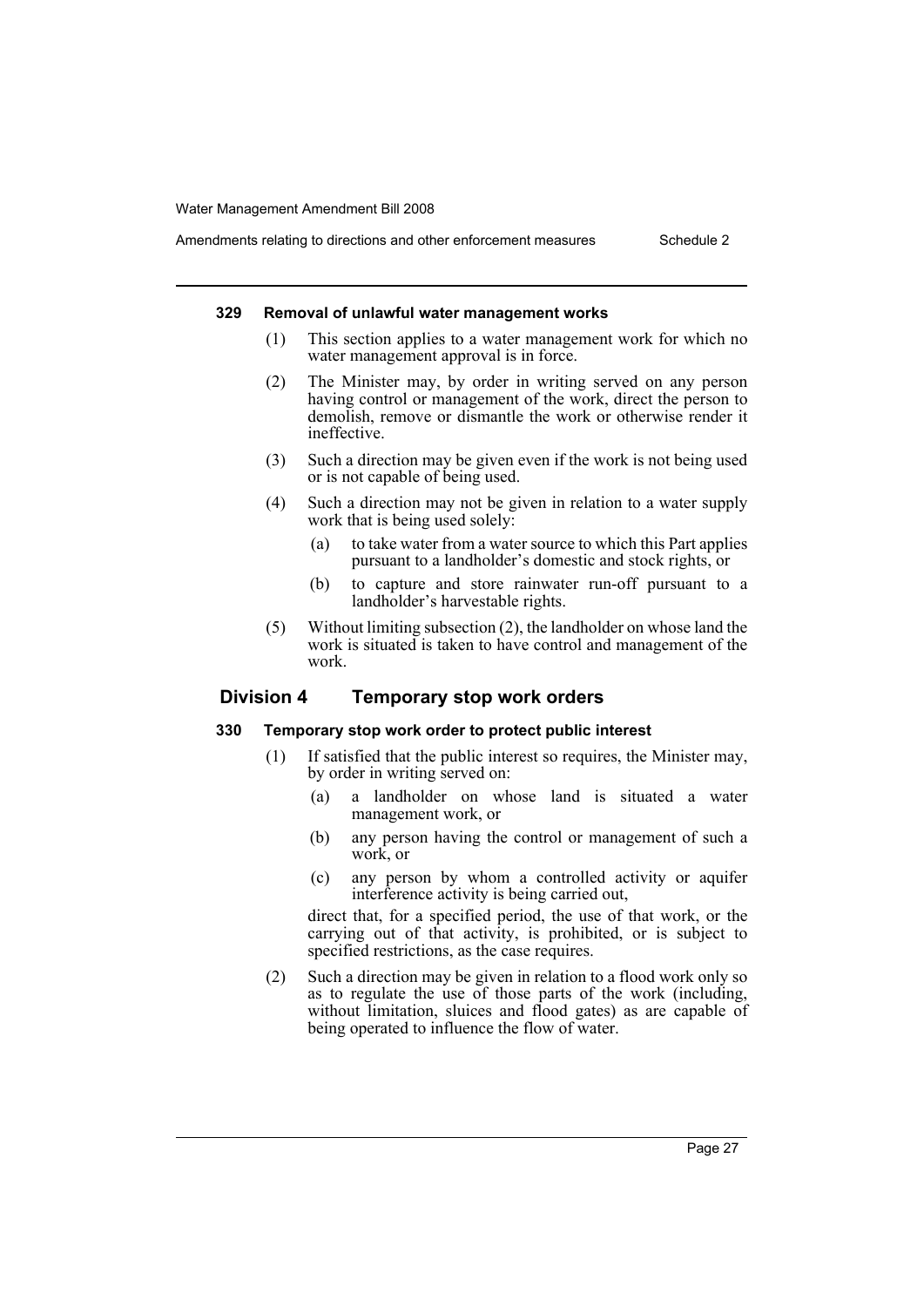Schedule 2 Amendments relating to directions and other enforcement measures

### **Division 5 Protection of public health, public safety and the environment**

#### **331 Directions to holders of basic landholder rights**

The Minister may, by order in writing served on:

- (a) a landholder on whose land is situated a water supply work that is being used:
	- (i) to take water from a water source to which this Part applies pursuant to the landholder's domestic and stock rights, or
	- (ii) to capture and store rainwater run-off pursuant to the landholder's harvestable rights, or
- (b) any person having the control or management of such a work,

direct the landholder or person to take specified measures to protect the environment, to preserve basic landholder rights or to overcome a threat to public health.

#### **332 Directions concerning damage caused by straying stock**

The Minister may, by order in writing served on any landholder, direct the landholder to take specified measures:

- (a) to prevent stock from straying from the landholder's land into or onto a water management work that is owned by, or is under the control or management of, the Ministerial Corporation, or
- (b) to repair any damage caused to any such water management work as a consequence of stock having strayed from the landholder's land.

### **333 Directions to protect water sources**

- (1) This section applies if the Minister is of the opinion that:
	- (a) the construction or use of a water management work, or
		- (b) the carrying out of a controlled activity or aquifer interference activity,

is having, has had, or is likely to have, an adverse effect on a water source or waterfront land.

- (2) The Minister may, by order in writing served on:
	- (a) the person having control or management of the water management work, or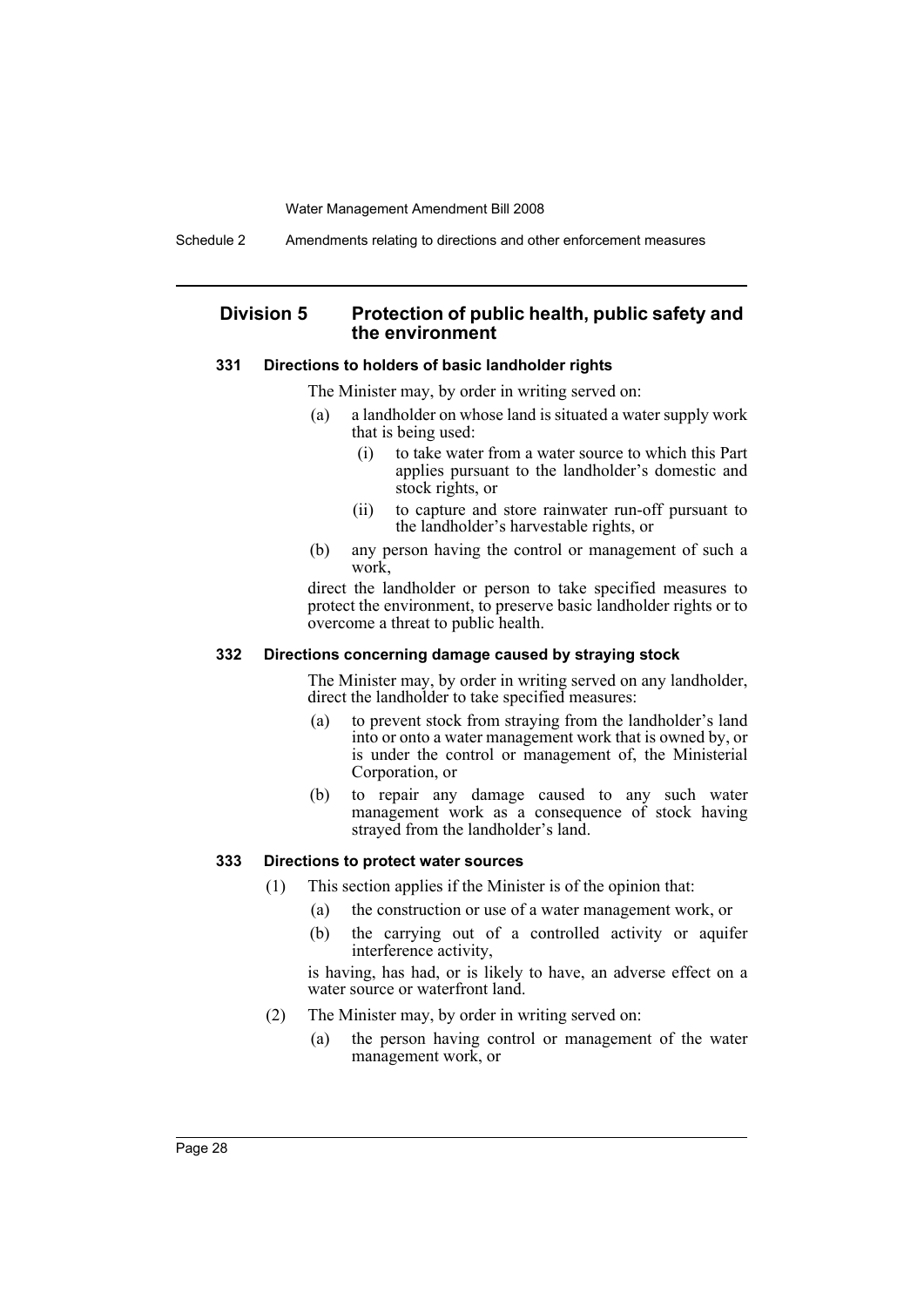- - (b) the person carrying out the controlled activity or aquifer interference activity,

direct the person to take specified measures to prevent, minimise or mitigate any adverse effect on the water source or waterfront land as a consequence of the construction or use of the work or the carrying out of the activity.

- (3) Without limiting subsection (2), the measures that may be specified in a direction under this section include:
	- (a) a direction to repair any damage caused by the construction or use of the water management work or the carrying out of the controlled activity or aquifer interference activity, and
	- (b) a direction to rehabilitate any water source or waterfront land that has been adversely affected by the construction or use of the water management work or the carrying out of the controlled activity or aquifer interference activity, and
	- (c) a direction to ensure that the construction or use of the water management work, or the carrying out of the controlled activity or aquifer interference activity, will not in future adversely affect any water source or waterfront land.
- (4) Without limiting subsection (2):
	- (a) the landholder on whose land a water management work is situated is taken to have control and management of the work, and
	- (b) the landholder on whose land a controlled activity or aquifer interference activity is carried out is taken to be carrying out the activity.

### **334 Directions to prepare reports**

- (1) A direction served on a person under this Division may require the person to prepare, and submit to the Minister, reports as to any of the following:
	- (a) the measures the person proposes to take for the purpose of complying with the direction,
	- (b) the progress made by the person in implementing any such measures.
- (2) The direction may also prohibit the person from implementing any such measures until they have been approved by the Minister.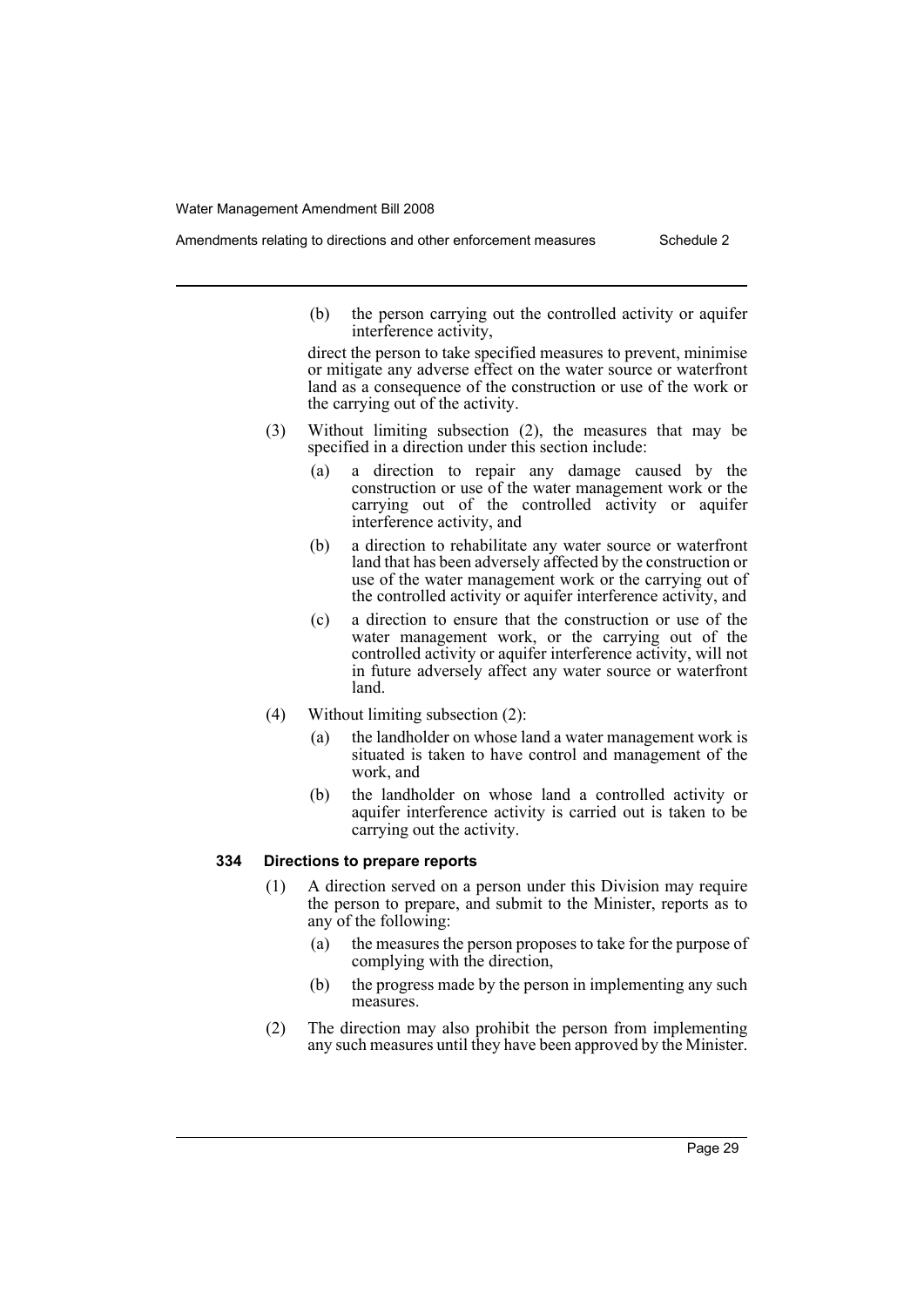Schedule 2 Amendments relating to directions and other enforcement measures

### **Division 6 Enforcement by Land and Environment Court**

#### **335 Land and Environment Court may grant injunctions**

On the application of the Minister, the Land and Environment Court may grant an injunction directing any person to whom a direction has been given under this Part to comply with the direction.

### **336 Restraint of breaches of this Act**

- (1) Any person may bring proceedings in the Land and Environment Court for an order to remedy or restrain a breach of this Act or the regulations.
- (2) Any such proceedings may be brought whether or not proceedings have been instituted for an offence against this Act or the regulations.
- (3) Any such proceedings may be brought whether or not any right of the person has been or may be infringed by or as a consequence of the breach.
- (4) Any such proceedings may be brought by a person on the person's own behalf or on behalf of another person (with their consent), or of a body corporate or unincorporate (with the consent of its committee or other controlling body), having like or common interests in those proceedings.
- (5) Any person on whose behalf proceedings are brought is entitled to contribute to or provide for the payment of the legal costs and expenses incurred by the person bringing the proceedings.
- (6) If the Land and Environment Court is satisfied that a breach has been committed or that a breach will, unless restrained by the order of the Court, be committed, it may make such orders as it thinks fit to remedy or restrain the breach.
- (7) In this section, *breach* includes a threatened or apprehended breach.

### **Division 7 General**

#### **336A Remedial measures may be taken by Minister**

- (1) If a person fails to take the measures specified in a direction under this Part, the Minister may authorise any other person to take those measures.
- (2) The amount of any costs and expenses incurred by the authorised person as a result of the taking of those measures is recoverable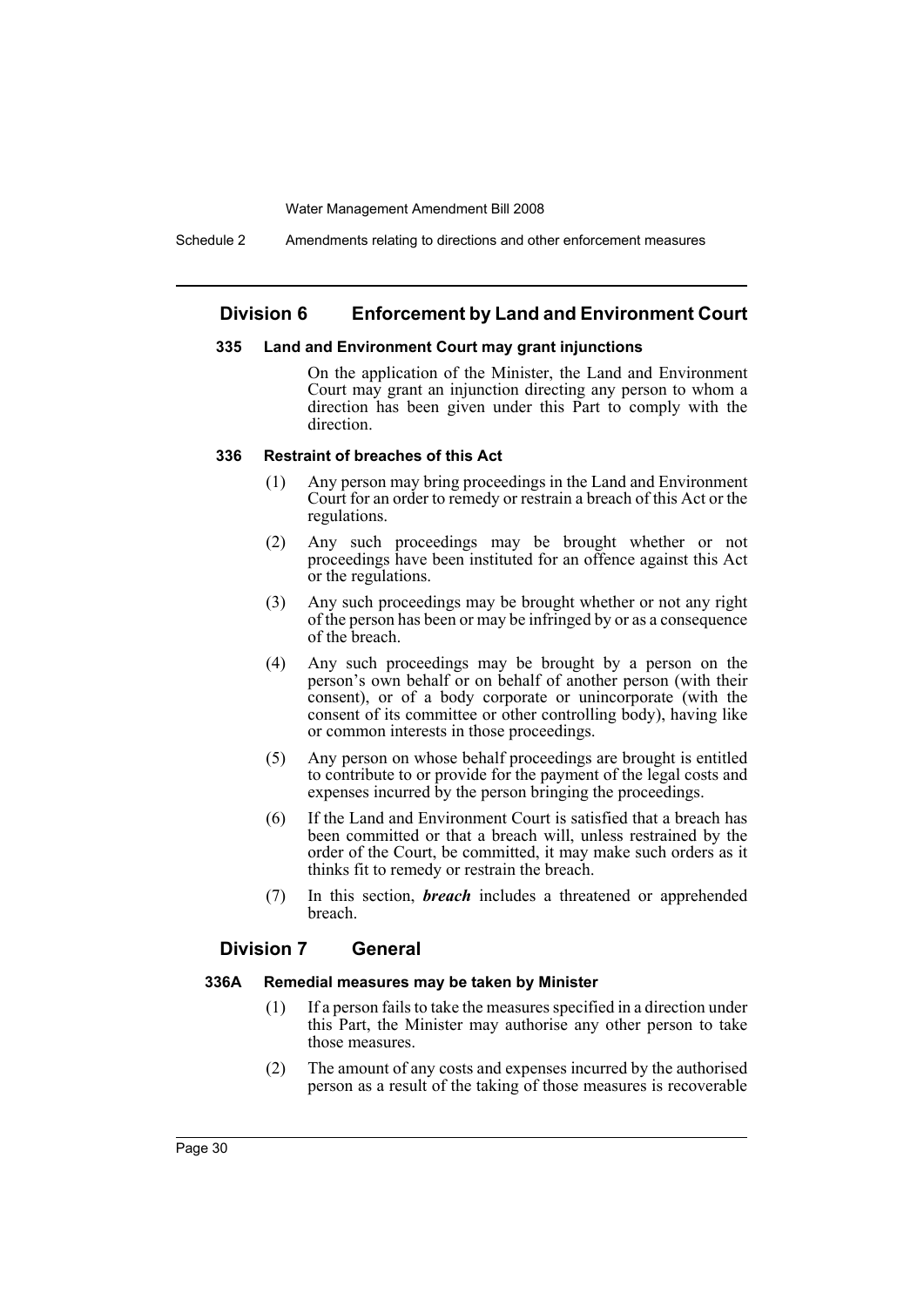Amendments relating to directions and other enforcement measures Schedule 2

in a court of competent jurisdiction as a debt due to the Ministerial Corporation from the person on whom the direction was served.

#### **336B Mandatory guidelines**

- (1) The Minister may, by order published in the Gazette, establish mandatory guidelines with respect to the taking and use of water for domestic consumption and stock watering by landholders authorised to take and use water for either or both of those purposes under:
	- (a) a domestic and stock right, or
	- (b) a domestic and stock access licence.
- (2) Before establishing any guidelines under this section, the Minister must prepare draft guidelines.
- (3) The Minister:
	- (a) must give public notice of the draft guidelines, and
	- (b) must exhibit the draft guidelines (together with such other information as is appropriate or necessary to enable the draft guidelines and their implications to be understood) at the places, on the dates and during the times set out in the notice.
- (4) The public notice referred to in subsection  $(3)$  (a):
	- (a) must specify the places at which, the dates on which, and the times during which, the draft guidelines may be inspected by the public, and
	- (b) must specify a period of at least 40 days during which submissions may be made to the Minister in relation to the guidelines (the *submission period*), and
	- (c) must be published in an appropriate newspaper.
- (5) During the submission period, any person may make written submissions to the Minister on the draft guidelines.
- (6) After complying with the requirements of this section, the Minister:
	- (a) may establish guidelines under this section in accordance with the draft guidelines, or
	- (b) may establish guidelines under this section in accordance with the draft guidelines, but with such alterations as the Minister thinks fit, or
	- (c) may decide not to proceed with the draft guidelines.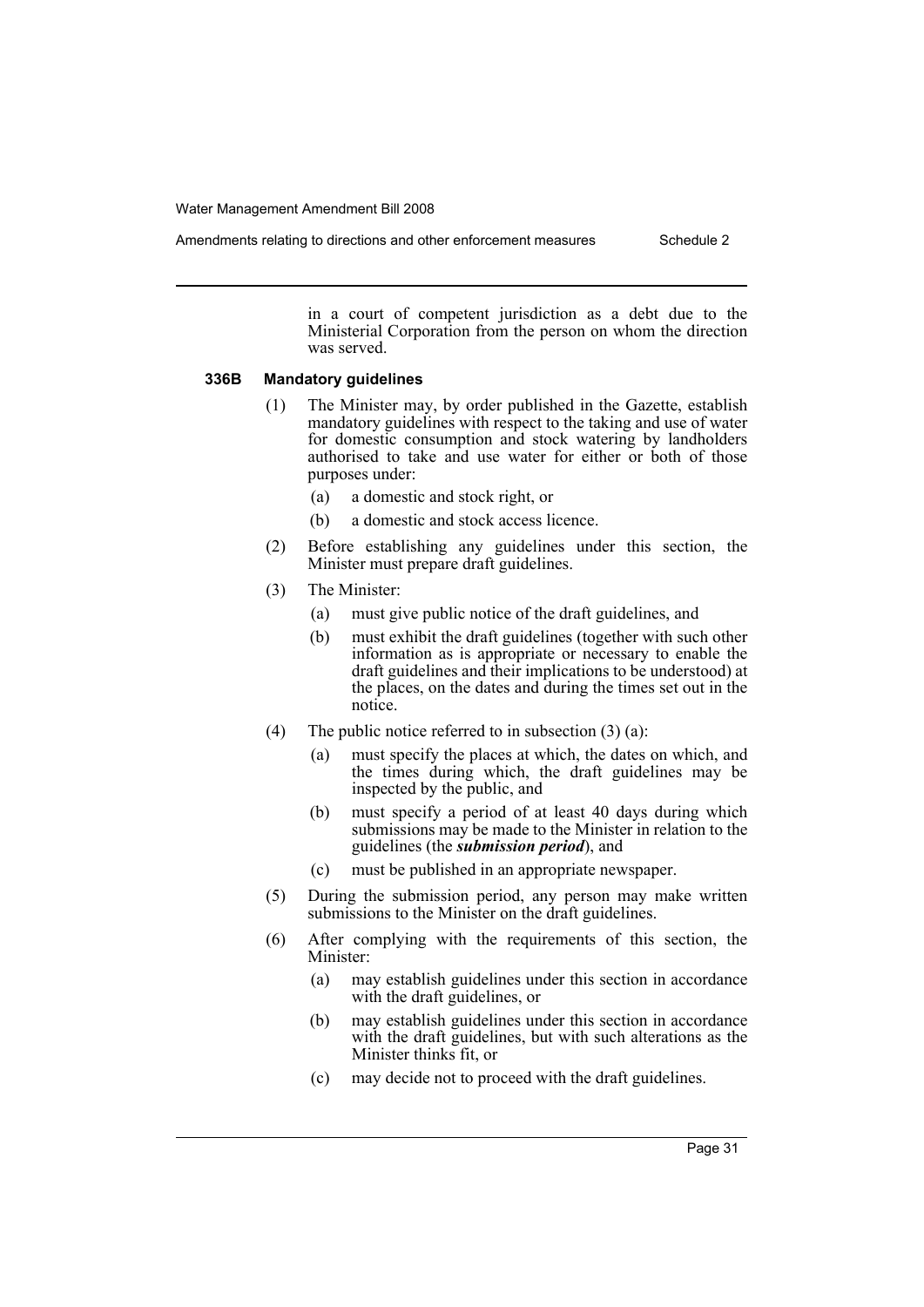Schedule 2 Amendments relating to directions and other enforcement measures

- (7) The Minister is to cause:
	- (a) a copy of any guidelines established under this section as in force from time to time to be published on the Department's internet site, and
	- (b) copies of the guidelines as in force from time to time to be made available for inspection by members of the public during ordinary business hours at such places as the Minister directs.
- (8) A failure to comply with subsection (7) does not affect the validity of any guidelines established under this section.
- (9) In this section:

*domestic consumption*, in relation to land, includes (but is not limited to) domestic consumption within the meaning of section 52.

*stock watering*, in relation to land, includes (but is not limited to) stock watering within the meaning of section 52.

#### **336C Contravention of certain directions**

(1) A person who fails to comply with a direction under this Part is guilty of an offence.

Tier 2 penalty.

(2) For the avoidance of doubt, a person fails to comply with a direction under this Part if the direction requires compliance within a specified period and the direction is not fully complied with within that period.

#### **336D Prior notice of direction not required**

The Minister is not required to notify any person who may be affected by a direction under this Part before giving the direction.

## **Part 2 Other enforcement powers**

#### **Division 1 Preliminary**

#### **337 Purposes for which powers under Part may be exercised**

- (1) Powers may be exercised under this Part for any of the following purposes:
	- (a) for determining whether there has been compliance with or a contravention of this Act or the regulations or any access licence, approval, notice or requirement issued or made under this Act,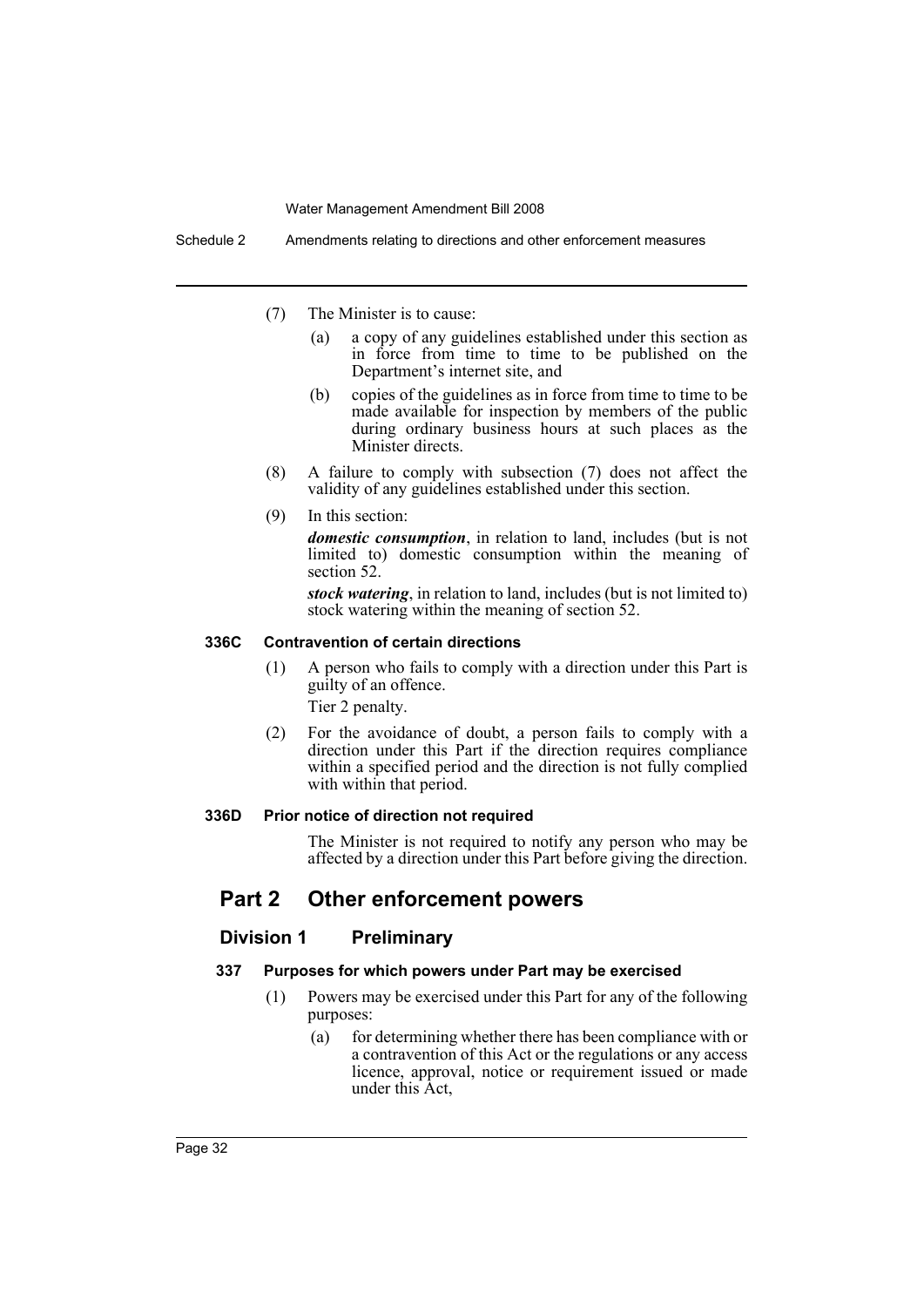- (b) for obtaining information or records for purposes connected with the administration of this Act,
	- (c) generally for administering this Act and protecting the environment.
- (2) In this Part, a reference to this Act or the regulations extends to the *Water Act 1912* and the regulations under that Act.
- (3) For the purpose of applying this Part to the *Water Act 1912* and the regulations under that Act, references to this Act in section 390 of this Act, and in the definition of *authorised officer* in the Dictionary to this Act, extend to the *Water Act 1912* and the regulations under that Act.

#### **337A Effect on other functions**

Nothing in this Part affects any function under any other provision of this Act or under any other Act.

#### **337B Extended meaning of "occupier"**

In this Part, *occupier*, in relation to land, includes any person having the care, control or management of the land.

### **Division 2 Powers to require information or records**

#### **338 Application of Division**

This Division applies whether or not a power of entry under Division 3 is being or has been exercised.

### **338A Powers of authorised officers to require information and records**

- (1) The Minister may, by notice in writing given to a person, require the person to furnish to the Minister such information or records (or both) as he or she may require for the purposes of this Act.
- (2) An authorised officer may, by notice in writing given to a person, require the person to furnish to the officer such information or records (or both) as he or she may require for the purposes of this Act.
- (3) A notice under this Division must specify the manner in which information or records are required to be furnished and a reasonable time by which the information or records are required to be furnished.
- (4) A notice under this Division may only require a person to furnish existing records that are in the person's possession or that are within the person's power to obtain lawfully.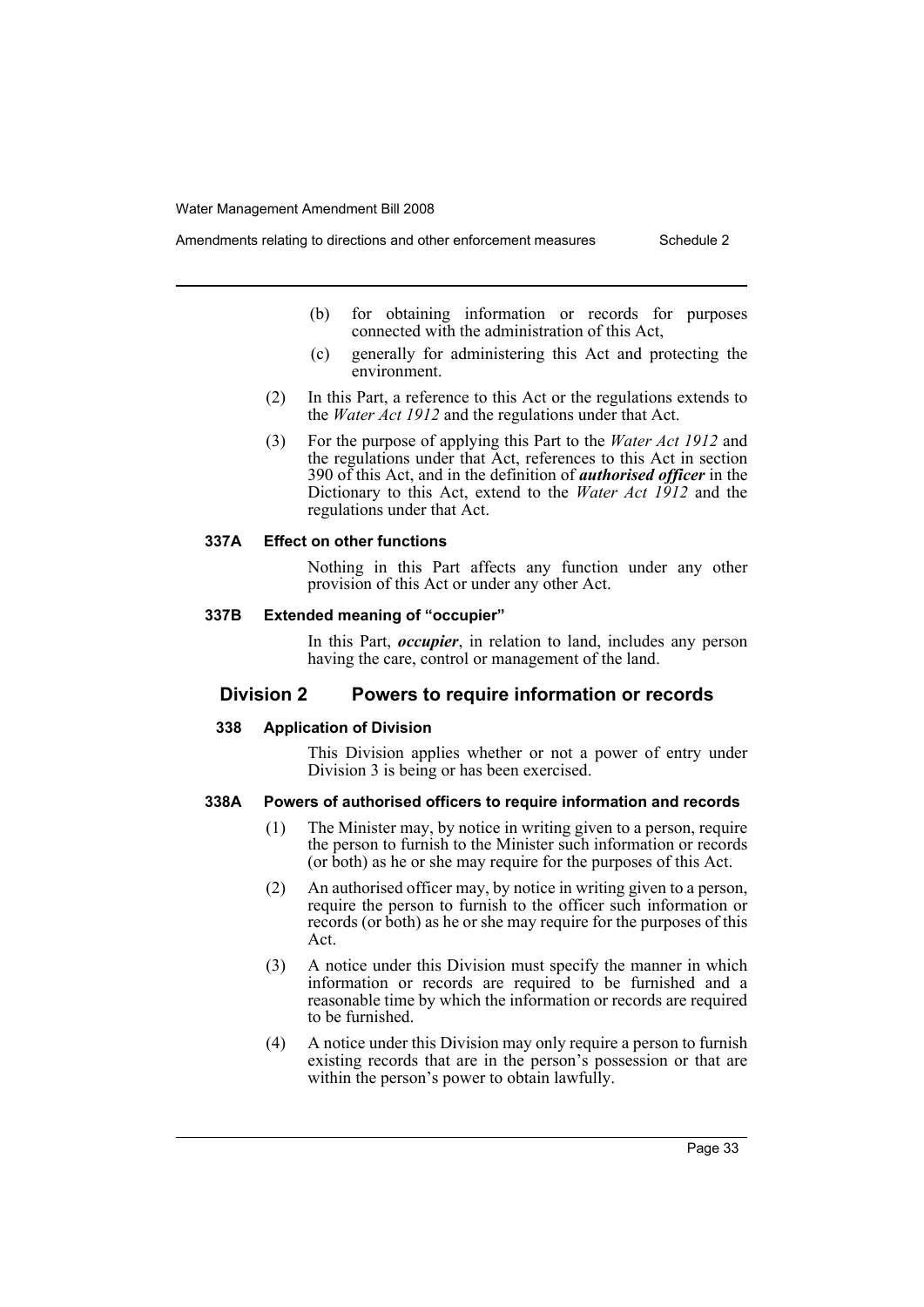Schedule 2 Amendments relating to directions and other enforcement measures

- (5) The person to whom any record is furnished under this Division may take copies of it.
- (6) If any record required to be furnished under this Division is in electronic, mechanical or other form, the notice requires the record to be furnished in written form, unless the notice otherwise provides.

#### **338B Power of authorised officers to require answers**

- (1) An authorised officer may require a person whom the authorised officer suspects on reasonable grounds to have knowledge of matters in respect of which information is reasonably required for the purposes of this Act to answer questions in relation to those matters.
- (2) The Minister may, by notice in writing, require a corporation to nominate, in writing within the time specified in the notice, a director or officer of the corporation to be the corporation's representative for the purpose of answering questions under this section.
- (3) Answers given by a person nominated under subsection (2) bind the corporation.
- (4) An authorised officer may, by notice in writing, require a person to attend at a specified place and time to answer questions under this section if attendance at that place is reasonably required in order that the questions can be properly put and answered.
- (5) The place and time at which a person may be required to attend under subsection (4) is to be:
	- (a) a place or time nominated by the person, or
	- (b) if the place and time nominated is not reasonable in the circumstances or a place and time is not nominated by the person, a place and time nominated by the authorised officer that is reasonable in the circumstances.

#### **338C Recording of evidence**

- (1) An authorised officer may cause any questions and answers to questions given under this Division to be recorded if the officer has informed the person who is to be questioned that the record is to be made.
- (2) A record may be made using sound recording apparatus or audio visual apparatus, or any other method determined by the authorised officer.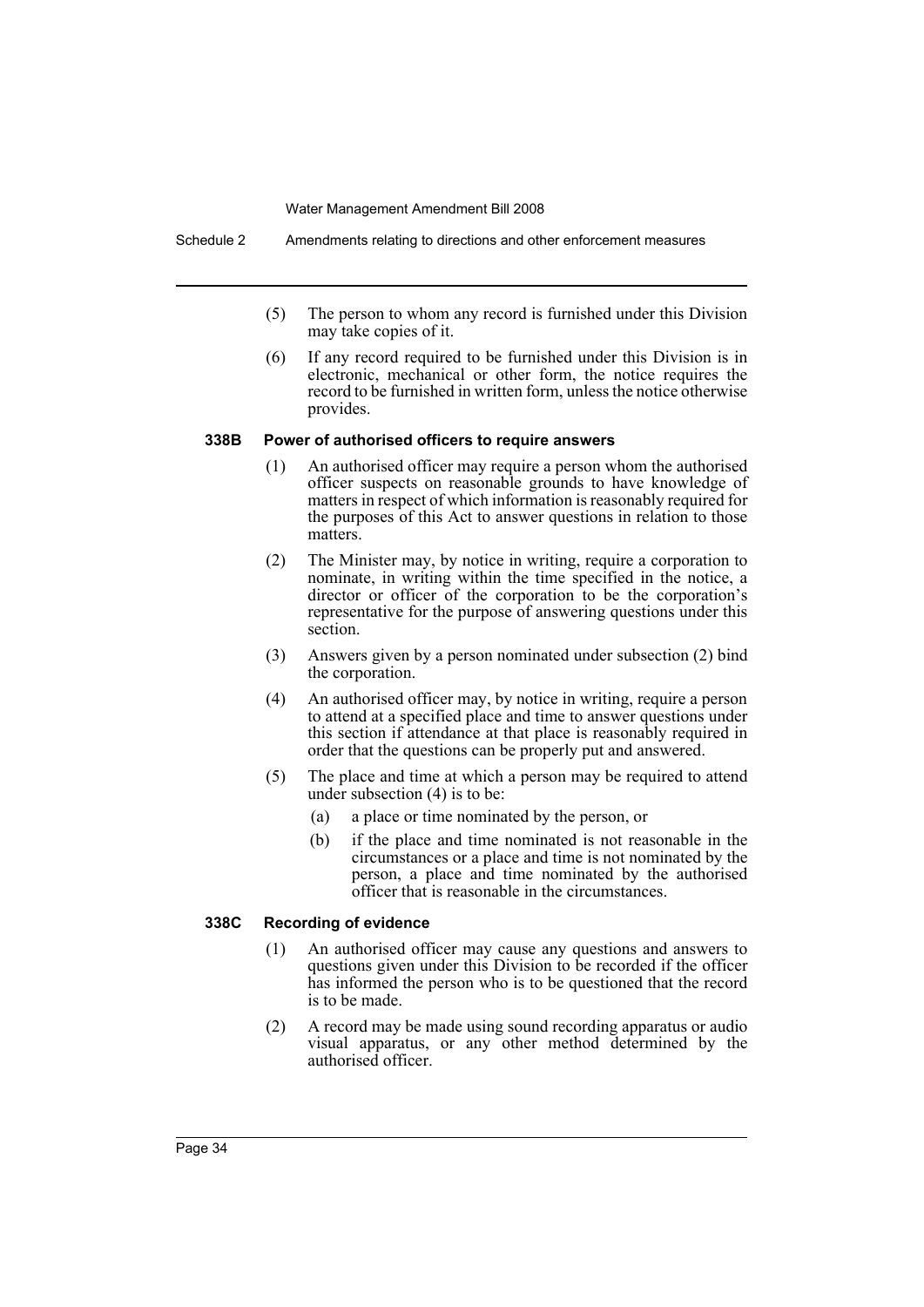after it is made.

- (3) A copy of any such record must be provided by the authorised officer to the person who is questioned as soon as practicable
	- (4) A record may be made under this section despite the provisions of any other law.

#### **338D Power of authorised officers to demand name and address**

- (1) An authorised officer may require a person whom the authorised officer suspects on reasonable grounds to have committed, or to be committing, an offence against this Act or the regulations to state his or her full name and residential address.
- (2) An authorised officer may request a person who is required under this section to state his or her full name and residential address to provide proof of the name and address. It is not an offence to fail to comply with any such request.
- (3) A person who, being required to do so under this section:
	- (a) refuses to state his or her name or residential address, or
	- (b) states a name or residential address that in the opinion of the authorised officer is false,

may without any other warrant than this Act be apprehended by the authorised officer and taken before a Magistrate or authorised officer within the meaning of the *Criminal Procedure Act 1986* to be dealt with according to law.

(4) A Magistrate or authorised officer before whom a person is taken under subsection (3) may grant the person bail in accordance with the *Bail Act 1978* as if the person were accused of an offence.

### **Division 3 Powers of entry and search of premises**

#### **339 Powers of authorised officers to enter premises**

- (1) An authorised officer may enter any premises at any reasonable time.
- (2) A power to enter premises conferred by this Act authorises entry by foot, by vehicle, vessel or aircraft or by any other means.
- (3) Entry may be effected under this Act by an authorised officer with the aid of such police officers as the authorised officer considers necessary and with the use of reasonable force.
- (4) Entry may be effected to any premises with the authority of a search warrant under section 339C.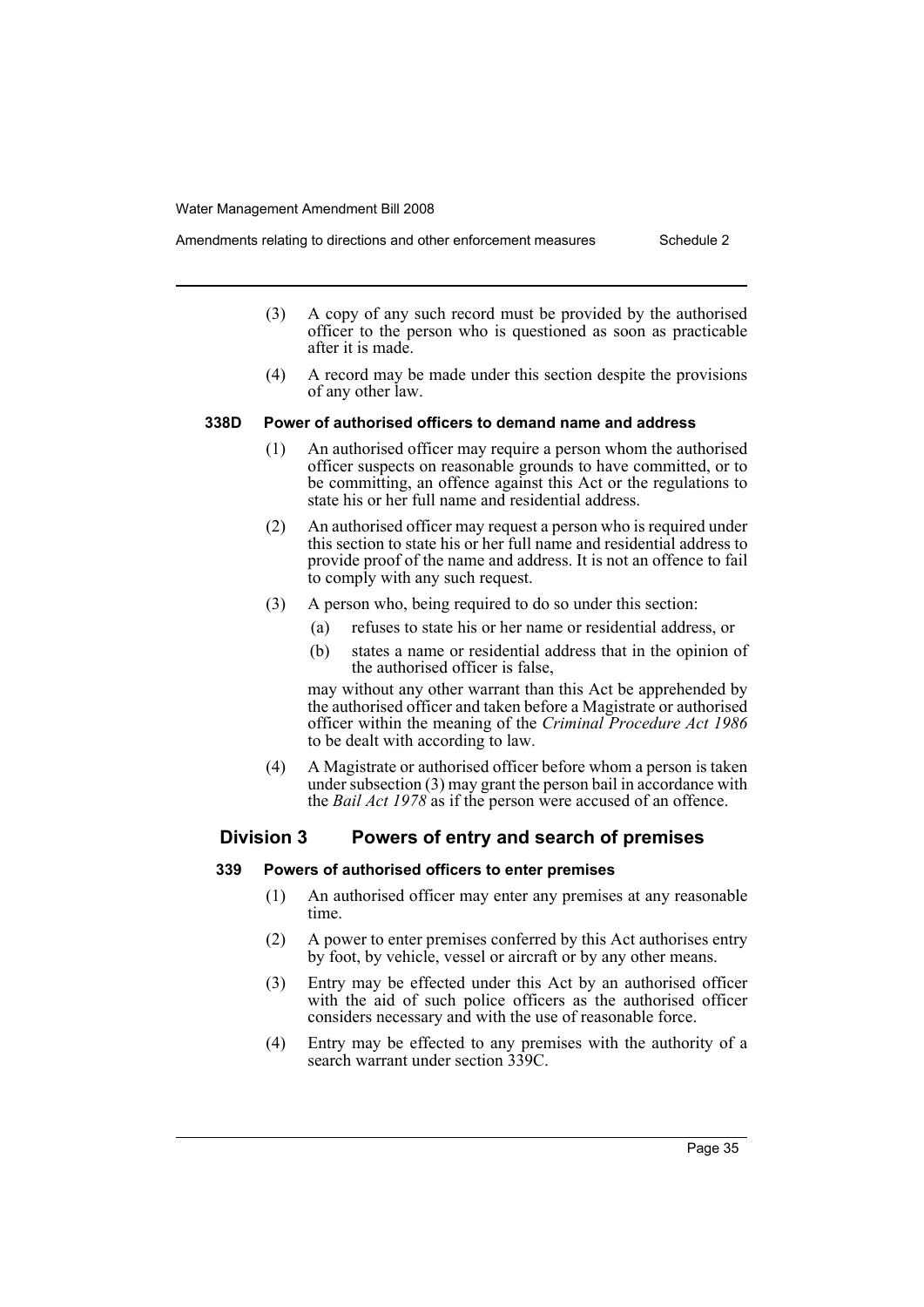Schedule 2 Amendments relating to directions and other enforcement measures

#### **339A Entry into residential premises only with permission or warrant**

This Division does not empower an authorised officer to enter any part of premises used only for residential purposes without the permission of the occupier or the authority of a search warrant under section 339C.

#### **339B Powers of authorised officers to do things at premises**

- (1) An authorised officer may, at any premises lawfully entered, do anything that in the opinion of the authorised officer is necessary to be done for the purposes of this Division, including (but not limited to) the things specified in subsection (2).
- (2) An authorised officer may do any or all of the following:
	- (a) examine and inspect any works,
	- (b) take and remove samples,
	- (c) make such examinations, inquiries and tests as the authorised officer considers necessary,
	- (d) take such photographs, films, audio, video and other recordings as the authorised officer considers necessary,
	- (e) require records to be produced for inspection,
	- (f) examine and inspect any records,
	- (g) copy any records,
	- (h) seize anything that the authorised officer has reasonable grounds for believing is connected with an offence against this Act or the regulations,
	- (i) for the purposes of paragraph (h), direct the occupier of the premises where the thing is seized to retain it at those premises or at another place under the control of the occupier,
	- (j) do any other thing the authorised officer is empowered to do under this Division.
- (3) The power to seize anything connected with an offence includes a power to seize:
	- (a) a thing with respect to which the offence has been committed, and
	- (b) a thing that will afford evidence of the commission of the offence, and
	- (c) a thing that was used for the purpose of committing the offence.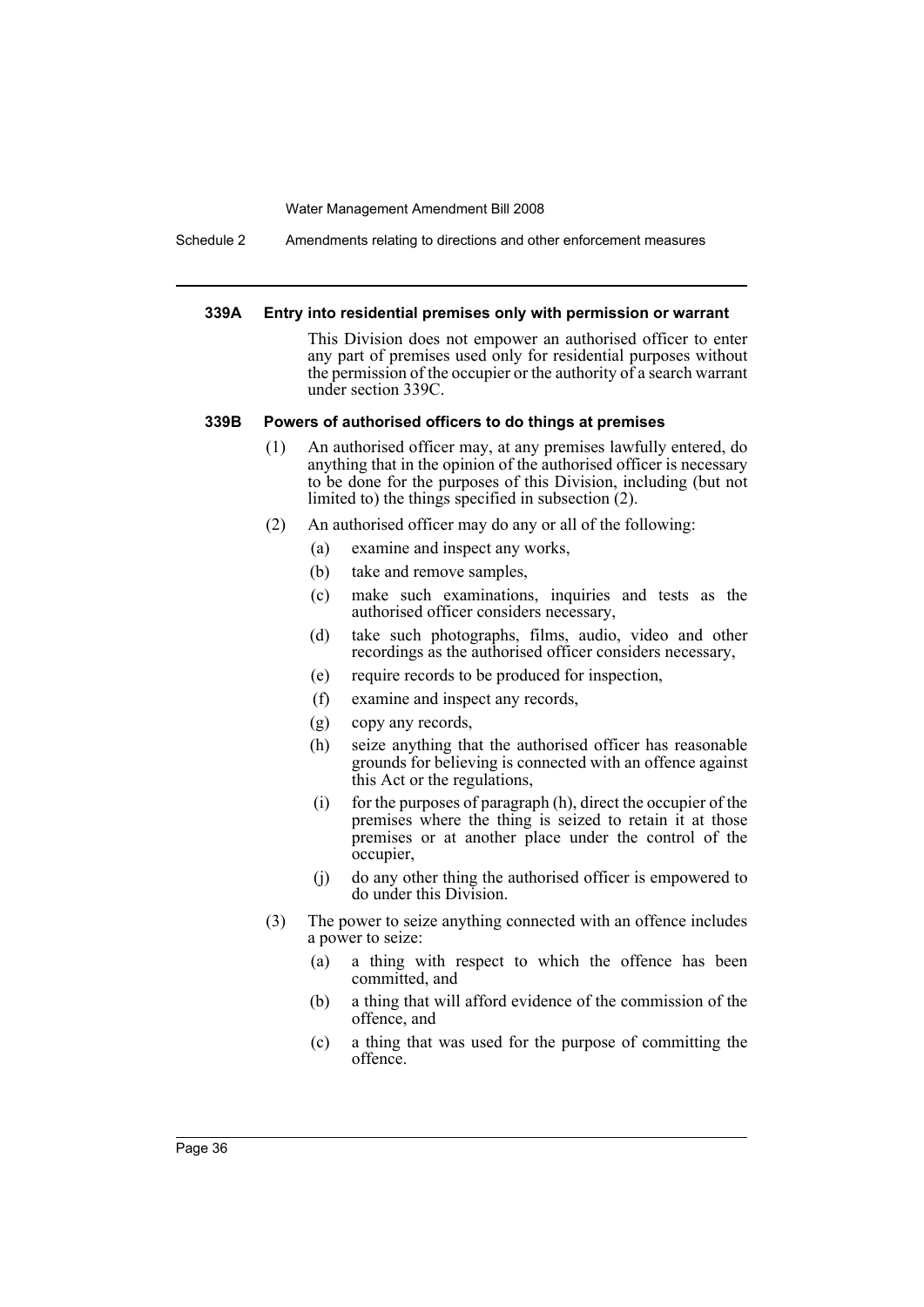- Amendments relating to directions and other enforcement measures Schedule 2
	- (4) In this section, a reference to an offence includes a reference to an offence that there are reasonable grounds for believing has been committed.

#### **339C Search warrants**

- (1) An authorised officer under this Act may apply to an authorised officer within the meaning of the *Law Enforcement (Powers and Responsibilities) Act 2002* for the issue of a search warrant if the authorised officer under this Act believes on reasonable grounds that:
	- (a) a provision of this Act or the regulations is being or has been contravened at any premises, or
	- (b) there is in or on any premises matter or a thing that is connected with an offence under this Act or the regulations.
- (2) An authorised officer within the meaning of the *Law Enforcement (Powers and Responsibilities) Act 2002* to whom such an application is made may, if satisfied that there are reasonable grounds for doing so, issue a search warrant authorising an authorised officer under this Act named in the warrant:
	- (a) to enter the premises, and
	- (b) to exercise any function of an authorised officer under this Division.
- (3) Division 4 of Part 5 of the *Law Enforcement (Powers and Responsibilities) Act 2002* applies to a search warrant issued under this section.
- (4) In this section:

*matter or a thing* connected with an offence means:

- (a) a matter or a thing with respect to which the offence has been committed, or
- (b) a matter or a thing that will afford evidence of the commission of an offence, or
- (c) a matter or a thing that was used, or is intended to be used, for the purpose of committing the offence.

*offence* includes an offence that there are reasonable grounds for believing has been, or is to be, committed.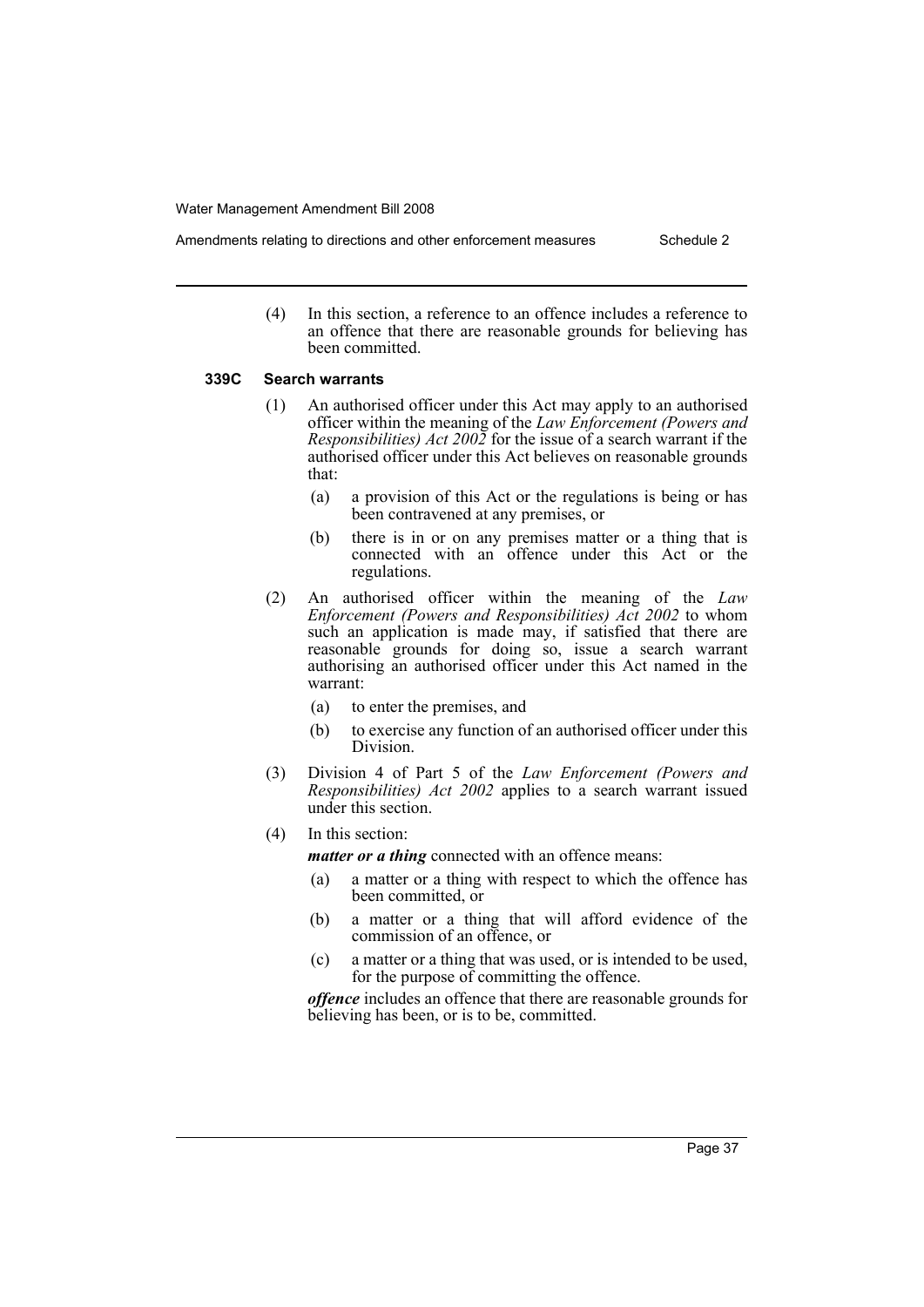Schedule 2 Amendments relating to directions and other enforcement measures

#### **339D Authorised officers may request assistance**

A person may accompany an authorised officer and take all reasonable steps to assist an authorised officer in the exercise of the authorised officer's functions under this Division if the authorised officer is of the opinion that the person is capable of providing assistance to the authorised officer in the exercise of those functions.

#### **339E Assistance to be given to authorised officers**

- (1) This section applies for the purpose of enabling an authorised officer to exercise any of the powers of an authorised officer under this Division in connection with any premises.
- (2) The Minister may, by notice in writing given to the owner or occupier of the premises, require the owner or occupier to provide such reasonable assistance and facilities as are specified in the notice within a specified time and in a specified manner.
- (3) Assistance and facilities can be required under this section, whether they are of the same kind as, or a different kind from, any prescribed by the regulations.

### **339F Care to be taken**

In the exercise of a power of entering or searching premises under this Division, the authorised officer must do as little damage as possible.

### **339G Compensation**

The Minister must compensate all interested parties for any damage caused by the authorised officer in exercising a power of entering premises (but not any damage caused by the exercise of any other power), unless the occupier obstructed or hindered the authorised officer in the exercise of the power of entry.

### **Division 4 General**

#### **340 Identification**

- (1) Every authorised officer is to be provided with evidence of his or her authority as an authorised officer.
- (2) In the course of exercising the functions of an authorised officer, the officer must, if requested to do so by any person affected by the exercise of any such function, produce to the person the officer's evidence of authority.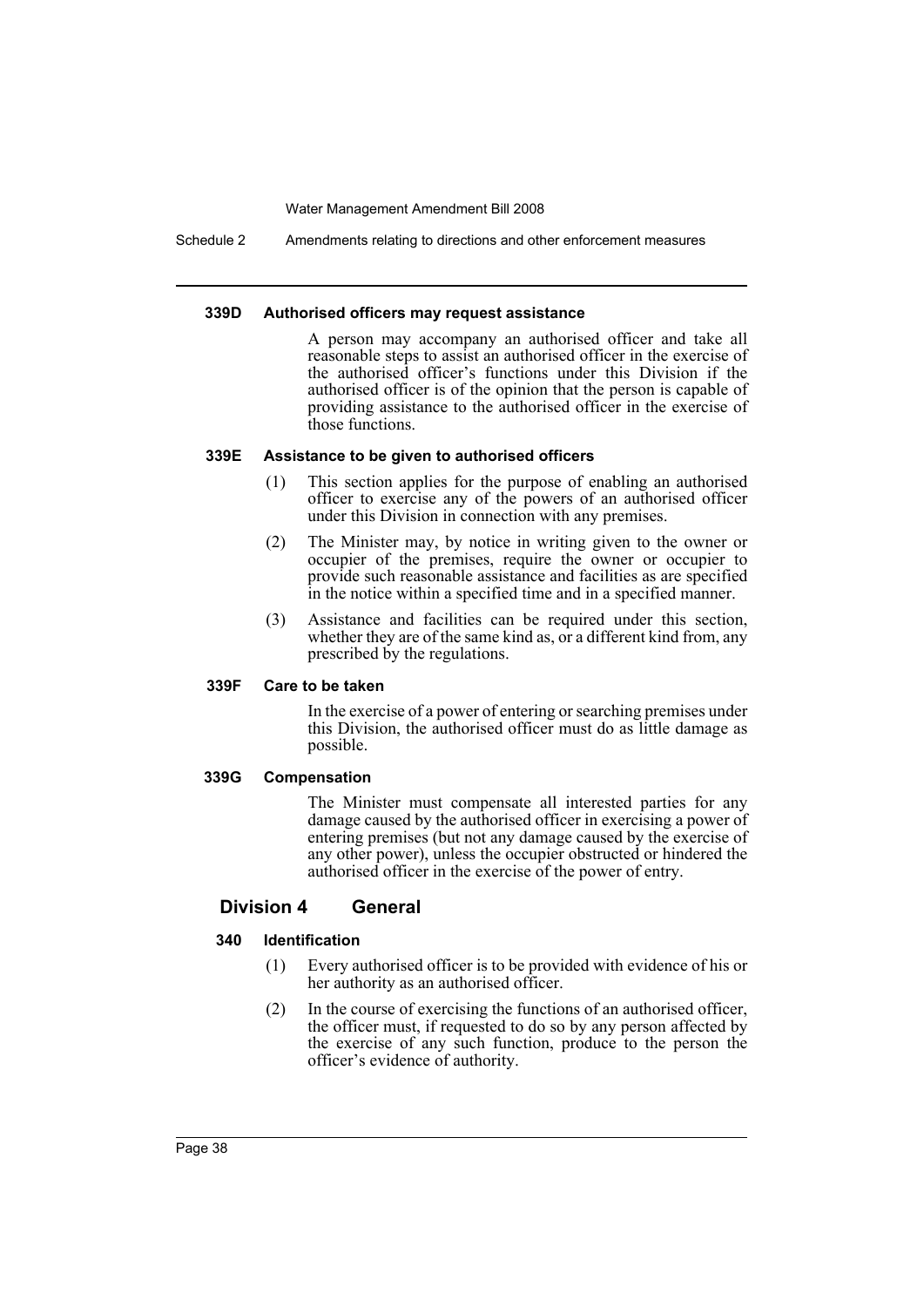#### **340A Offences**

- (1) A person must not, without lawful excuse, neglect or fail to comply with a requirement made of the person under this Part. Tier 2 penalty.
- (2) A person must not furnish any information or do any other thing in purported compliance with a requirement made under this Part, knowing that it is false or misleading in a material respect. Tier 2 penalty.
- (3) A person must not threaten, hinder, obstruct or delay an authorised officer in the exercise of the authorised officer's powers under this Part.
	- Tier 2 penalty.
- (4) A person must not impersonate an authorised officer. Tier 2 penalty.

#### **340B Provisions relating to requirements to furnish records, information or answer questions**

- (1) A person is not guilty of an offence of failing to comply with a requirement under this Part to furnish records or information or to answer a question unless the person was warned on that occasion that a failure to comply is an offence.
- (2) A person is not excused from a requirement under this Part to furnish records or information or to answer a question on the ground that the record, information or answer might incriminate the person or make the person liable to a penalty.
- (3) However, any information furnished or answer given by a natural person in compliance with a requirement under this Part is not admissible in evidence against the person in criminal proceedings (except proceedings for an offence under this Part) if:
	- (a) the person objected at the time to doing so on the ground that it might incriminate the person, or
	- (b) the person was not warned on that occasion that the person may object to furnishing the information or giving the answer on the ground that it might incriminate the person.
- (4) Any record furnished by a person in compliance with a requirement under this Part is not inadmissible in evidence against the person in criminal proceedings on the ground that the record might incriminate the person.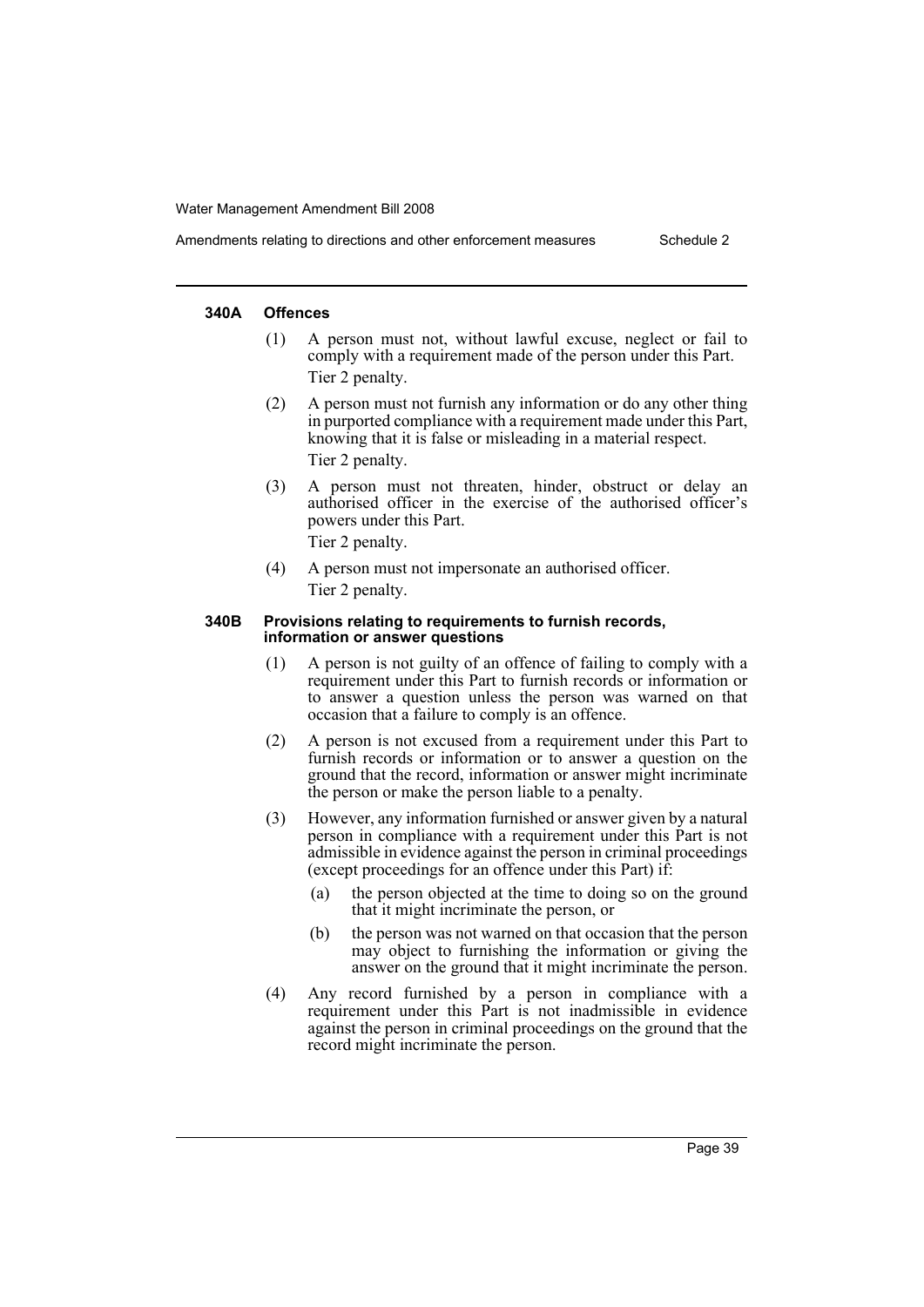Schedule 2 Amendments relating to directions and other enforcement measures

- (5) Further information obtained as a result of a record or information furnished or of an answer given in compliance with a requirement under this Part is not inadmissible on the ground:
	- (a) that the record or information had to be furnished or the answer had to be given, or
	- (b) that the record or information furnished or answer given might incriminate the person.
- (6) This section extends to a requirement under this Part to state a person's name and address.

### **340C Revocation or variation**

- (1) A notice given under this Part may be revoked or varied by a subsequent notice or notices.
- (2) A notice may be varied by modification of, or addition to, its terms and specifications.
- (3) Without limiting the above, a notice may be varied by extending the time for complying with the notice.
- (4) A notice may only be revoked or varied by the Minister or by the person who gave it.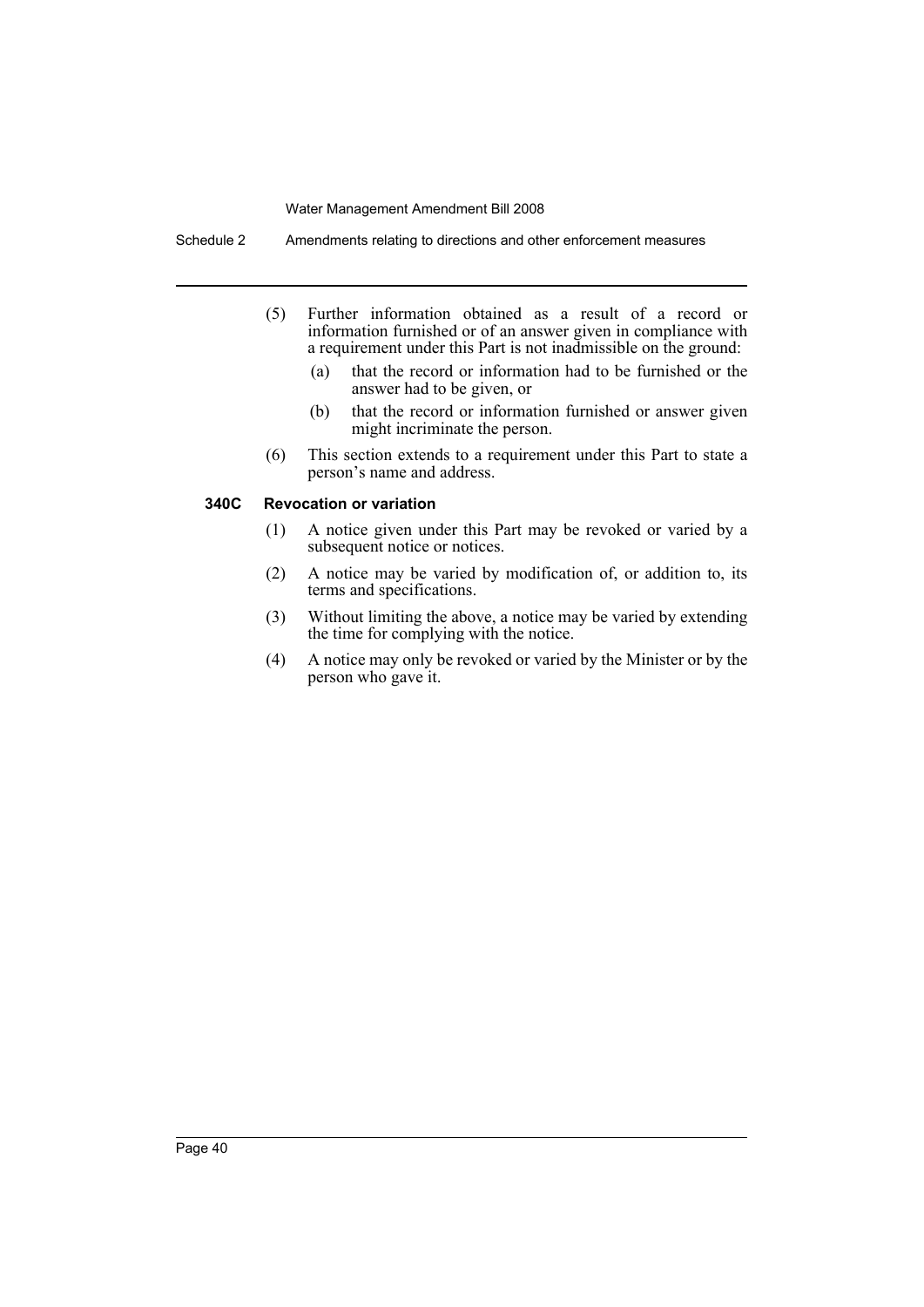Amendments relating to court orders and court proceedings Schedule 3

# <span id="page-41-0"></span>**Schedule 3 Amendments relating to court orders and court proceedings**

(Section 3)

#### **[1] Chapter 7, Part 3A**

Insert before Part 4 of Chapter 7:

# **Part 3A Court orders in connection with offences**

### **353 Operation of Part**

- (1) This Part applies where a court finds a person guilty of an offence against this Act.
- (2) In this Part:

*harm to the environment* includes harm to any water source or to any waterfront land.

*the court* means the court that finds the offence proved.

*the offender* means the person who is found to have committed the offence.

#### **353A Orders generally**

- (1) One or more orders may be made under this Part against the offender.
- (2) Orders may be made under this Part in addition to any penalty that may be imposed or any other action that may be taken in relation to the offence.

### **353B Orders for restoration and prevention**

The court may order the offender to take such steps as are specified in the order, within such time as is so specified (or such further time as the court on application may allow):

- (a) to prevent, control, abate or mitigate any harm to the environment caused by the commission of the offence, or
- (b) to make good any resulting environmental damage, or
- (c) to prevent the continuance or recurrence of the offence.

### **353C Orders for costs, expenses and compensation at time offence proved**

(1) The court may, if it appears to the court that: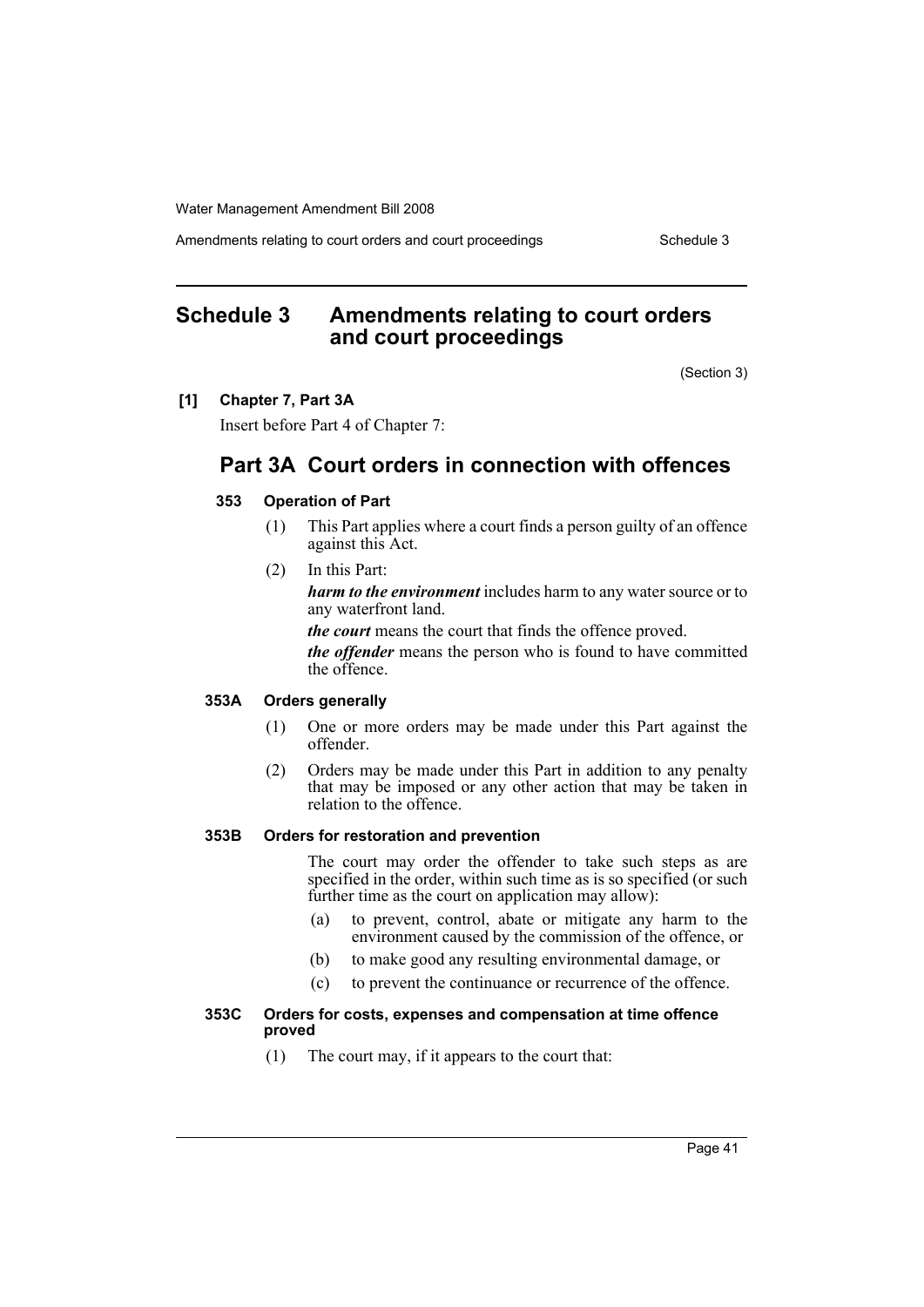Schedule 3 Amendments relating to court orders and court proceedings

- (a) a public authority has incurred costs and expenses in connection with:
	- (i) the prevention, control, abatement or mitigation of any harm to the environment caused by the commission of the offence, or
	- (ii) making good any resulting environmental damage, or
- (b) a person (including a public authority) has, by reason of the commission of the offence, suffered loss of or damage to property or has incurred costs and expenses in preventing or mitigating, or in attempting to prevent or mitigate, any such loss or damage,

order the offender to pay to the public authority or person the costs and expenses so incurred, or compensation for the loss or damage so suffered, as the case may be, in such amount as is fixed by the order.

(2) A Local Court may not make an order under subsection (1) for the payment of an amount that exceeds the jurisdictional limit of a Local Court under the *Civil Procedure Act 2005*.

#### **353D Recovery of costs, expenses and compensation after offence proved**

- (1) If, after the court finds the offence proved:
	- (a) a public authority has incurred costs and expenses in connection with:
		- (i) the prevention, control, abatement or mitigation of any harm to the environment caused by the commission of the offence, or
		- (ii) making good any resulting environmental damage, or
	- (b) a person (including a public authority) has, by reason of the commission of the offence, suffered loss of or damage to property or has incurred costs and expenses in preventing or mitigating, or in attempting to prevent or mitigate, any such loss or damage,

the public authority or person may recover from the offender the costs and expenses incurred or the amount of the loss or damage in the Land and Environment Court.

(2) The amount of any such costs and expenses (but not the amount of any such loss or damage) may be recovered as a debt.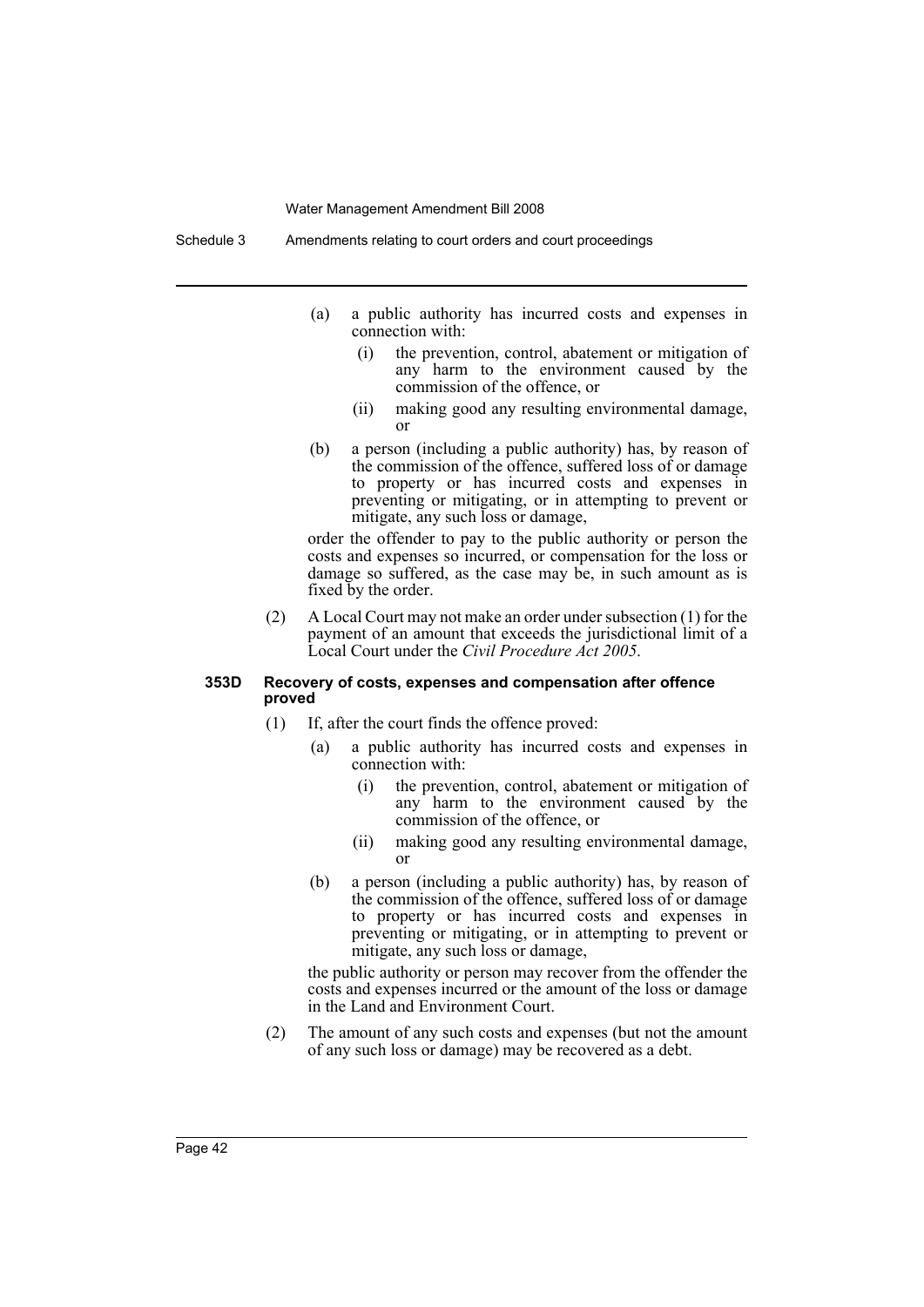### Amendments relating to court orders and court proceedings Schedule 3

#### **353E Orders regarding costs and expenses of investigation**

- (1) The court may, if it appears to the court that the Minister has reasonably incurred costs and expenses during the investigation of the offence, order the offender to pay to the Minister the costs and expenses so incurred in such amount as is fixed by the order.
- (2) In this section:

*costs and expenses*, in relation to the investigation of an offence, means the costs and expenses:

- (a) in taking any sample or conducting any inspection, test, measurement or analysis, or
- (b) of transporting, storing or disposing of evidence,
- during the investigation of the offence.

#### **353F Orders regarding monetary benefits**

- (1) The Land and Environment Court may order the offender to pay, as part of the penalty for committing the offence, an additional penalty of an amount the court is satisfied, on the balance of probabilities, represents the amount of any monetary benefits acquired by the offender, or accrued or accruing to the offender, as a result of the commission of the offence.
- (2) The amount of an additional penalty for an offence is not subject to any maximum amount of penalty provided elsewhere by or under this Act.
- (3) In this section:

*monetary benefits* means monetary, financial or economic benefits.

*the court* does not include a Local Court.

#### **353G Additional orders**

- (1) The court may do any one or more of the following:
	- (a) it may order the offender to take specified action to publicise the offence (including the circumstances of the offence) and its environmental and other consequences and any other orders made against the offender,
	- (b) it may order the offender to carry out, or contribute a specified amount to the cost of carrying out, a specified project for the restoration or enhancement of the environment in a public place or for the public benefit,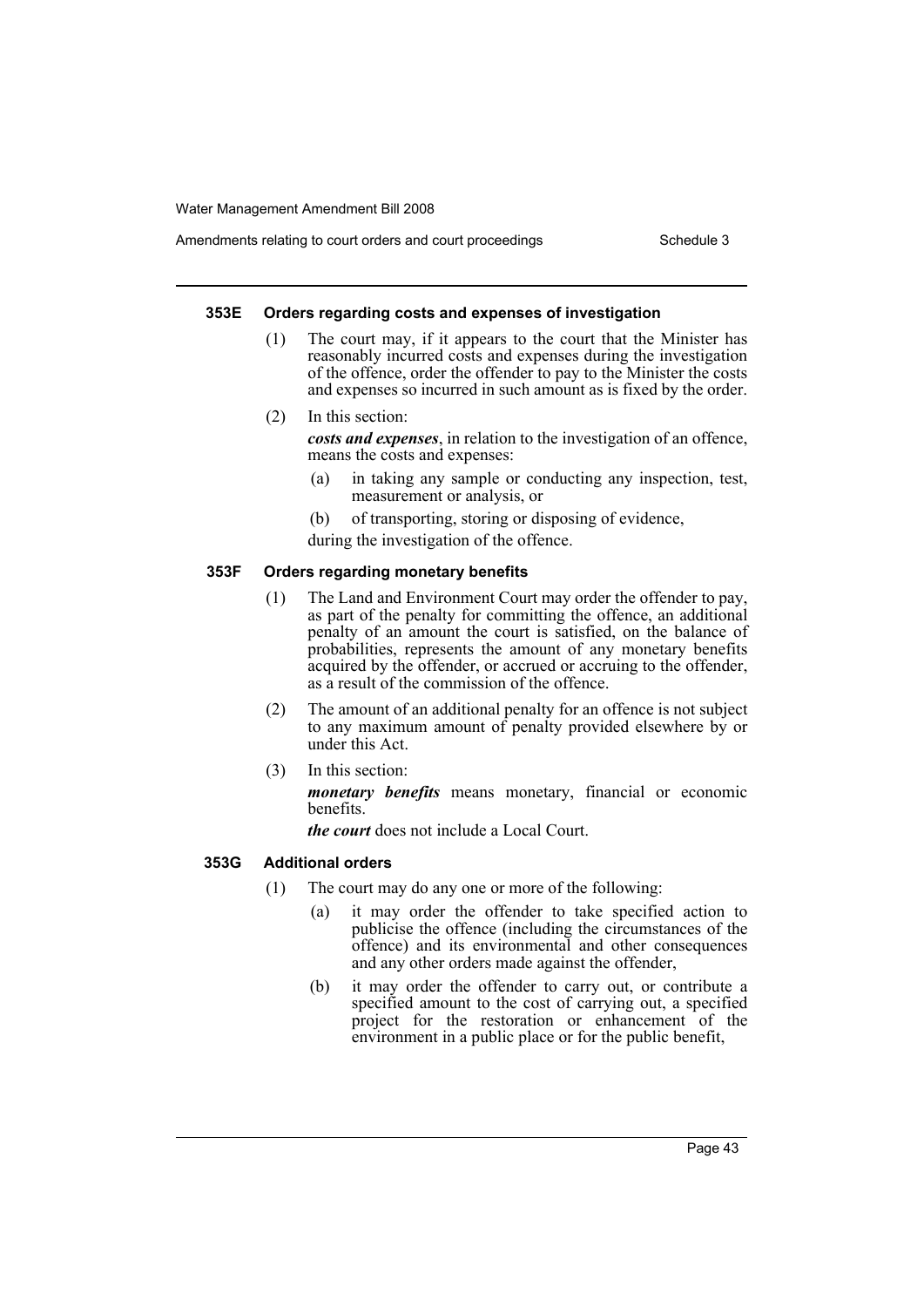Schedule 3 Amendments relating to court orders and court proceedings

- (c) it may order the offender to attend, or cause an employee or employees or a contractor or contractors of the offender to attend, a training or other course specified by the court.
- (2) A Local Court is not authorised to make an order referred to in subsection  $(1)$  (b) or  $(c)$ .
- (3) The court may, in an order under this section, fix a period for compliance and impose any other requirements the court considers necessary or expedient for enforcement of the order.
- (4) If the offender fails to comply with an order under subsection (1) (a), the prosecutor or a person authorised by the prosecutor may take action to carry out the order.
- (5) The reasonable cost of taking action referred to in subsection (4) is recoverable by the prosecutor or person taking the action, in a court of competent jurisdiction, as a debt from the offender.

#### **353H Offence**

A person who fails to comply with an order under this Part (except an order under section 353C, 353D or 353E) is guilty of an offence.

Tier 2 penalty.

#### **[2] Sections 367, 367A and 367B**

Omit section 367. Insert instead:

#### **367 Evidentiary certificates**

- (1) A certificate that is issued by the Minister and that states:
	- (a) that an instrument, a copy of which is set out in or annexed to the certificate, being an instrument purporting:
		- (i) to be issued, made or given for the purposes of this Act, and
		- (ii) to have been signed by the person authorised to issue, make or give the instrument, or by another person acting as delegate or on behalf of the person,

was issued, made or given on a specified day, or

(b) that a document, a copy of which is set out in or annexed to the certificate, is a copy of part of, or an extract from, a register or water allocation account kept under this Act, or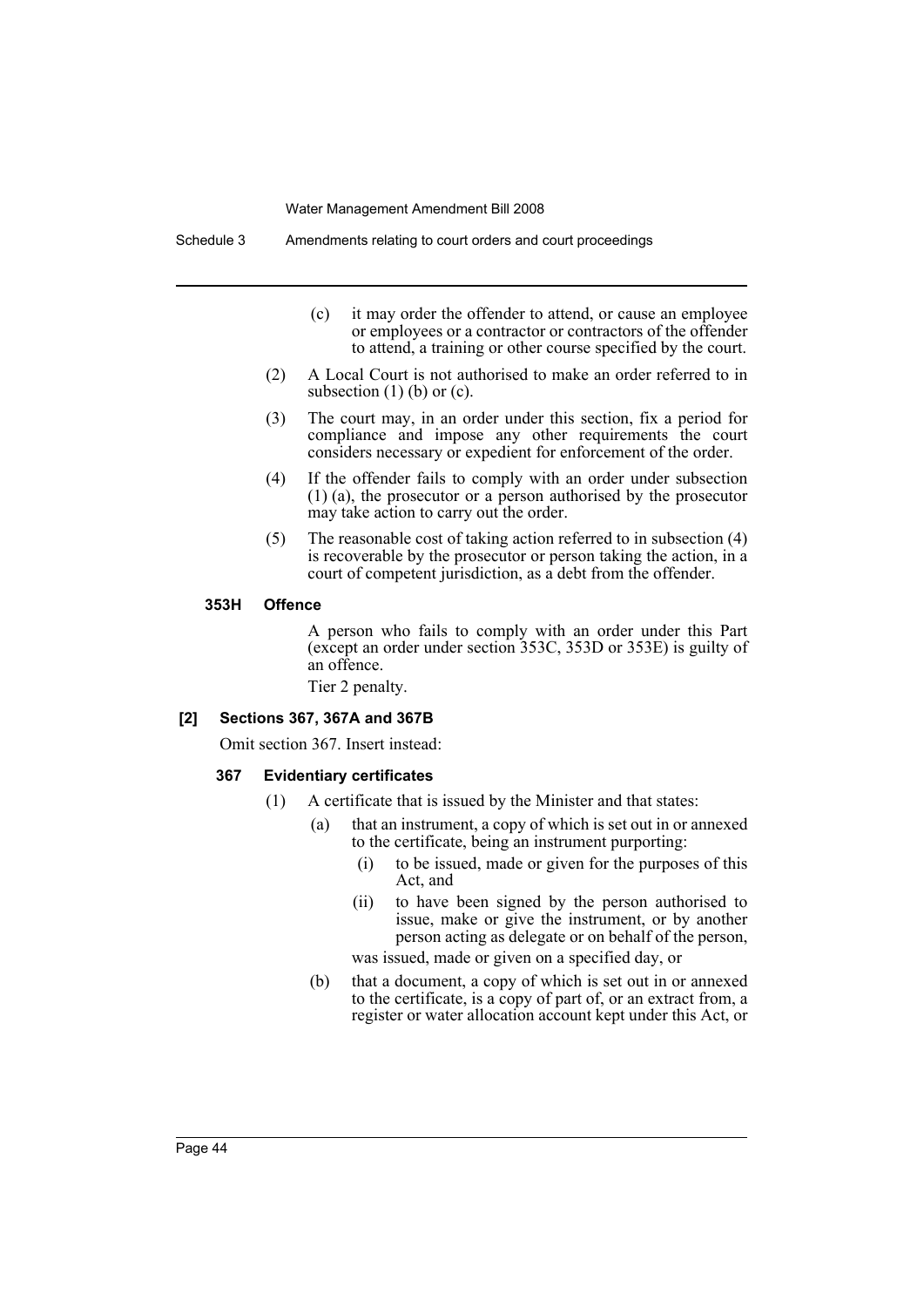- Amendments relating to court orders and court proceedings Schedule 3
	- (c) that an image, a copy of which is set out in or annexed to the certificate:
		- (i) is a photograph or other remotely-sensed image of a specified kind, and
		- (ii) portrays specified land as at a specified date, or
	- (d) that an amount payable under this Act by a specified person has, or has not, been paid,

is admissible in any legal proceedings and is evidence of the fact or facts so stated.

- (2) A certificate that is issued by the Minister and that states that, on a date or during a period specified in the certificate:
	- (a) a specified person was, or was not, the holder of a specified access licence or approval, or
	- (b) a specified access licence or approval was, at a specified time, revoked or suspended for a specified period or was revoked or suspended subject to specified conditions, or
	- (c) a specified condition of an access licence or approval was, at a specified time, imposed or revoked, or
	- (d) specified land was, or was not, the subject of a specified approval, or
	- (e) specified land was, or was not, within a specified water management area, or
	- (f) a specified part of a water source was, or was not, within a specified water management area, or
	- (g) a specified water management work was, or was not, at a specified location within a specified parcel of land, or
	- (h) a specified water management work was, or was not, the subject of a specified water management work approval, or
	- (i) the conditions of a specified access licence or approval were, or were not, as so specified, or
	- (j) the terms of a specified available water determination were, or were not, as so specified, or
	- (k) a specified person was, or was not, an authorised officer in relation to a specified provision of this Act, or
	- (l) a specified person was, or was not, an authorised analyst, or
	- (m) a specified person was, or was not, a member of staff of the Department, or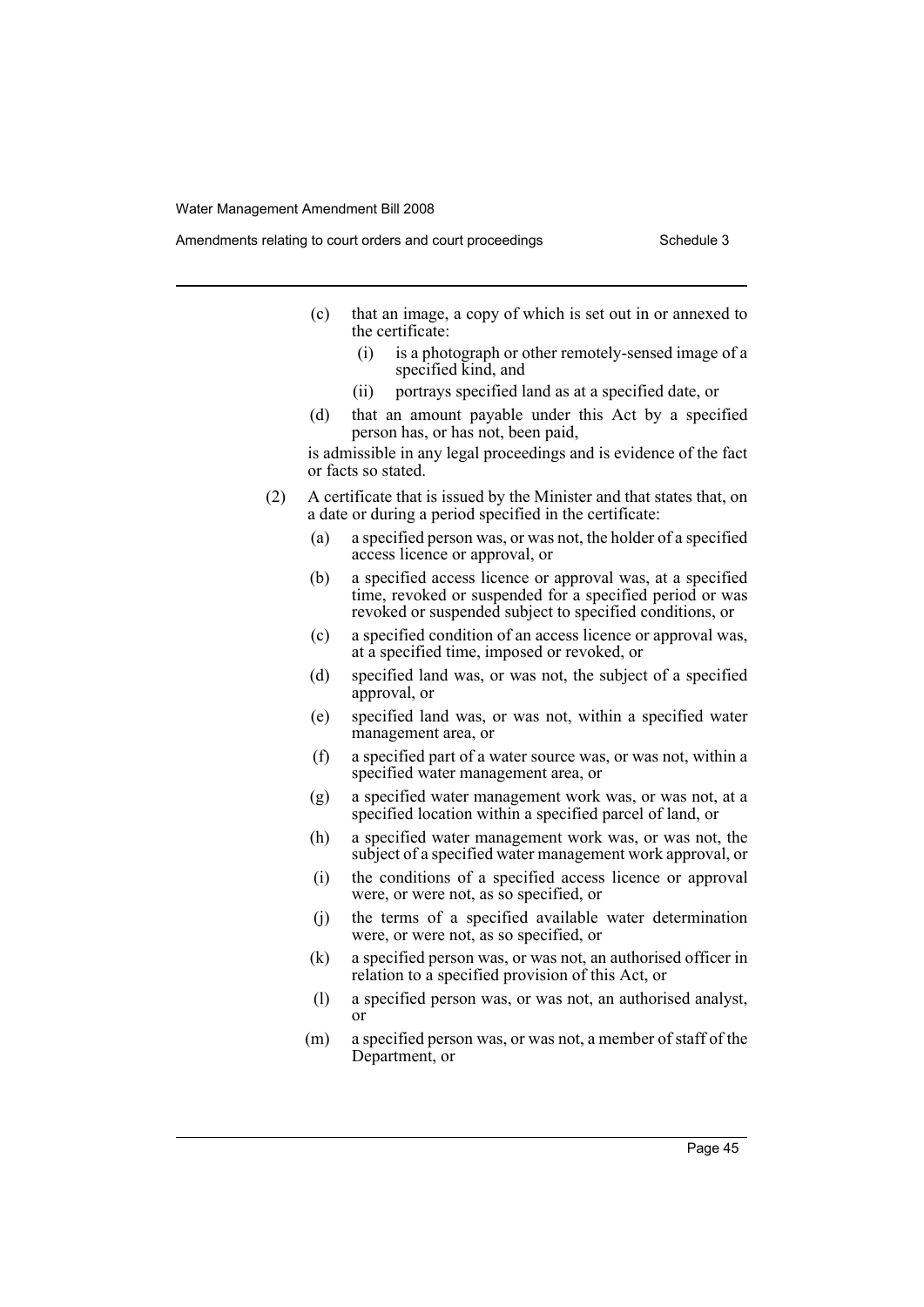- (n) a specified delegation under this Act was, or was not, in force, or
- (o) a specified access licence or approval was, or was not, in force, or
- (p) specified matters were, or were not, recorded in the Access Register or were, or were not, recorded in specified terms, or
- (q) the water allocations credited to a specified access licence were, or were not, as so specified, or
- (r) a specified number of water allocations were, or were not, credited to, or debited or otherwise withdrawn from, a specified access licence, or
- (s) a specified quantity of water was, or was not, ordered in relation to a specified access licence, or
- (t) information required to be furnished to the Minister or an authorised officer pursuant to this Act was, or was not, received, or
- (u) an approved river gauge had, or had not, been maintained in accordance with the requirements (if any) prescribed by the regulations, or
- (v) the readings on an approved river gauge were, or were not, as so specified,

is admissible in any legal proceedings and is evidence of the fact or facts so stated.

- (3) In any legal proceedings, evidence is not required:
	- (a) as to the accuracy or reliability of an approved river gauge, or
	- (b) as to the manner in which an approved river gauge was operated,

unless evidence is adduced that the gauge was not accurate, was not reliable or was not properly operated.

- (4) For the purposes of this section, a document purporting to be a certificate under this section is, unless the contrary is proved, to be taken to be such a certificate.
- (5) In this section, *approved river gauge* means a gauge of a type or design approved by the Minister, by order published in the Gazette, for the purpose of measuring the level or flow of water in a river or lake.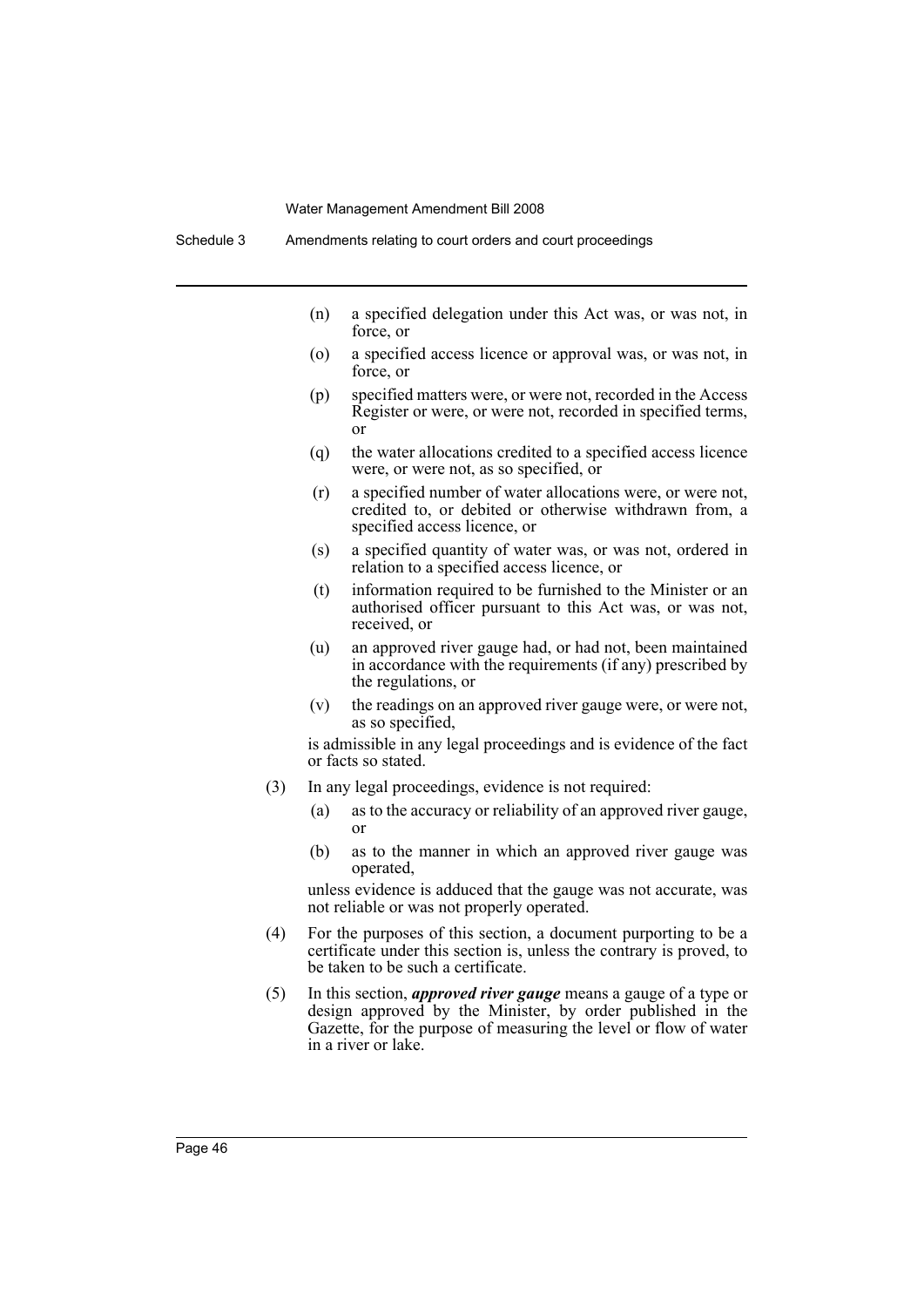### Amendments relating to court orders and court proceedings Schedule 3

#### **367A Evidence of analysts**

- (1) A certificate of an authorised analyst stating the result of an analysis or examination is admissible in evidence in any legal proceedings as evidence of the facts stated in the certificate and the correctness of the result of the analysis or examination.
- (2) A certificate of an authorised analyst that, on receipt of a container containing a sample submitted to the analyst by an authorised officer or any other person, the container was sealed and the seal securing the container was unbroken is admissible in evidence in any legal proceedings as evidence:
	- (a) of the facts stated in the certificate, and
	- (b) that the sample was the same sample as the one obtained by the authorised officer or other person, and
	- (c) that the sample had not been tampered with before it was received by the analyst.
- (3) For the purposes of this section, a document purporting to be a certificate under this section is, unless the contrary is proved, to be taken to be such a certificate.

#### **367B Rebuttable presumptions**

- (1) In any proceedings for an offence against this Act or the regulations being taken against a landholder:
	- (a) the fact that a water management work is or has been located:
		- (i) on the landholder's land, or
		- (ii) in a river or lake within the landholder's land,

gives rise to a rebuttable presumption that the work was constructed by the landholder, and

- (b) the fact that a water management work is being or has been used:
	- (i) on the landholder's land, or
	- (ii) in a river or lake within the landholder's land,

gives rise to a rebuttable presumption that the work is being or has been used by the landholder, and

- (c) the fact that water is being or has been taken from a water source by means of a water supply work situated:
	- (i) on the landholder's land, or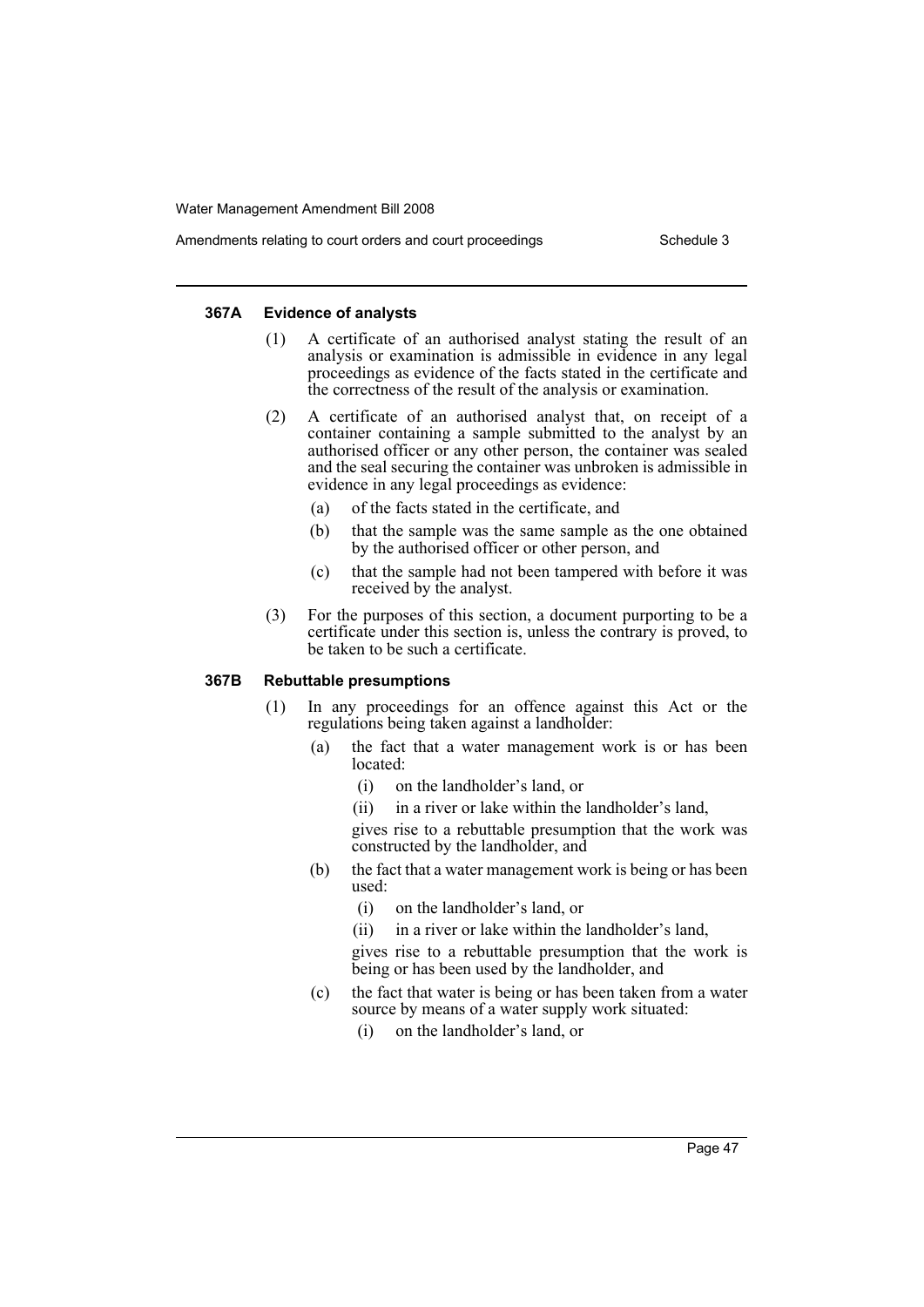(ii) in a river or lake within the landholder's land,

gives rise to a rebuttable presumption that the water is being or has been taken by the landholder, and

- (d) the fact that water is being or has been discharged into a water source by means of a drainage work situated on the landholder's land gives rise to a rebuttable presumption that the water is being or has been discharged by the landholder, and
- (e) the fact that water is being or has been used on the landholder's land gives rise to a rebuttable presumption that the water is being or has been used by the landholder, and
- (f) the fact that a controlled activity is being or has been carried out on waterfront land within the landholder's land gives rise to a rebuttable presumption that the activity is being or has been carried out by the landholder, and
- (g) the fact that an aquifer interference activity is being or has been carried out on the landholder's land gives rise to a rebuttable presumption that the activity is being or has been carried out by the landholder.
- (2) In any proceedings for an offence against this Act or the regulations being taken against the holder of an approval for a water supply work, the fact that water is being or has been taken from a water source:
	- (a) by means of the work, or
	- (b) through metering equipment installed in connection with the work,

gives rise to a rebuttable presumption that the holder of the approval is or has been using the work to take water from that water source.

- (3) In any proceedings for an offence against this Act or the regulations, the fact that a work of the kind referred to in:
	- (a) the definition of *drainage work* in the Dictionary, or
	- (b) paragraph (a), (b) or (c) of the definition of *water supply work* in the Dictionary,

is capable of being used for the purpose referred to in that provision gives rise to a rebuttable presumption that the work has been constructed or used for that purpose.

(4) This section does not limit the operation of section 60E or 91L.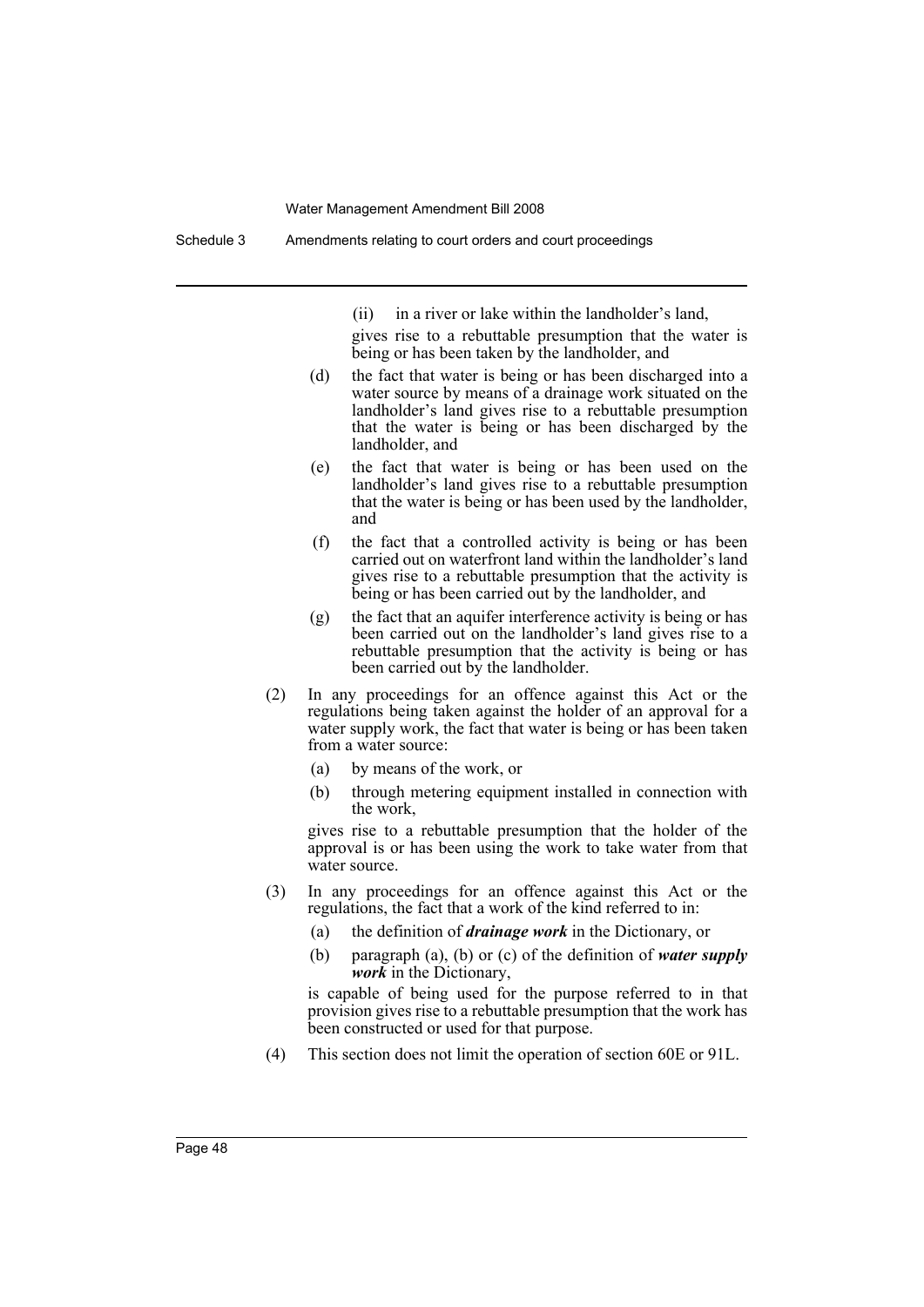### **[3] Section 390 Authorised officers and analysts**

Insert at the end of the section:

(2) The Minister may appoint authorised analysts for the purposes of this Act.

#### **[4] Dictionary**

Insert in alphabetical order:

*authorised analyst* means a person appointed by the Minister under section 390 to exercise the functions conferred on an authorised analyst by this Act.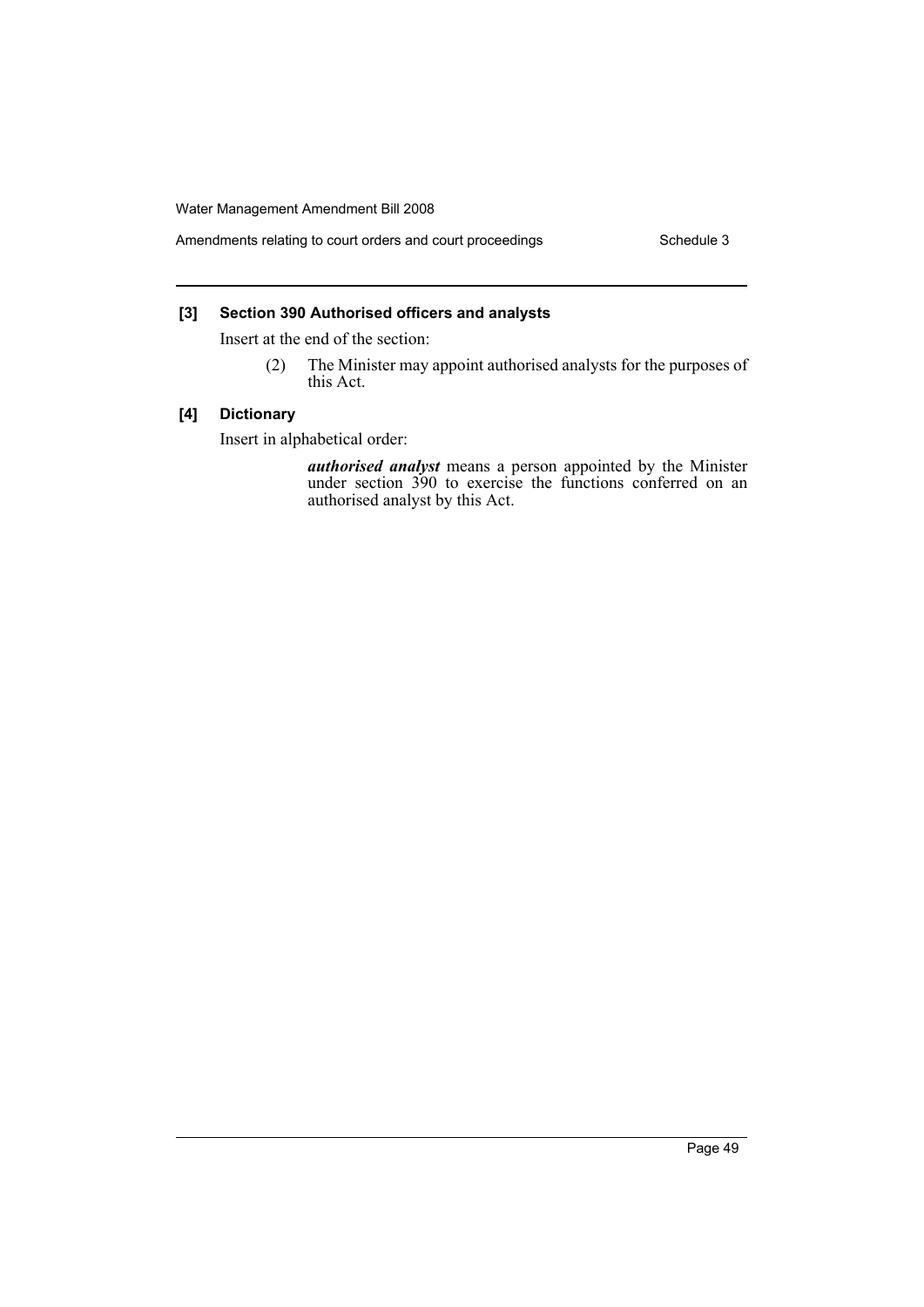Schedule 4 Amendments relating to access licences

## <span id="page-50-0"></span>**Schedule 4 Amendments relating to access licences**

(Section 3)

#### **[1] Section 52 Domestic and stock rights**

Omit section 52 (2). Insert instead:

- (2) Subsection (1) does not allow a landholder:
	- (a) to take or use water in contravention of any mandatory guidelines established under section 336B, or
	- (b) to construct a dam or water bore without a water supply work approval, or
	- (c) in the case of the owner or occupier of a landholding arising from a subdivision effected on or after 1 July 2004, to take or use water in contravention of any prohibition or restriction imposed by or under the regulations (including any prohibition or restriction that the Minister is authorised by the regulations to impose).

#### **[2] Section 59 Available water determinations**

Omit section 59 (4). Insert instead:

(4) If the Minister consents to the amendment of an access licence to enable water to be taken by a nominated water supply work located in some other water management area or water source than that to which the licence relates, the available water determinations applicable to water taken by means of the work are those made in relation to the relevant category or subcategory of access licence in relation to that other water management area or water source.

#### **[3] Section 66 Conditions of access licence generally**

Omit section 66 (1). Insert instead:

- (1) An access licence is subject to such conditions as the Minister may from time to time impose:
	- (a) which must include such conditions as are required to be imposed on the licence by this Act or by any relevant management plan (*mandatory conditions*), and
	- (b) which may include such other conditions, such as:
		- (i) conditions to give effect to any agreement between an applicant and objector under section 62 (5), and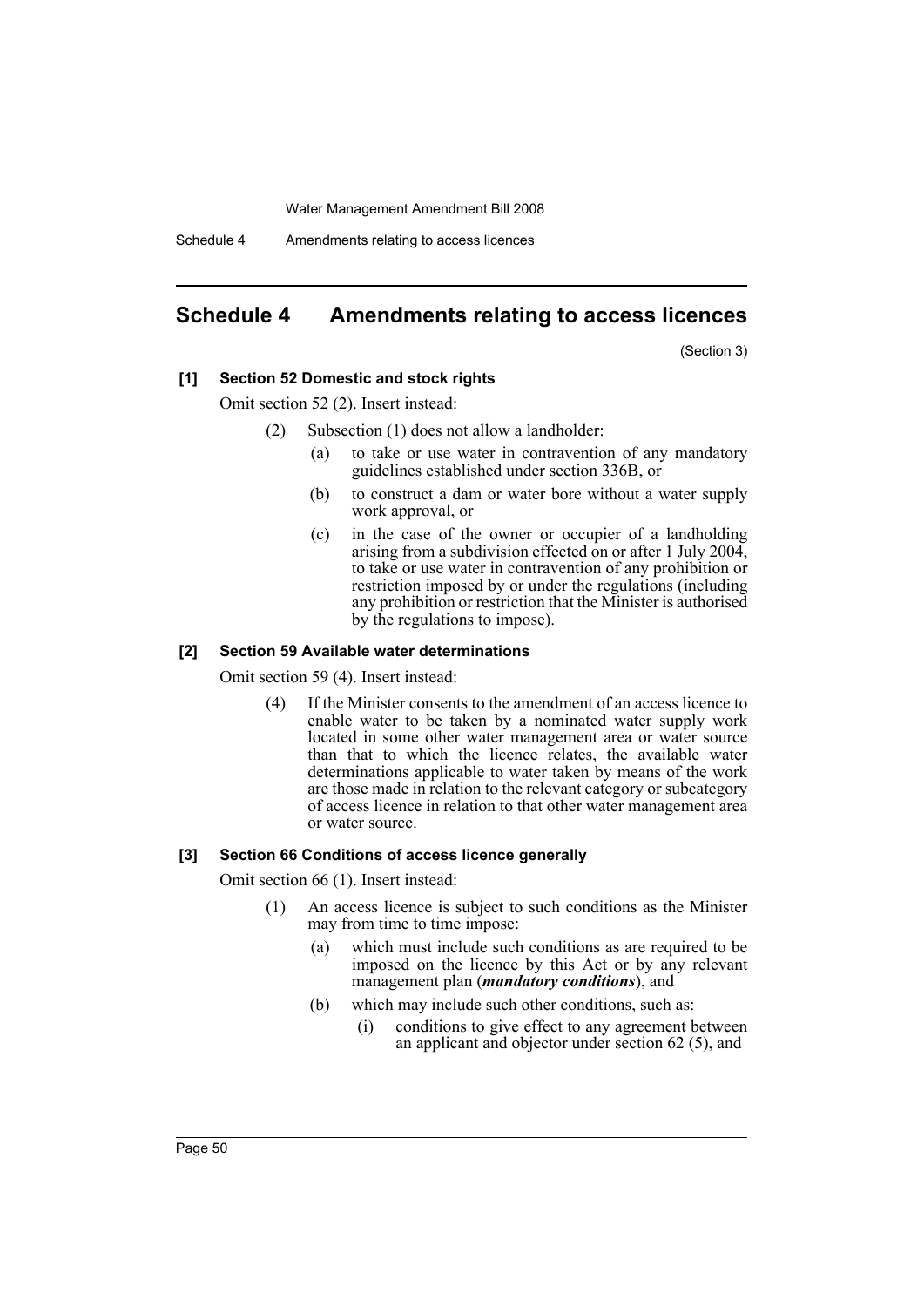Amendments relating to access licences Schedule 4

- (ii) conditions relating to the protection of the environment,
- as the Minister thinks fit (*discretionary conditions*).
- (1A) Mandatory conditions do not have effect in relation to an access licence unless they are included in the terms of the licence.

#### **[4] Section 70**

Insert after section 69:

### **70 Special provisions with respect to supplementary water**

- (1) The Minister may, by order published in accordance with the regulations, authorise the taking of water pursuant to supplementary water access licences within the whole or any part of a specified water management area or specified water source.
- (2) Such an order:
	- (a) must specify the period for which the order authorises water to be taken, and
	- (b) may impose such restrictions as the Minister considers appropriate on the taking of water.
- (3) Such an order must be consistent with the provisions of any management plan in force in relation to the water management area or water source concerned.

### **[5] Section 71W**

Omit the section. Insert instead:

#### **71W Access licence may nominate water supply works**

- (1) On the application of the holder of an access licence for a water management area or water source, the Minister may consent to the amendment of the licence so as:
	- (a) to nominate a specified water supply work in that water management area or water source as a work by means of which water credited to the licence may be taken, or
	- (b) to nominate a specified water supply work in a NSW water tagging zone as a work by means of which water credited to the licence may be taken, or
	- (c) to nominate a specified extraction point in an interstate water tagging zone as an extraction point from which water credited to the licence may be taken,

or so as to withdraw such a nomination.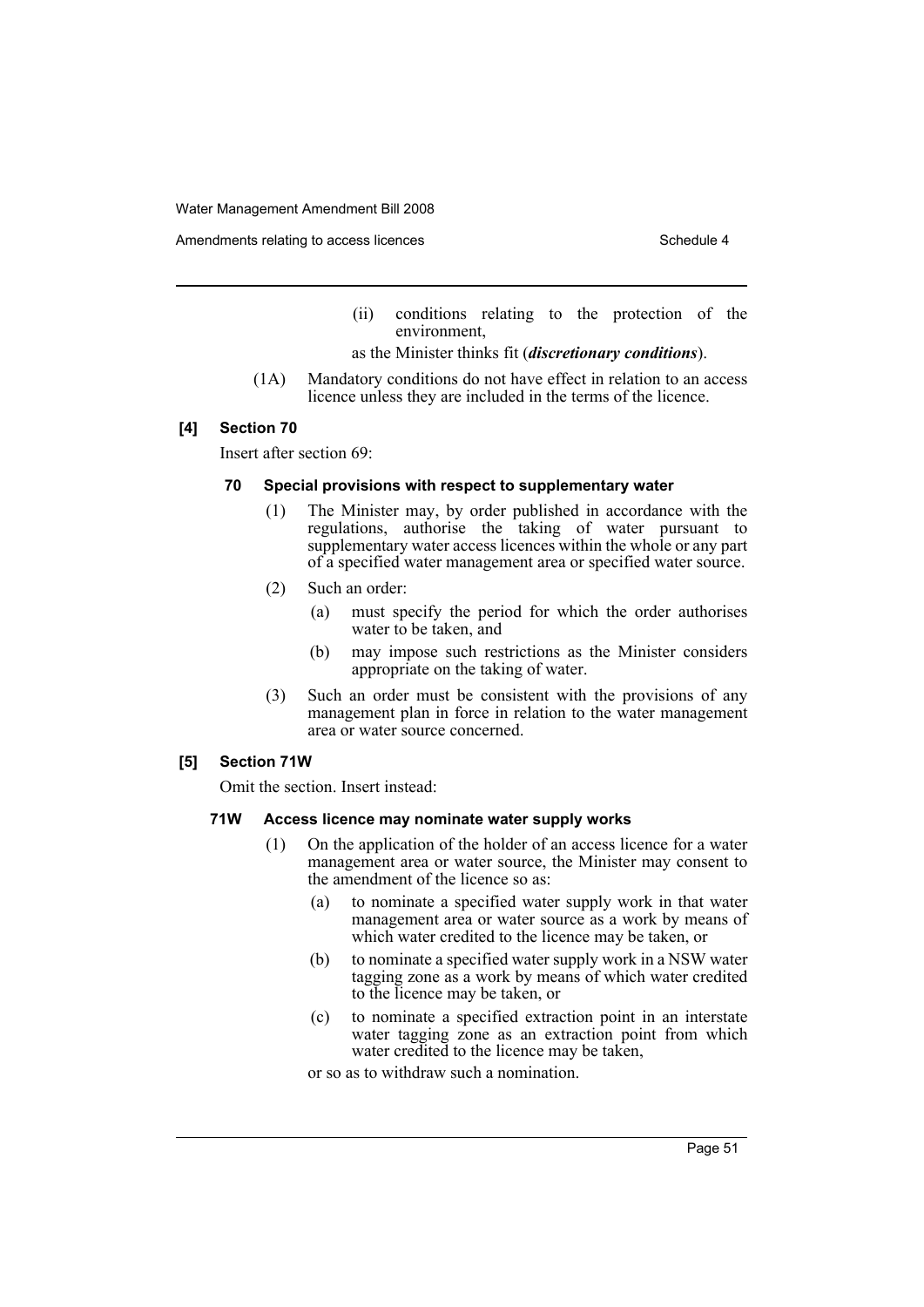- (2) For the avoidance of doubt, a water supply work may be nominated under subsection (1) even though no approval is required to be held in relation to the work.
- (3) The holder of an approval for a water supply work may notify the Minister, in accordance with the regulations:
	- (a) that the work has been nominated (whether by reference to the work itself or by reference to an extraction point at which it is located) as a work from which water credited to the interstate equivalent of an access licence may be taken, or
	- (b) that such a nomination has been withdrawn.
- (4) For the purposes of this section, an extraction point in an interstate water tagging zone is to be specified in accordance with the regulations.
- (5) In this section, a reference to a *water supply work* includes a reference to a group of such works.

#### **[6] Section 71Z Access licence dealing principles**

Omit section 71Z (2). Insert instead:

- (2) The access licence dealing principles may include provisions relating to any or all of the following:
	- (a) the establishment of interstate water tagging zones,
	- (b) the establishment of NSW water tagging zones,
	- (c) the criteria to be considered for the granting of an application with respect to a nomination referred to in section  $71W(1)$  (b) or (c).

### **[7] Section 72A**

Omit the section. Insert instead:

#### **72A Special provisions relating to co-holdings in access licences**

- (1) Subject to sections 71M, 71N and 74, any dealing in relation to an access licence held by co-holders, and any application for the Minister's consent to such a dealing, requires the consent of all of the co-holders (a *co-holder's consent*).
- (2) A co-holder of an access licence may, in accordance with the regulations:
	- (a) appoint another co-holder (the first co-holder's *nominee*), to give, on his or her behalf, any co-holder's consent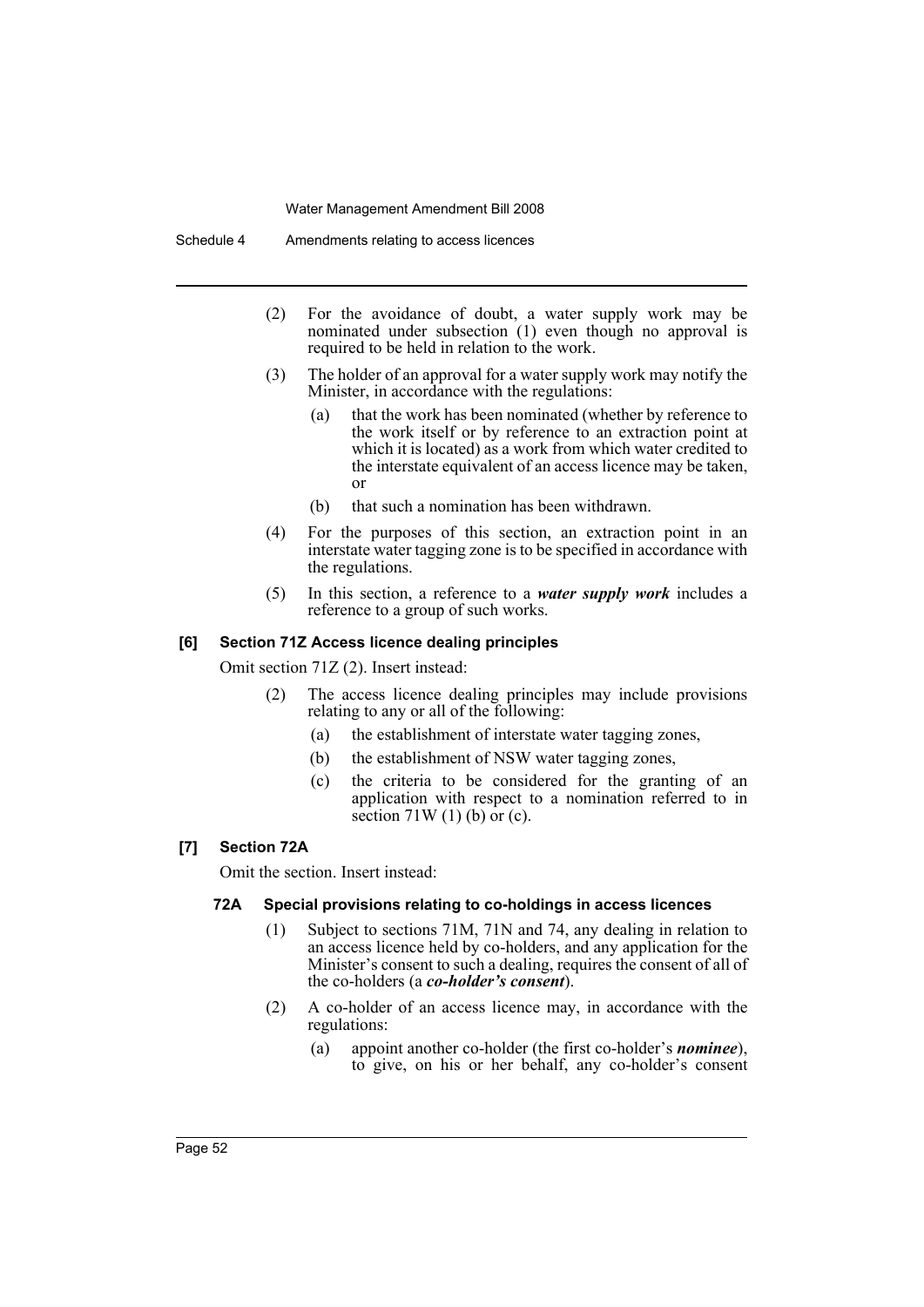Amendments relating to access licences Schedule 4

required by subsection (1) in relation to an application for the Minister's consent to a dealing, and

- (b) revoke any appointment that the co-holder has made under paragraph (a).
- (3) The same person may be nominee for more than one co-holder.
- (4) Any co-holder's consent given by the co-holder's nominee in relation to an application for the Minister's consent to a dealing in an access licence is taken to have been given by the co-holder.
- (5) The revocation of a nominee's appointment under subsection (2) (b) does not affect any co-holder's consent given by the nominee before the revocation took effect.

### **[8] Section 100 Conditions of approval generally**

Omit section 100 (1). Insert instead:

- (1) An approval is subject to such conditions as the Minister may from time to time impose:
	- (a) which must include such conditions as are required to be imposed on the approval by this Act or by any relevant management plan (*mandatory conditions*), and
	- (b) which may include such other conditions, such as:
		- (i) conditions to give effect to any agreement between an applicant and objector under section 93 (5), and
		- (ii) conditions relating to the protection of the environment,

as the Minister thinks fit (*discretionary conditions*).

(1A) Mandatory conditions do not have effect in relation to an approval unless they are included in the terms of the approval.

#### **[9] Section 123 Terms and conditions of operating licence**

Insert after section 123 (3):

- (4) Despite subsection (3), the Minister may amend an irrigation corporation's operating licence so as to give effect to matters agreed to by or on behalf of the State pursuant to, or in connection with, the National Water Initiative.
- (5) In determining the terms of the amendment, the Minister must have regard to any submissions made by the irrigation corporation.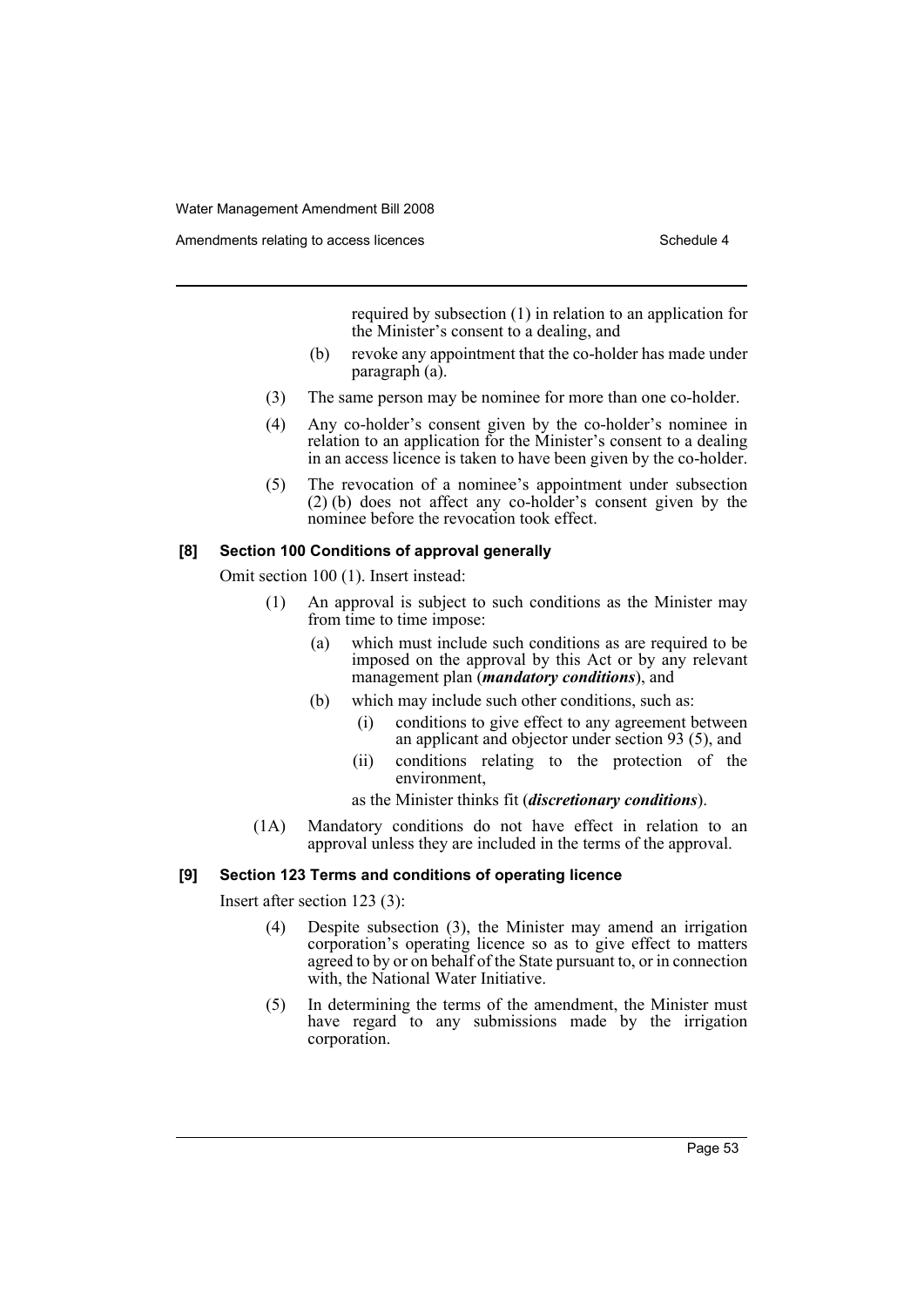Schedule 4 Amendments relating to access licences

(6) In this section, *National Water Initiative* means the Intergovernmental Agreement on a National Water Initiative between the Commonwealth of Australia and the Governments of New South Wales, Victoria, Queensland, South Australia, Western Australia, Tasmania, the Australian Capital Territory and the Northern Territory (as amended from time to time).

#### **[10] Section 391A Interstate arrangements in relation to access licences and approvals**

Omit "in cases referred to in section 71W (2) or 89 (2)" from section 391A (1). Insert instead "pursuant to section 71W or 89".

### **[11] Dictionary**

Insert in alphabetical order:

*interstate water tagging zone* means an interstate water tagging zone established by the access licence dealing principles.

*NSW water tagging zone* means a NSW water tagging zone established by the access licence dealing principles.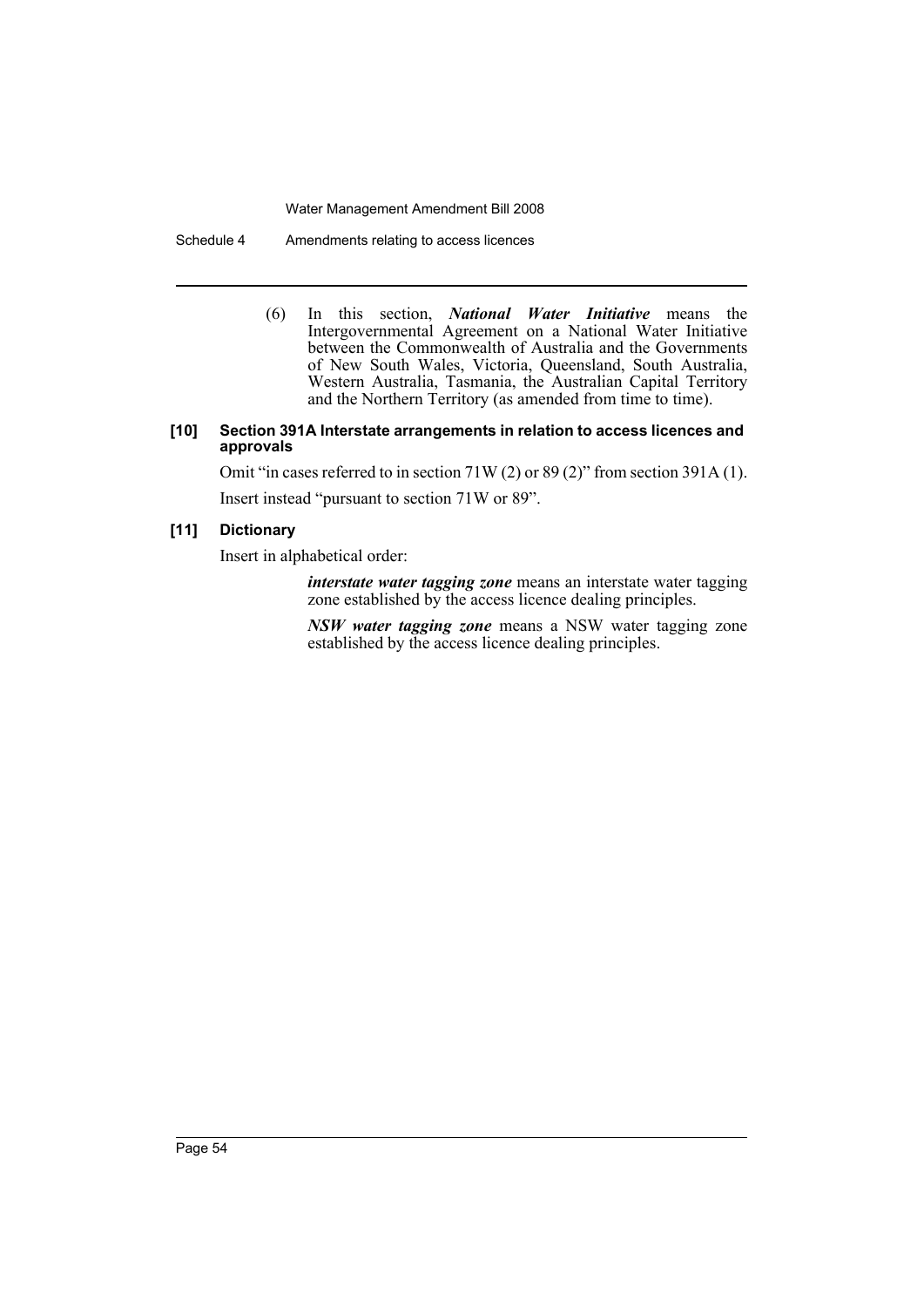Amendments relating to publication of proclamations, orders and notices Schedule 5

# <span id="page-55-0"></span>**Schedule 5 Amendments relating to publication of proclamations, orders and notices**

(Section 3)

### **[1] Section 38 Public exhibition of draft management plan**

Omit section 38 (2) (c). Insert instead:

(c) must be published in an appropriate newspaper.

### **[2] Section 51 Implementation programs**

Omit "a local" from section 51 (4) (a). Insert instead "an appropriate".

### **[3] Section 85A Authorisation to take water from uncontrolled flows**

Omit section 85A (4). Insert instead:

(4) As soon as practicable after making such an order in respect of a water source, the Minister must cause notice of the order to be published in the Gazette and in an appropriate newspaper.

### **[4] Section 85A (5)**

Omit "or a newspaper in accordance with subsection (4)".

### **[5] Section 110 Temporary embargo**

Omit section 110 (3). Insert instead:

(3) As soon as practicable after an order under this section is published in the Gazette, notice of the order must be published in an appropriate newspaper.

#### **[6] Section 110 (4)**

Omit "on the date". Insert instead "at the beginning of the date".

#### **[7] Section 111 Permanent embargo**

Omit section 111 (3). Insert instead:

(3) As soon as practicable after a proclamation under this section is published in the Gazette, notice of the proclamation must be published in an appropriate newspaper.

### **[8] Section 111 (4)**

Omit "on the date". Insert instead "at the beginning of the date".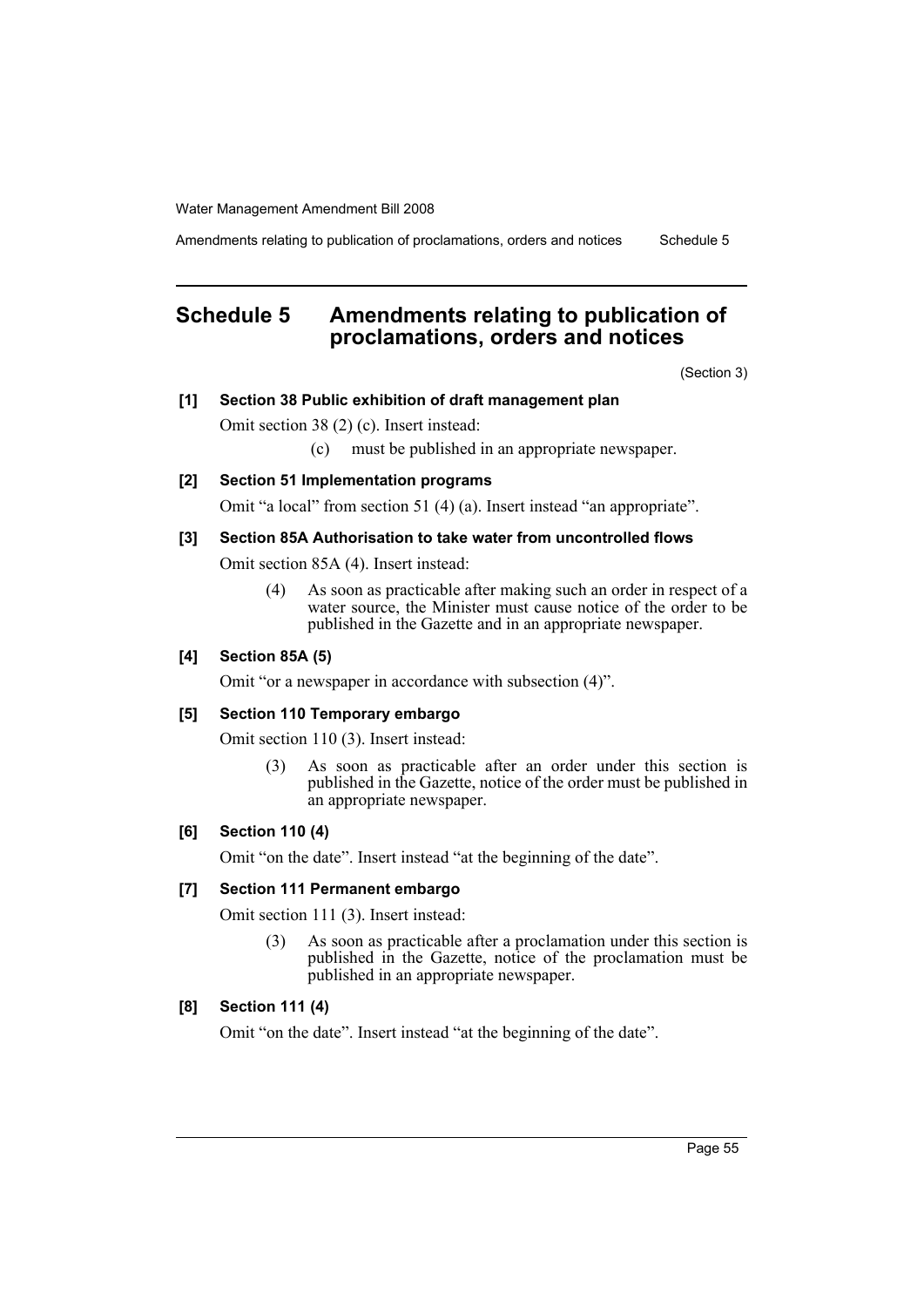Schedule 5 Amendments relating to publication of proclamations, orders and notices

#### **[9] Section 142 Petition**

Omit "a local" from section 142 (3). Insert instead "an appropriate".

- **[10] Section 144 Addition of lands to private irrigation districts** Omit "a local" from section 144 (3). Insert instead "an appropriate".
- **[11] Section 156 Private irrigation board may apply to take over water supply works**

Omit "a local" from section 156 (3). Insert instead "an appropriate".

#### **[12] Section 205 Amendment of boundaries**

Omit "a local" from section 205 (3). Insert instead "an appropriate".

### **[13] Section 216 Dissolution**

Omit "a local" from section 216 (2). Insert instead "an appropriate".

#### **[14] Section 218 Accounts**

Omit "a local" from section 218 (2). Insert instead "an appropriate".

### **[15] Section 282 Review of activities of major utilities**

Omit section 282 (2) (b). Insert instead:

(b) in an appropriate newspaper,

#### **[16] Sections 395 and 395A**

Insert after section 394:

### **395 Newspaper publication of orders and notices etc**

A requirement of this Act that a proclamation, order or notice be published in an appropriate newspaper is taken to be a requirement that it be published:

- (a) in a newspaper circulating throughout the area it affects, or
- (b) in as many newspapers circulating within the various parts of that area as are necessary to ensure that it reaches all parts of the area.

#### **395A Continuing effect of directions and conditions**

(1) A direction given, or a condition of a licence or approval imposed, under this Act or the regulations that specifies a time by which, or period within which, the direction or condition must be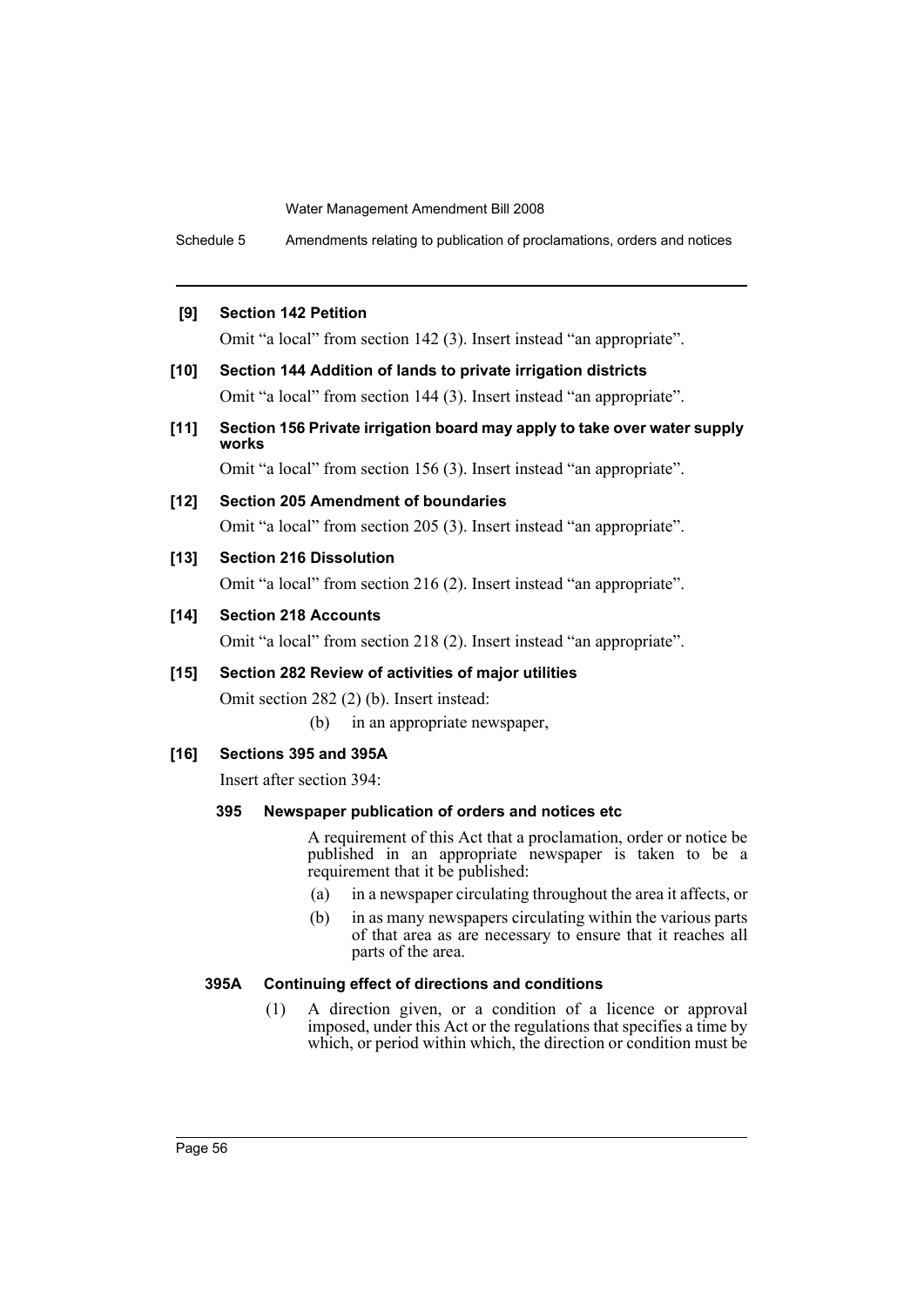complied with continues to have effect until the direction or condition is complied with even though the time has passed or the period has expired.

- (2) A direction that does not specify a time by which, or period within which, the direction must be complied with continues to have effect until the direction is complied with.
- (3) This section does not apply to the extent that any requirement under a direction or a condition of a licence or approval is revoked.
- (4) Nothing in this section affects the powers of the Minister with respect to the enforcement of a direction or a condition of a licence or approval.

### **[17] Schedule 10 Conversion of former entitlements to access licences and approvals**

Omit "a newspaper circulating generally in New South Wales" from clause 19 (5).

Insert instead "an appropriate newspaper".

### **[18] Dictionary**

Insert in alphabetical order:

*appropriate newspaper*—see section 395.

### **[19] Dictionary, definition of "local newspaper"**

Omit the definition.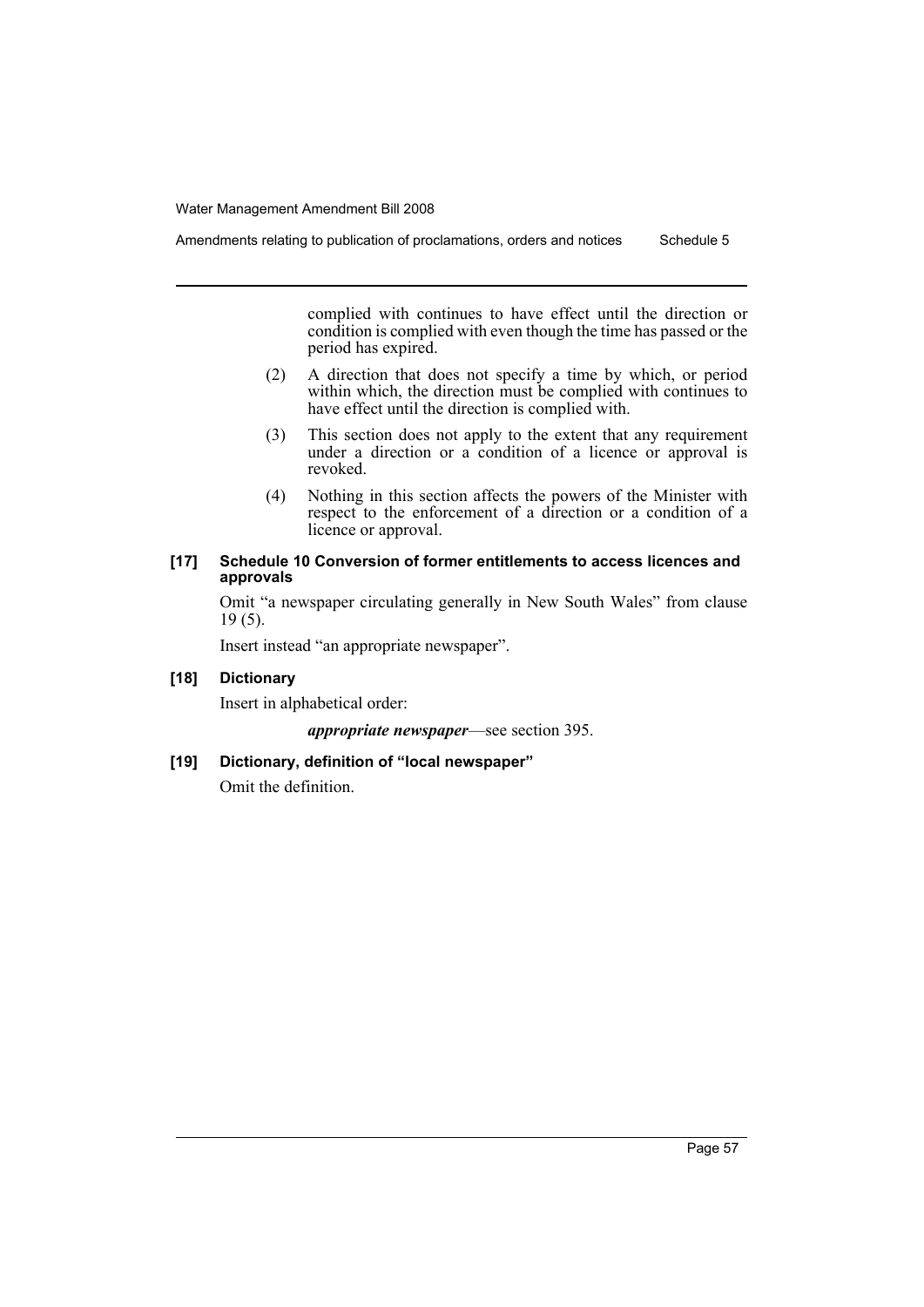Schedule 6 Amendments relating to other matters

## <span id="page-58-0"></span>**Schedule 6 Amendments relating to other matters**

(Section 3)

**[1] Sections 7 (2), 13 (1) (g), 41 (2), 43 (3), 45 (3), 50 (3) and 75 (2)**

Insert "Climate Change and" before "the Environment" wherever occurring.

### **[2] Sections 8A (1), 77A (1) and 87AA (1) (g)**

Insert "water" after "supplementary" wherever occurring.

### **[3] Section 49A**

Insert after section 49:

#### **49A Suspension of management plans during severe water shortages**

- (1) If satisfied that there is a severe water shortage in relation to a particular water management area or water source, the Minister may, by order published in the Gazette, suspend the operation of any management plan, either in whole or in part, in relation to that or any other water management area or water source.
- (2) Before suspending the operation of a management plan in relation to a water management area or water source, the Minister must obtain the concurrence of the Minister for Climate Change and the Environment.
- (3) As soon as practicable after an order under this section is published in the Gazette, a copy of the order must be published in an appropriate newspaper.
- (4) An order under this section expires at the end of 30 June following the date on which it is made or, if made on or after 1 April in any year, at the end of 30 June of the following year.
- (5) An order may not be made under this section in relation to a management plan that has, at any time during the previous 12 months, been subject to a prior order under this section unless the Minister is satisfied, for reasons specified in the order, that there is no need for the plan to be amended under Division 9.

#### **[4] Section 59 Available water determinations**

Omit "the various" from section 59 (1) (a). Insert instead "one or more".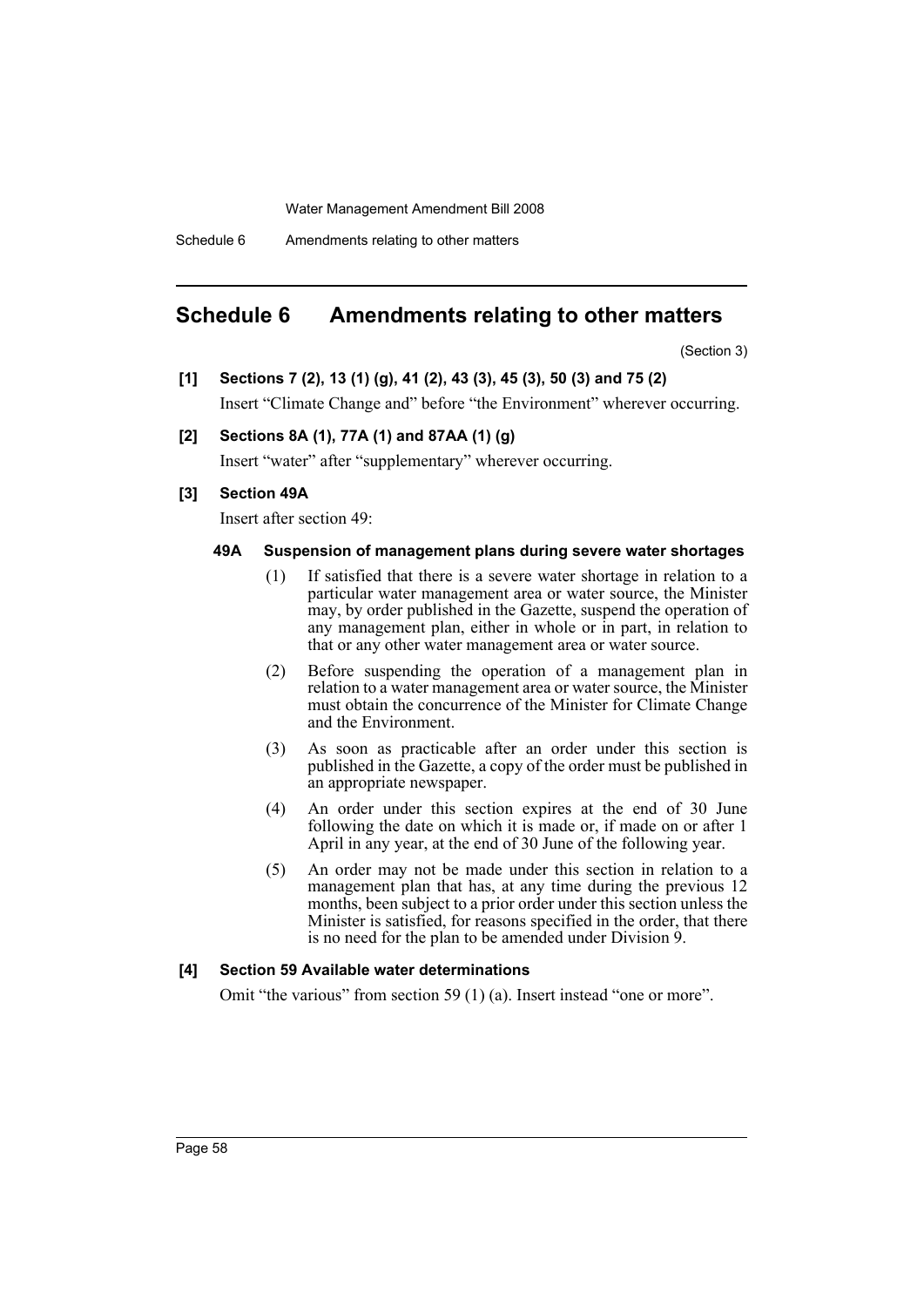Amendments relating to other matters **Schedule 6** Schedule 6

### **[5] Section 59 (1A)**

Insert after section 59 (1):

- (1A) An available water determination that is made in relation to a particular category of access licence applies to all subcategories of that category except to the extent to which it otherwise provides.
- **[6] Section 60 Rules of distribution applicable to making of available water determinations**

Omit "subsection (2)" from section 60 (1). Insert instead "section 49A".

**[7] Section 60 (2)**

Omit the subsection.

### **[8] Section 60 (3)**

Omit "subsection (2)". Insert instead "section 49A".

### **[9] Section 60 (4)**

Omit "section 87". Insert instead "Division 9".

### **[10] Section 63 Determination of applications**

Insert "no more than" before "minimal harm" in section 63 (2) (b).

**[11] Section 68A (1B), the heading to Subdivision 1 of Division 3A of Part 2 of Chapter 3, sections 71B (3) and 77 (2) and clause 7 (1) of Schedule 1B**

Omit "the register" and "the Register" wherever occurring.

Insert instead "the Access Register".

### **[12] Section 71Y General**

Insert after section 71Y (1):

(2) Subsection (1) does not require a dealing to be dealt with in accordance with the access licence dealing rules established by a relevant management plan to the extent to which the rules are suspended by an order in force under section 49A.

### **[13] Section 78 Suspension and cancellation of access licences**

Omit "the conditions" from section 78 (1) (a).

Insert instead "any term or condition".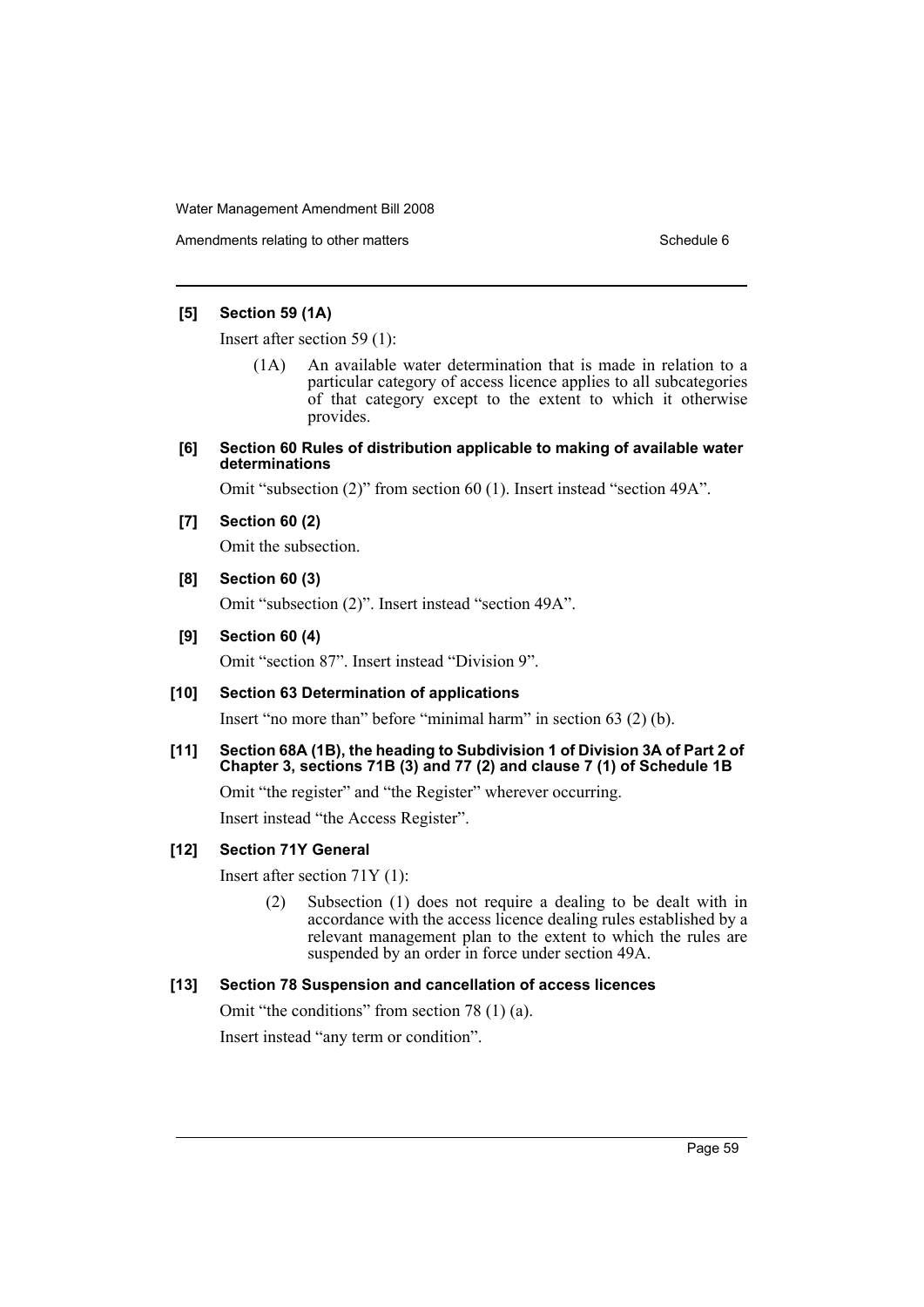Schedule 6 Amendments relating to other matters

### **[14] Section 78 (1) (d) and (e)**

Insert after section 78 (1) (c):

- (d) that the holder of the licence has failed to comply with any direction given to the holder under this Act in connection with the licence,
- (e) that the licence was granted as a result of false, misleading or materially inaccurate information supplied by or on behalf of the applicant.

### **[15] Section 97 Grounds of refusal of certain applications**

Insert "no more than" before "minimal harm" wherever occurring.

### **[16] Section 109 Suspension and cancellation of approvals**

Omit "the conditions" from section 109 (1) (a).

Insert instead "any term or condition".

### **[17] Section 109 (1) (c1) (ii)**

Insert "of the access licence" after "the holder".

#### **[18] Section 112**

Omit the section. Insert instead:

### **112 Operation of embargo**

- (1) An embargo applies to any application for an approval made on or after the date on which the embargo took effect, other than:
	- (a) an application to amend an application made before that date, or
	- (b) an application for the extension of the period for which an approval has effect, or
	- (c) any other application of a kind prescribed by the regulations.
- (2) An application to which an embargo applies is a nullity and is not revived merely because the embargo is subsequently revoked.

### **[19] Section 118**

Omit the section. Insert instead:

### **118 Requirements for access licences and approvals**

Nothing in this Part authorises an irrigation corporation or landholder to do anything for which this Act requires an access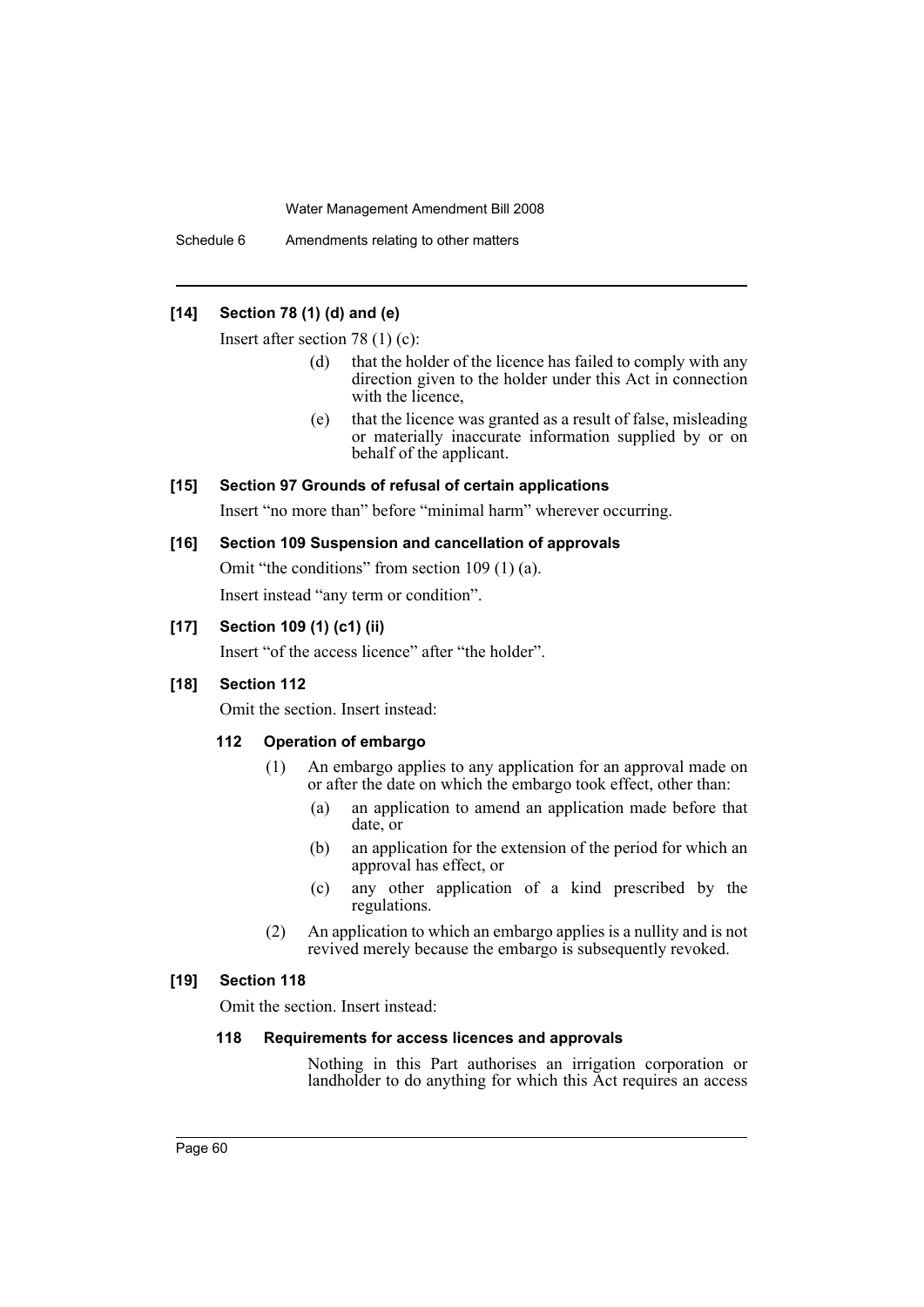Amendments relating to other matters **Schedule 6** Schedule 6

licence or approval unless the irrigation corporation or landholder holds an appropriate access licence or approval.

### **[20] Section 120 Entry on to land**

Omit "by authorised persons" from section 120 (1). Insert instead "by its employees and agents".

### **[21] Section 141**

Omit the section. Insert instead:

### **141 Requirements for access licences and approvals**

Nothing in this Part authorises a private irrigation board or landholder to do anything for which this Act requires an access licence or approval unless the private irrigation board or landholder holds an appropriate access licence or approval.

### **[22] Section 199**

Omit the section. Insert instead:

#### **199 Requirements for access licences and approvals**

Nothing in this Part authorises a private drainage board or landholder to do anything for which this Act requires an access licence or approval unless the private drainage board or landholder holds an appropriate access licence or approval.

### **[23] Section 216 Dissolution**

Omit section 216 (3). Insert after section 216 (4):

(5) If the Governor is satisfied that the winding up of a private drainage board has been completed under this section, the Governor may, by proclamation published in the Gazette, abolish the board.

### **[24] Section 222**

Omit the section. Insert instead:

#### **222 Requirements for access licences and approvals**

Nothing in this Part authorises a private water trust or landholder to do anything for which this Act requires an access licence or approval unless the private water trust or landholder holds an appropriate access licence or approval.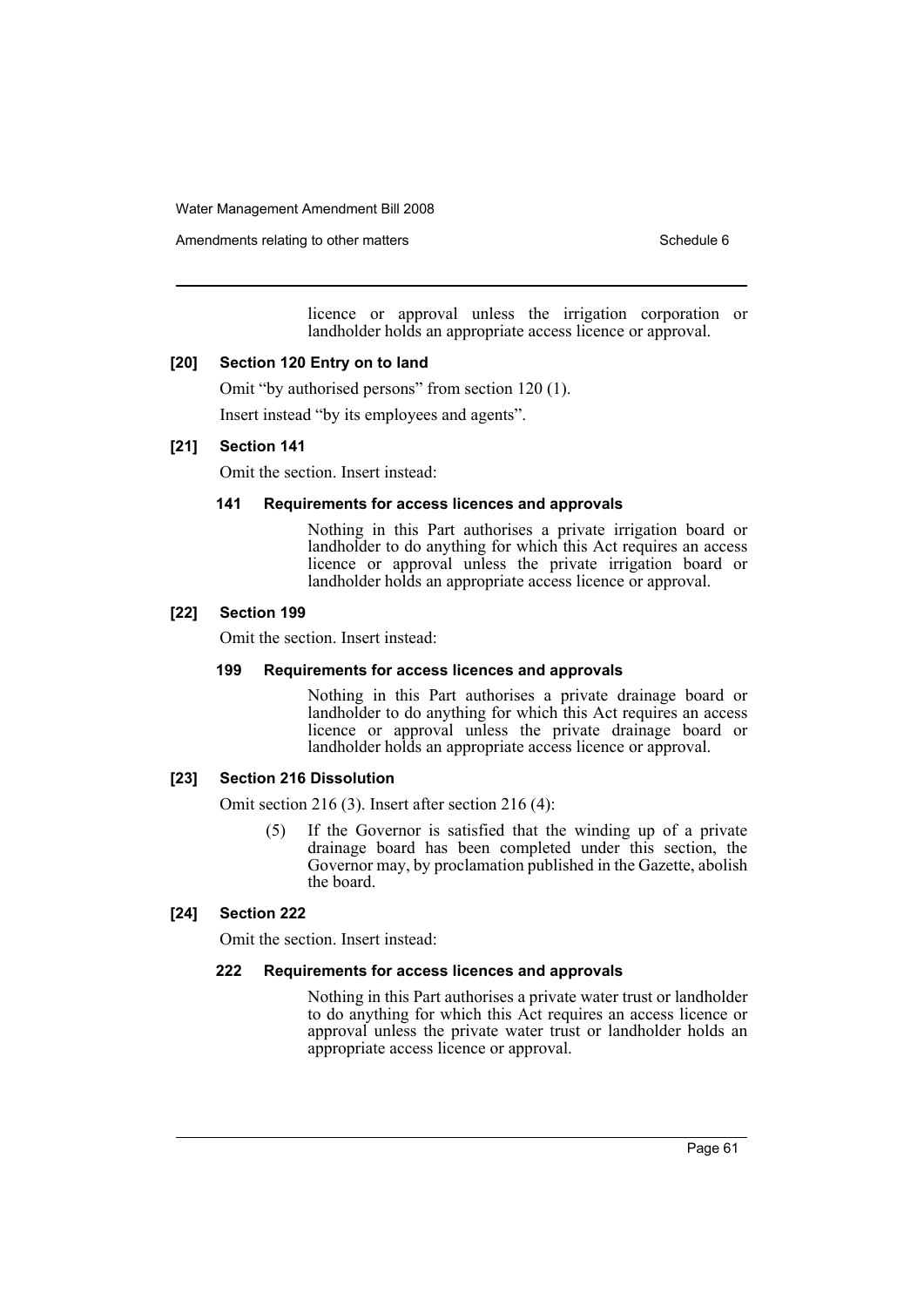Schedule 6 Amendments relating to other matters

#### **[25] Section 238 Minister may remove members and Governor may abolish trust**

Omit section 238 (3). Insert after section 238 (4):

(5) If the Governor is satisfied that the winding up of a private water trust has been completed under this section, the Governor may, by proclamation published in the Gazette, abolish the trust.

### **[26] Section 283 Definitions**

Omit the definition of *authorised person*.

### **[27] Section 284**

Omit the section. Insert instead:

#### **284 Requirements for access licences and approvals**

Nothing in this Part authorises a water supply authority to do anything for which this Act requires an access licence or approval unless the water supply authority holds an appropriate access licence or approval.

### **[28] Section 297 Entry on land for inspections**

Omit "or authorised persons" from section 297 (6). Insert instead "and agents".

#### **[29] Section 389 Delegation**

Omit section 389 (1). Insert instead:

(1) The Minister may delegate to any person any functions conferred or imposed on the Minister by or under this Act, other than this power of delegation.

### **[30] Schedule 9 Savings, transitional and other provisions**

Insert at the end of clause 1 (1): *Water Management Amendment Act 2008*

#### **[31] Schedule 9, clause 66 (b)**

Insert "water" after "supplementary".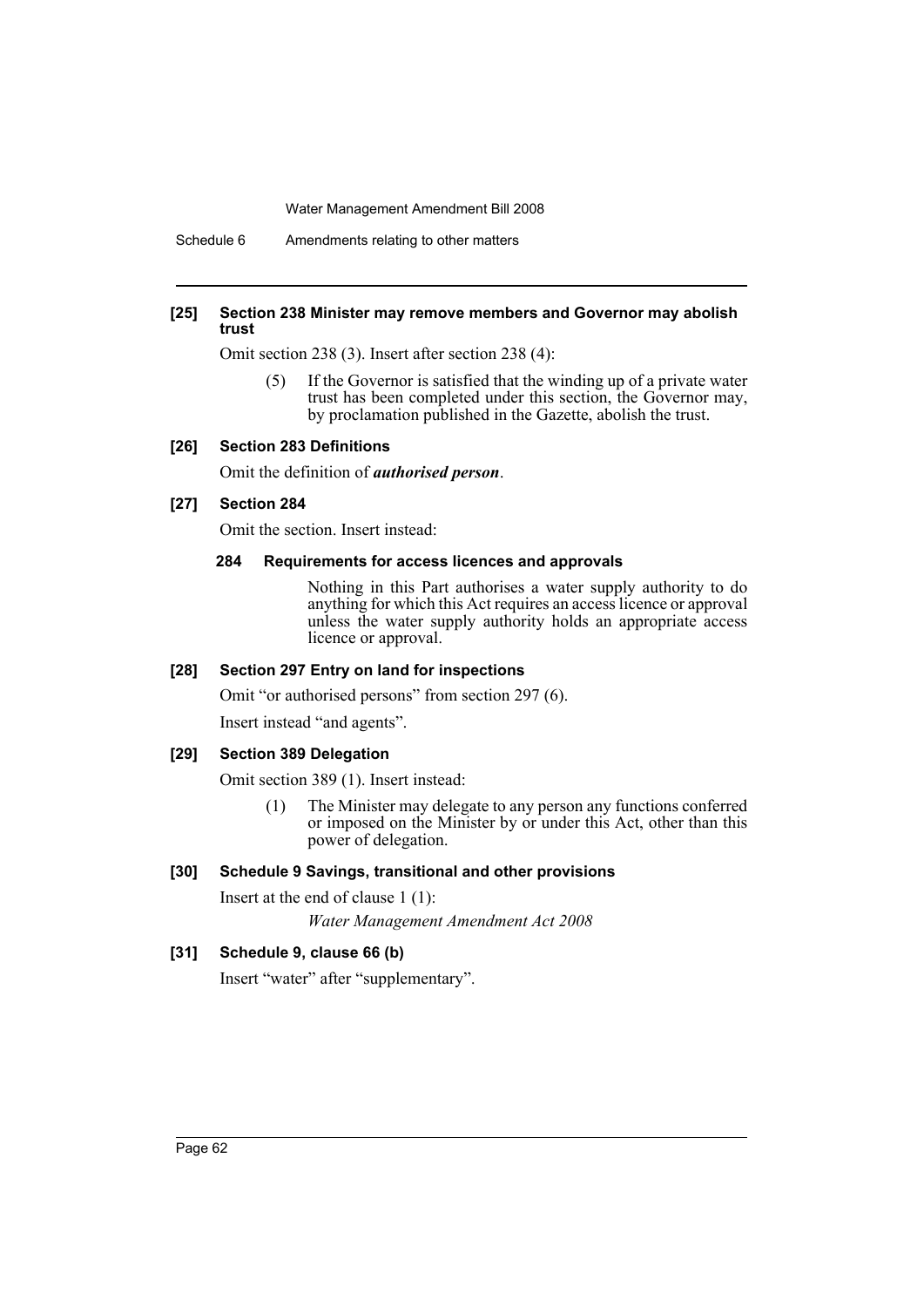Amendments relating to other matters Schedule 6 and the schedule 6 schedule 6 and the schedule 6

### **[32] Schedule 9, Part 6**

Insert after Part 5:

# **Part 6 Provisions consequent on enactment of Water Management Amendment Act 2008**

### **72 Definition**

In this Part, *the 2008 amending Act* means the *Water Management Amendment Act 2008*.

#### **73 Orders under section 60 (2) of the unamended Act**

- (1) Any order that, immediately before the commencement of this clause, was in force under section 60 (2) is taken to have been made under section 49A, as inserted by the 2008 amending Act.
- (2) Section 49A (4), as inserted by the 2008 amending Act, does not apply to an order referred to in subclause (1).

#### **74 Bore drillers' licences under the 1912 Act**

- (1) A bore driller's licence under the *Water Act 1912* is taken to be a bore driller's licence under this Act, and may be varied or revoked accordingly.
- (2) Unless sooner revoked, a bore driller's licence referred to in subclause (1) expires at the end of 3 years from the date on which it was issued under the *Water Act 1912*.
- (3) Until they are repealed, the *Water Act 1912* and the *Water (Part 5—Drillers' Licences) Regulation 1995* continue to apply to a bore driller's licence referred to in subclause (1).

#### **[33] Dictionary, definition of "authorised officer"**

Insert "under section 390" after "by the Minister".

### **[34] Dictionary, definition of "Department"**

Omit the definition. Insert instead:

*Department* means the Department of Water and Energy.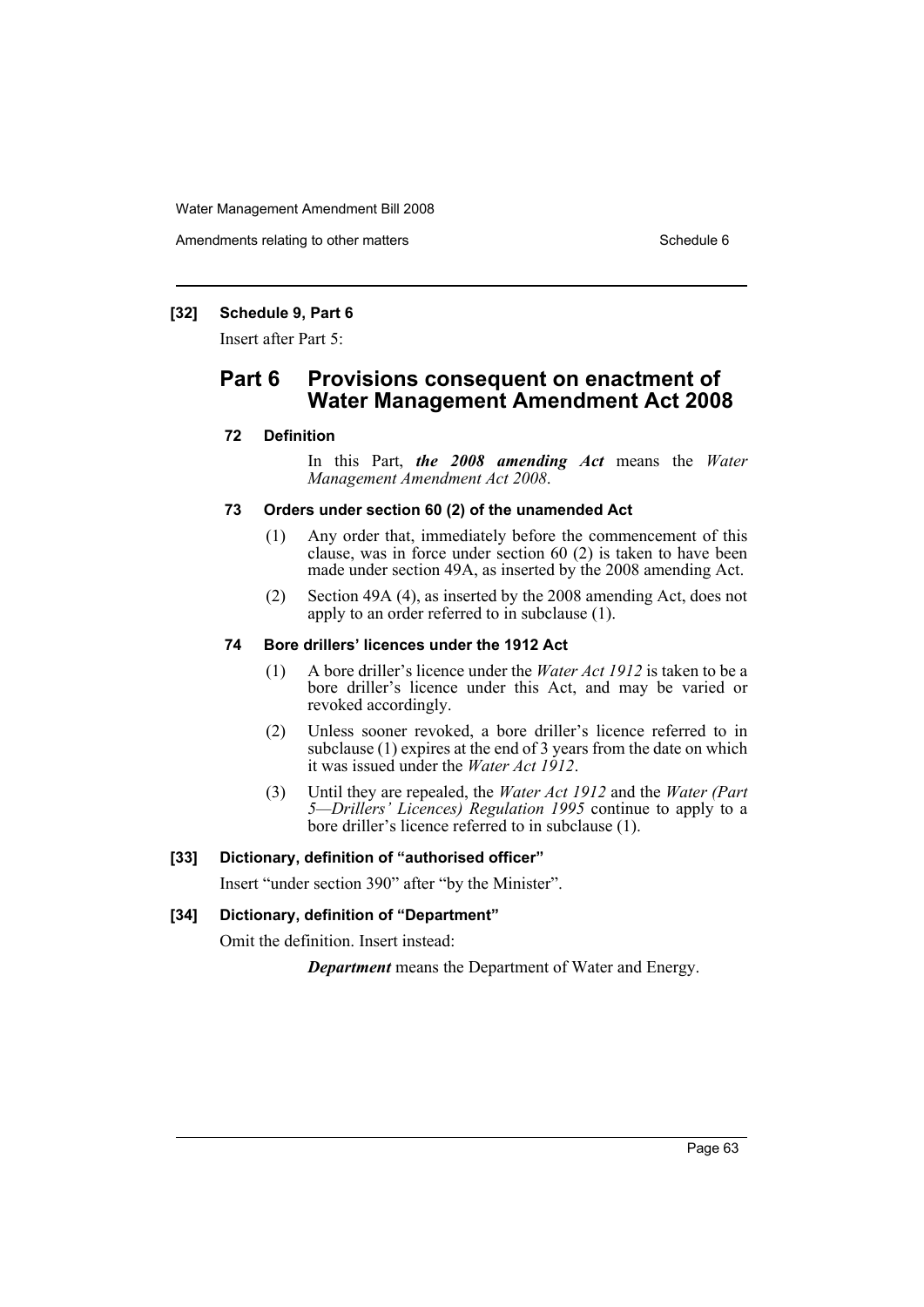Schedule 6 Amendments relating to other matters

#### **[35] Dictionary, definitions of "metering equipment" and "nominated water supply work"**

Insert in alphabetical order:

*metering equipment* includes any water or other meter and any ancillary wiring, pipework, or apparatus and any supporting structure.

*nominated water supply work*, in relation to a water source, means a water supply work, or group of water supply works, that is for the time being nominated under section 71W as a work, or group of works, by means of which water credited to an access licence may be taken from that water source.

### **[36] Dictionary, definition of "water management work"**

Insert ", and includes any part of such a work" after "flood work".

### **[37] Dictionary, definition of "water supply work"**

Omit paragraph (d) of the definition. Insert instead:

(d) any work (such as a bank or levee) that has, or could have, the effect of diverting water flowing to or from a water source, or

#### **[38] Dictionary, definition of "water supply work"**

Insert ", or could have," after "that has" in paragraph (e) of the definition.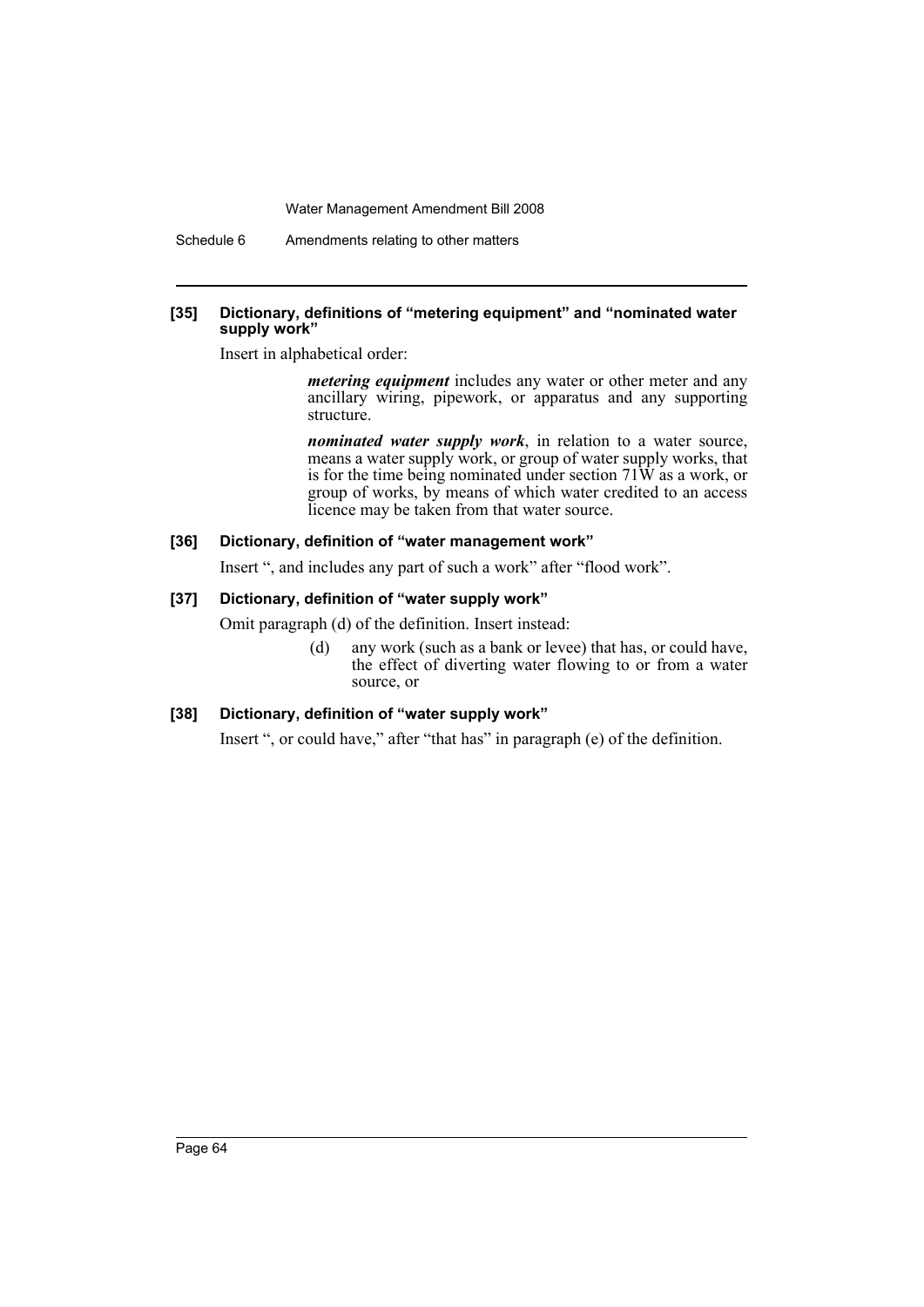Amendment of other Acts **Schedule 7** and the Acts Schedule 7

# <span id="page-65-0"></span>**Schedule 7 Amendment of other Acts**

(Section 4)

### **7.1 Dividing Fences Act 1991 No 72**

#### **Section 25 Application of Act to Crown and local authorities etc**

Omit "under the *Irrigation Corporations Act 1994*" from section 25 (1) (d). Insert instead "within the meaning of the *Water Management Act 2000*".

### **7.2 Law Enforcement (Powers and Responsibilities) Act 2002 No 103**

#### **Schedule 2 Search warrants under other Acts**

Omit "*Water Management Act 2000*, section 338". Insert instead "*Water Management Act 2000*, section 339C".

### **7.3 Water Act 1912 No 44**

### **[1] Section 4G Proceedings for offences**

Omit section 4G (5).

### **[2] Section 4G (7)–(11)**

Insert after section 4G (6):

- (7) Proceedings for an offence against this Act, or the regulations under this Act, may be commenced at any time within, but not later than, 3 years after the date on which the offence is alleged to have been committed.
- (8) Proceedings for an offence against this Act, or the regulations under this Act, may also be commenced at any time within, but not later than, 3 years after the date on which evidence of the alleged offence first came to the attention of any relevant authorised officer.
- (9) If subsection (8) is relied on for the purpose of commencing proceedings for an offence, the process by which the proceedings are commenced must contain particulars of the date on which evidence of the offence first came to the attention of any relevant authorised officer and need not contain particulars of the date on which the offence was committed.